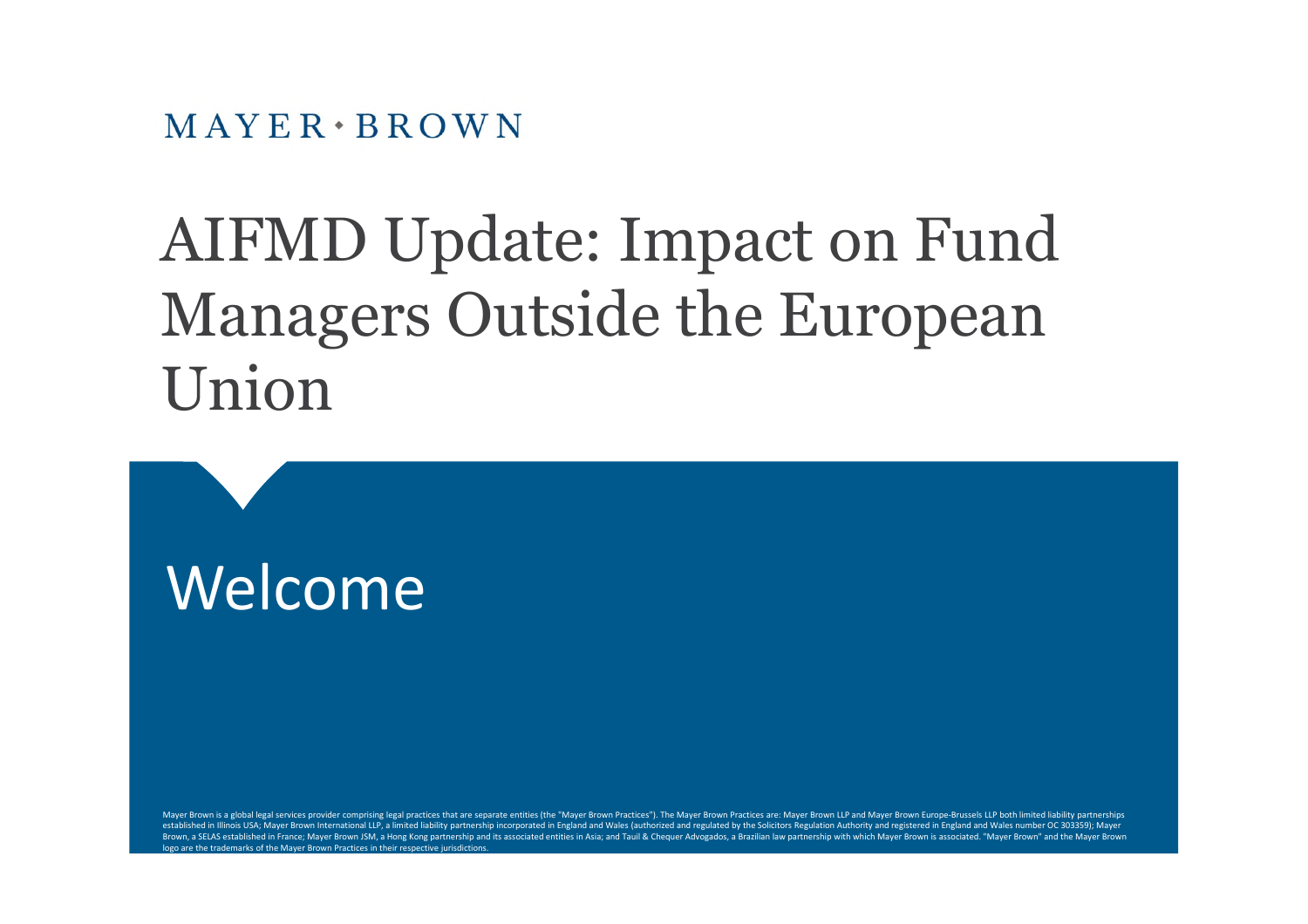## Alternative Investment Fund Managers Directive (AIFMD) – Overview of Scope



Angela Hayes *Partner* +44 (0)20 3130 3311 ahayes@mayerbrown.com

Mayer Brown is a global legal services provider comprising legal practices that are separate entities (the "Mayer Brown Practices"). The Mayer Brown Practices are: Mayer Brown LLP and Mayer Brown Europe-Brussels LLP both l established in Illinois USA; Mayer Brown International LLP, a limited liability partnership incorporated in England and Wales (authorized and regulated by the Solicitors Regulation Authority and registered in England and W Brown, a SELAS established in France; Mayer Brown JSM, a Hong Kong partnership and its associated entities in Asia; and Tauil & Chequer Advogados, a Brazilian law partnership with which Mayer Brown is associated. "Mayer Br logo are the trademarks of the Mayer Brown Practices in their respective jurisdictions.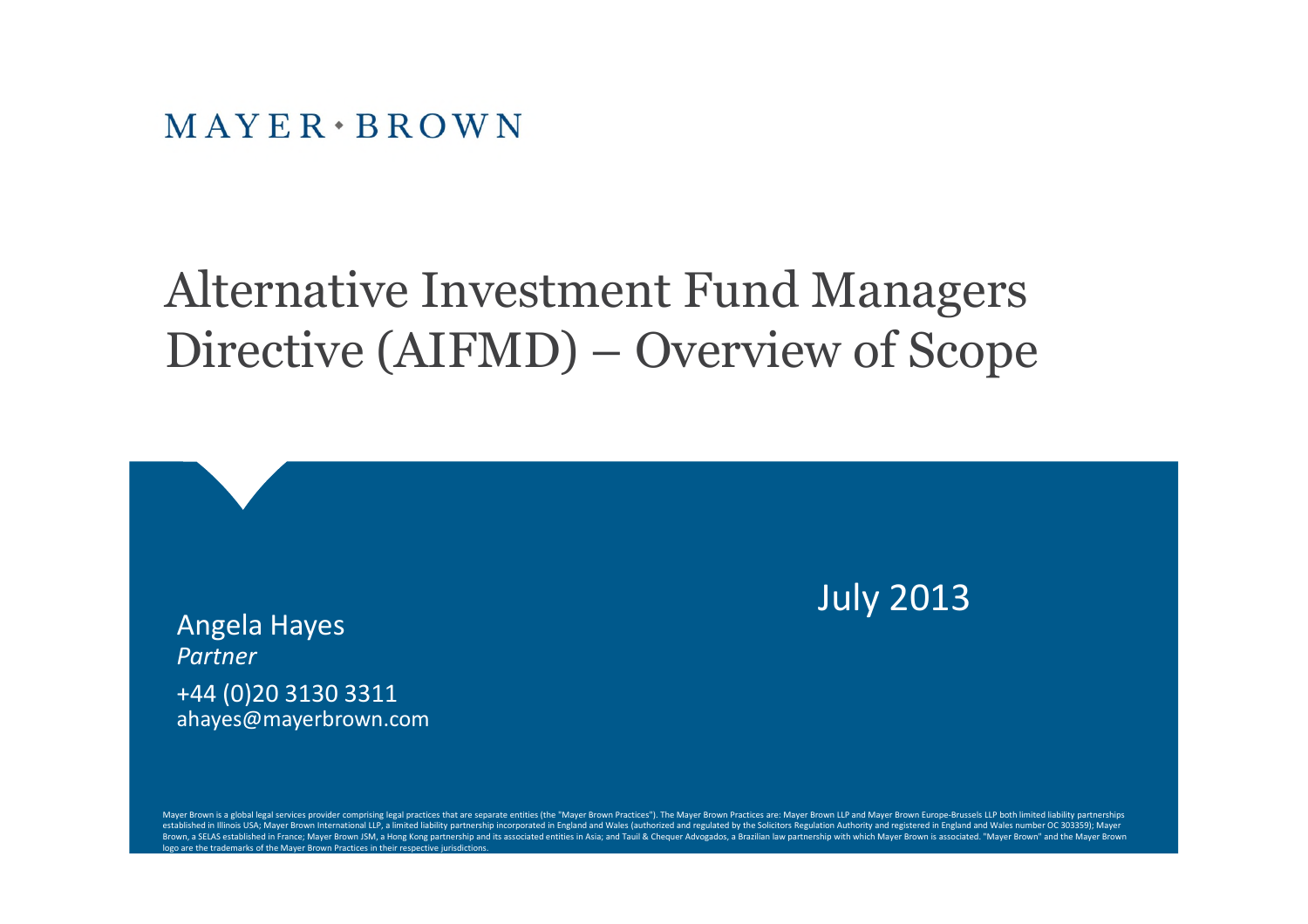Overview of the AIFMD

• Fundamental change for the funds industry

• Implementation on 22 July 2013 – what does this mean?

• Who is affected and when?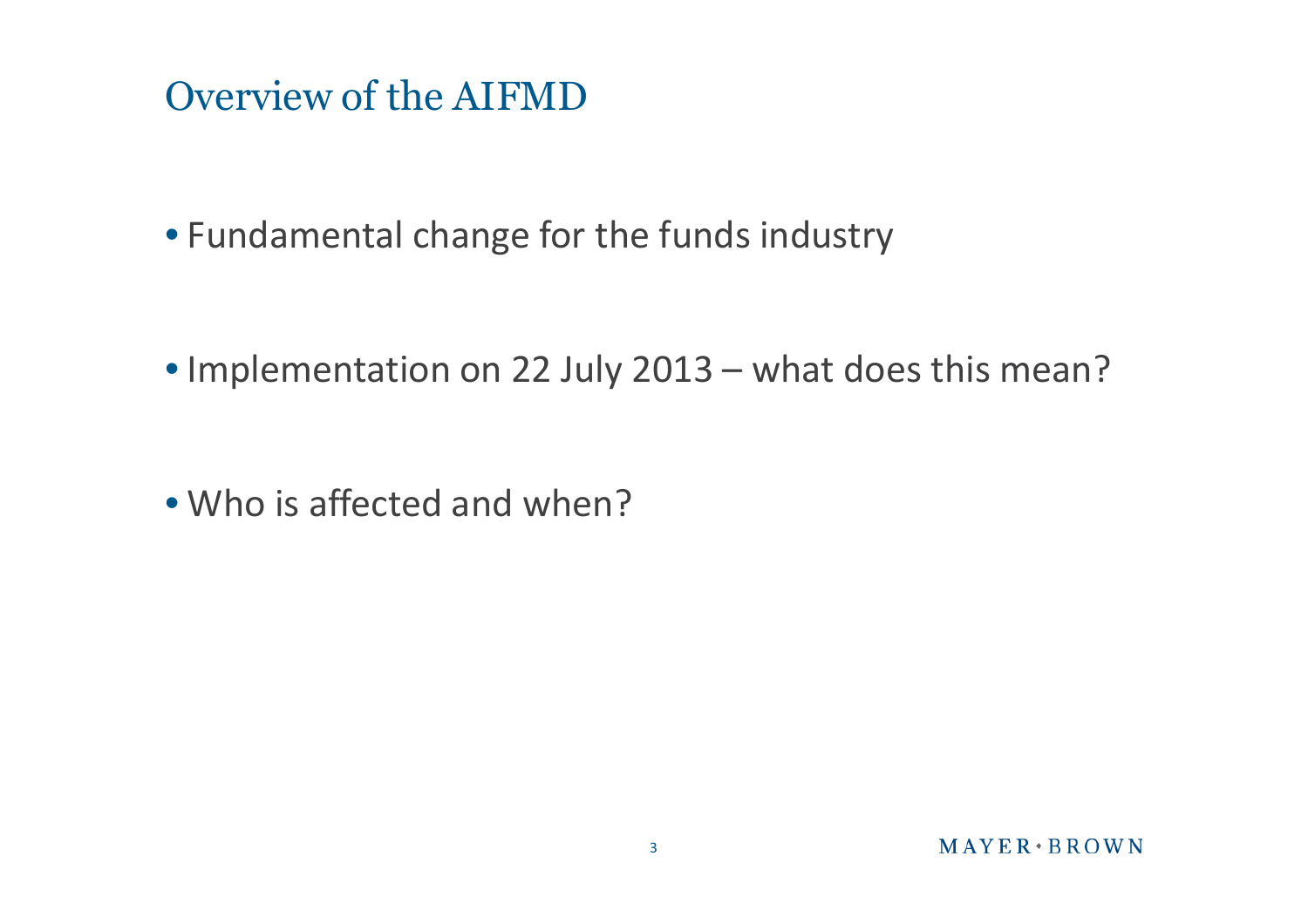### Vocabulary

## AIF = Alternative Investment Fund

## AIFM = Alternative Investment Fund Manager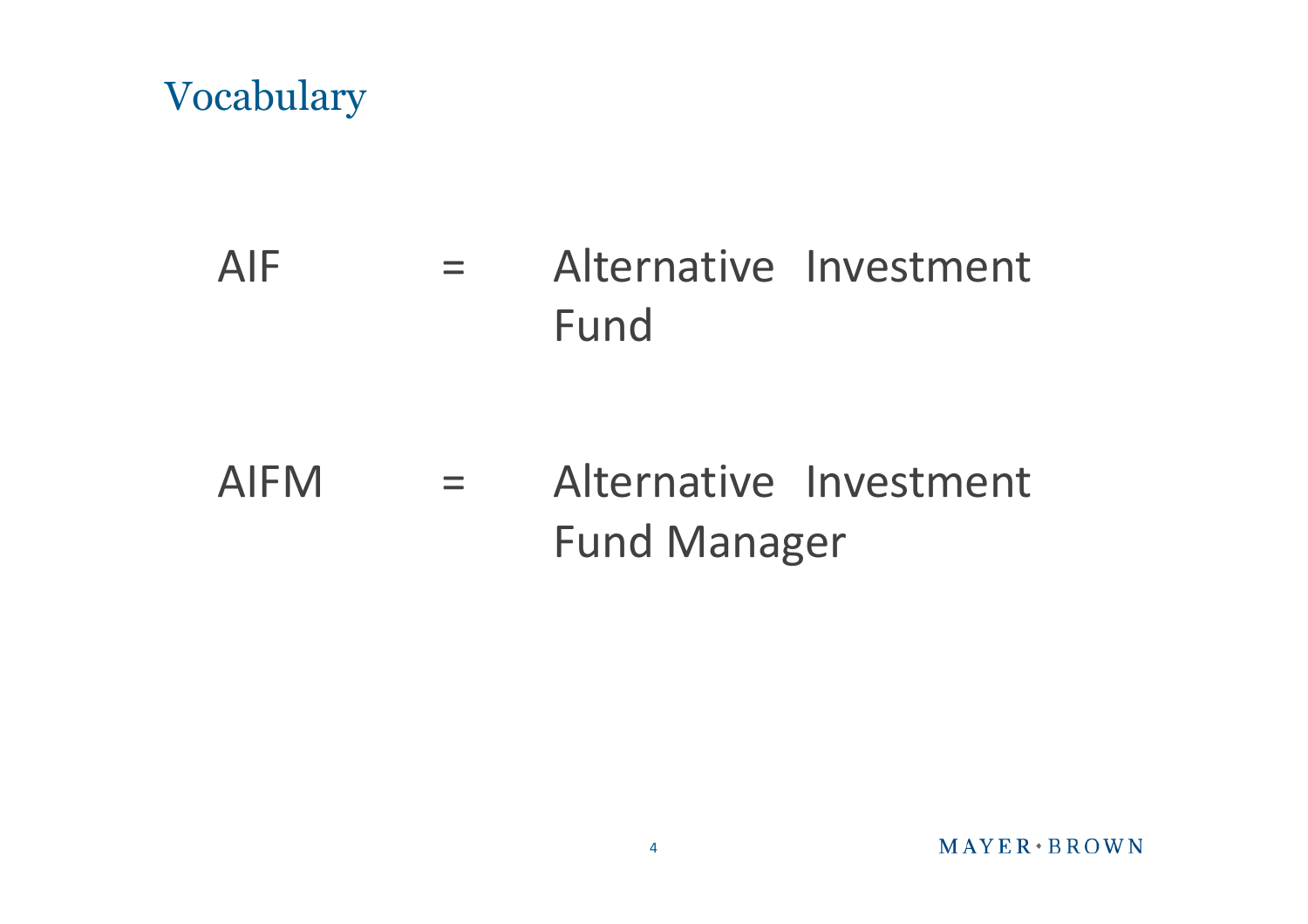### What is an AIF?

- Any collective investment undertaking which
	- raises capital from a number of investors
	- with a view to investing it
	- in accordance with a defined investment policy
	- for the benefit of those investors

but not UCITS funds

- It does not matter
	- what legal form the AIF takes
		- "whether constituted under the law of contract, under trust law, under statute, or has any other legal form"
	- whether it is open-ended or closed-ended
	- whether it is internally managed or externally managed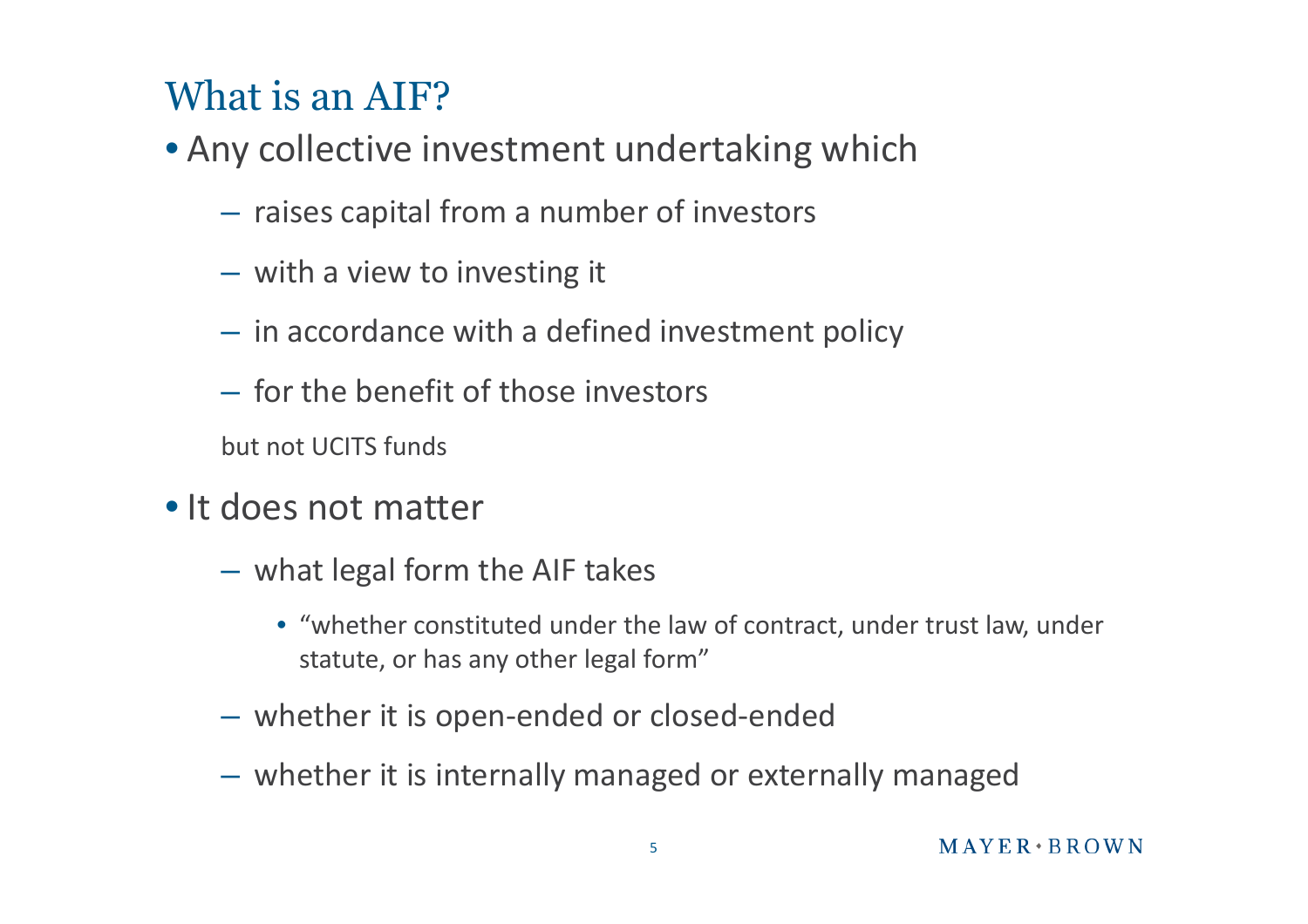### AIFs: what's in?

- Private equity funds
- Hedge funds
- Investment trusts
- Non-UCITS regulated funds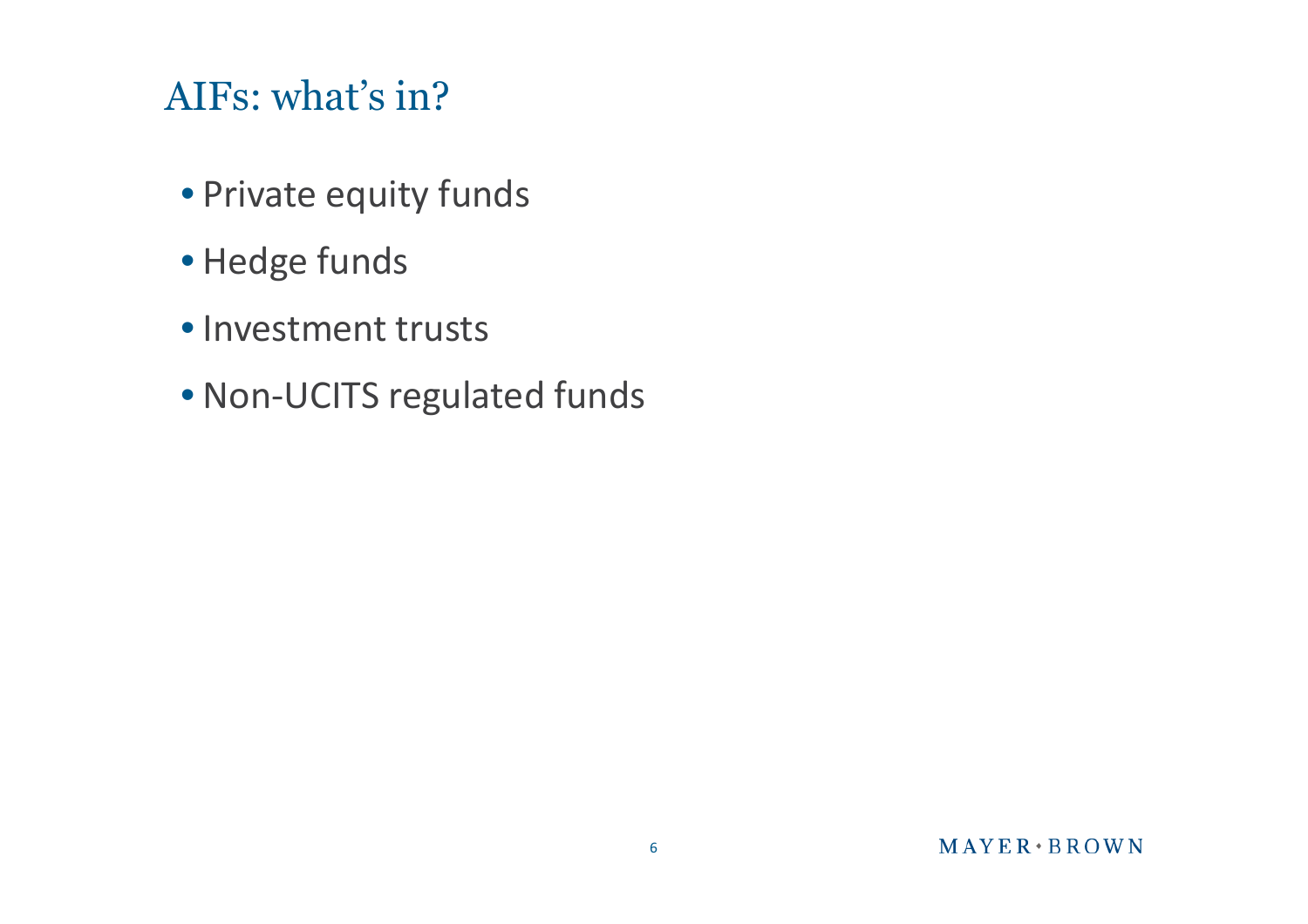## AIFs: what's out?

- UCITS funds
- Pension funds
- Supranational institutions (e.g. European Central Bank)
- National central banks
- National, regional and local governments and bodies managing funds supporting social security and pension systems
- Employee participation schemes or employee savings schemes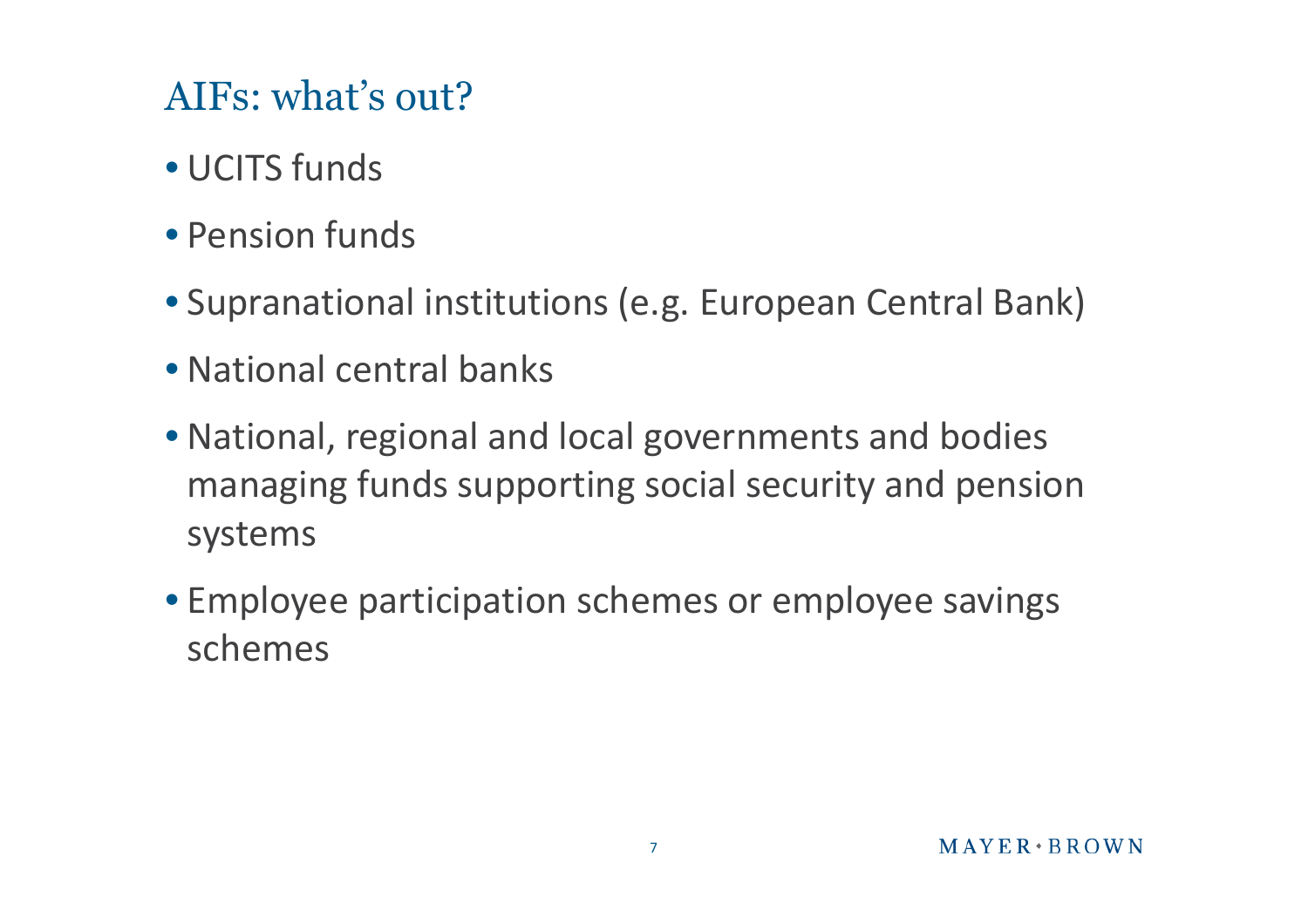### AIFs: what about?

### • Single investor funds and managed accounts

- Should not normally be an AIF
	- Provided constitutionally limited to one investor
	- Unless there are overarching co-investment arrangements
- Ordinary commercial business
	- Should not normally be an AIF
		- Unless business is 'investing'
		- Not always clear, e.g. how to distinguish a property development company from a real estate fund?

### • Joint ventures

- Should not normally be an AIF, but consider
	- Does it raise external capital?
	- Does it carry on ordinary commercial business?
	- Is there a defined investment policy?
- Securitisation special purpose entities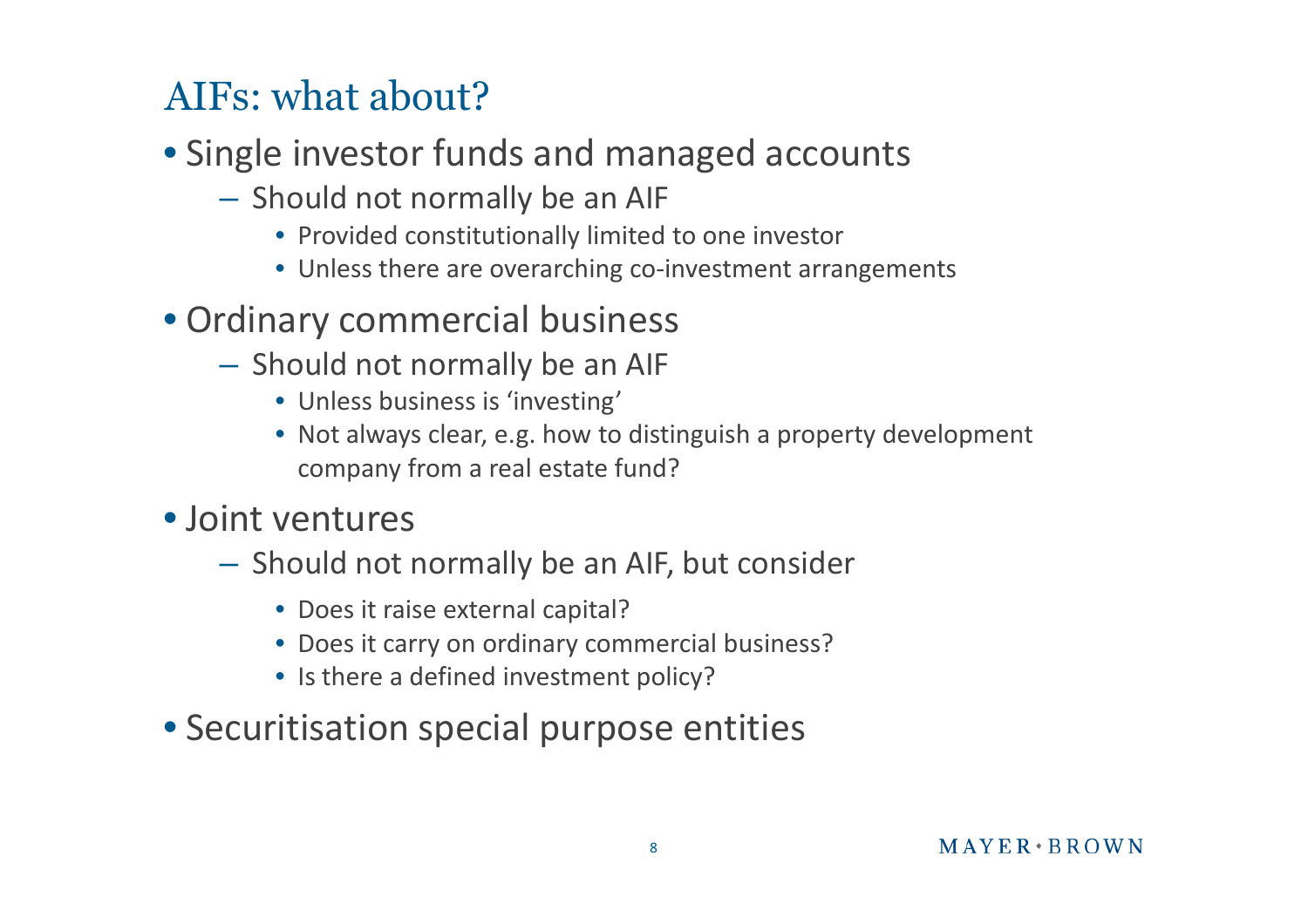### AIFs: what about? (continued)

- Debt issuers
- Listed companies
- Holding companies
- Group exemption (only investors are group companies)
- Fund-related vehicles such as
	- Carried interest vehicles
	- Co-investment vehicles
	- AIVs
	- AcquisitionCos
		- with/without co-investors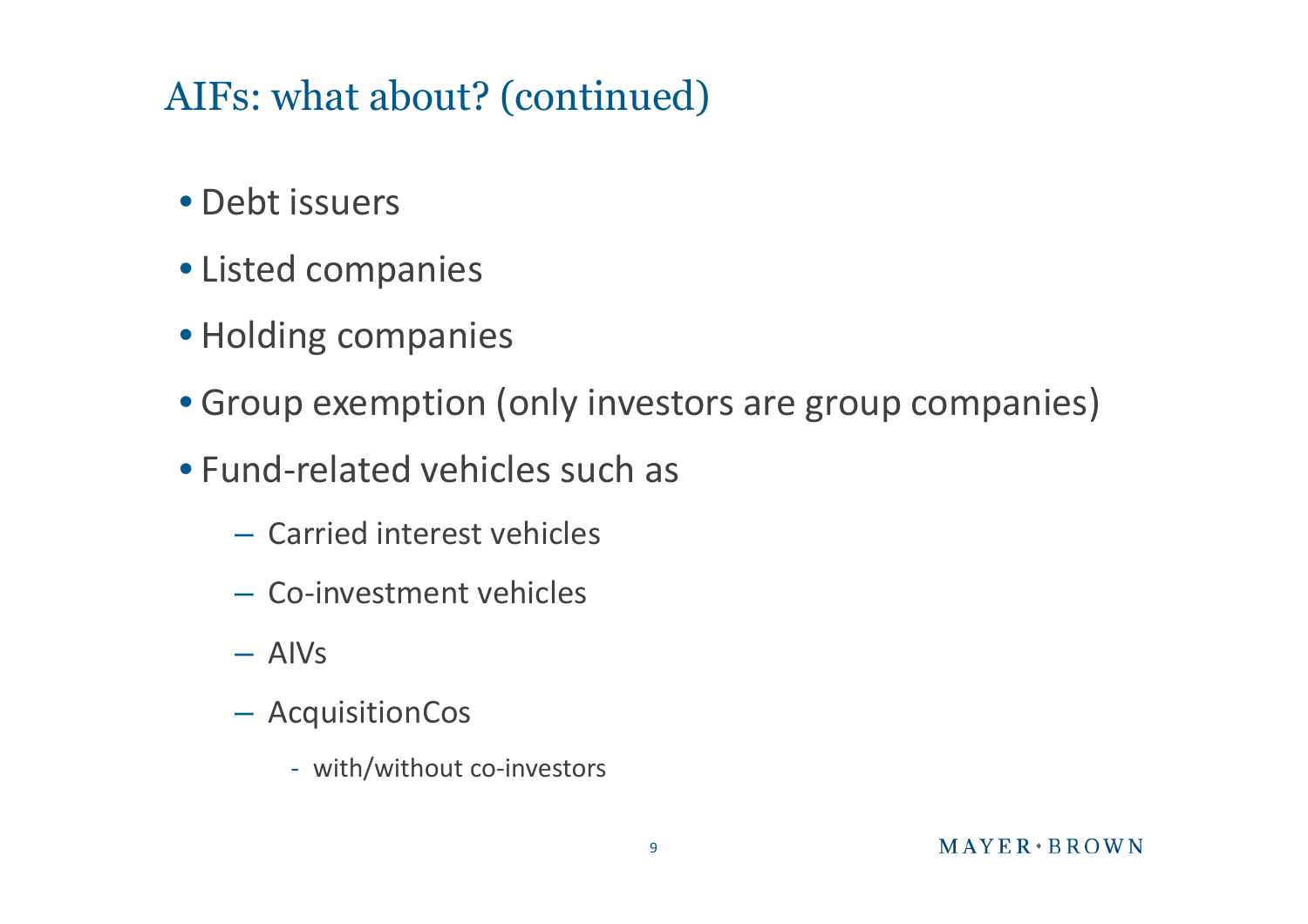### Identifying the AIFM

- What is an AIFM?
	- A legal person whose regular business is managing one or more AIFs
	- 'Managing AIFs' means performing at least portfolio management or risk management for one or more AIFs
- Each AIF must have a single AIFM
- *Issues* 
	- Non-discretionary advisers
	- 'Letter box' entities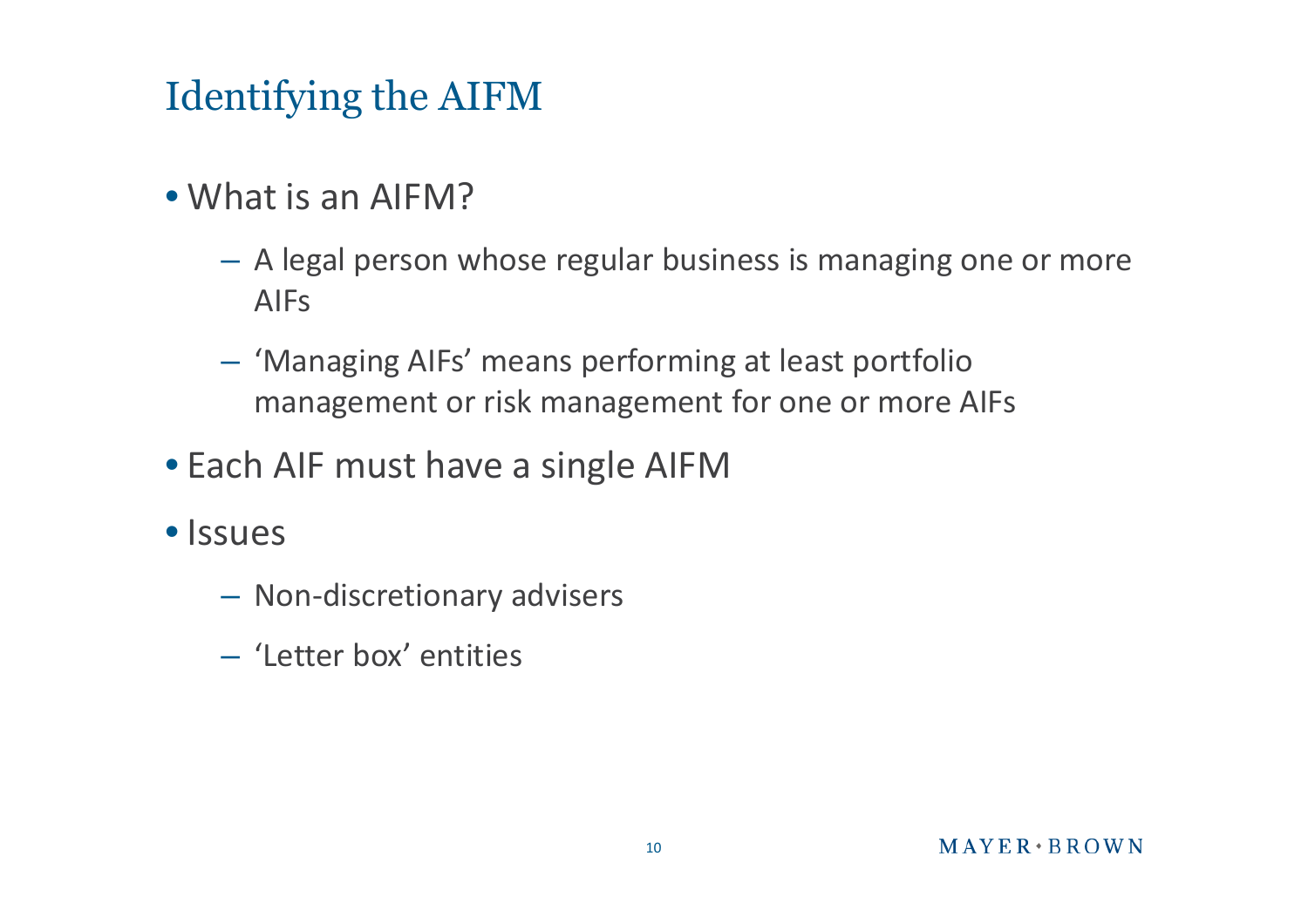### Introducing the geographical dimension

|                   | <b>EU AIFM</b> | <b>Non-EU AIFM</b> |
|-------------------|----------------|--------------------|
| <b>EU AIF</b>     |                |                    |
|                   |                |                    |
|                   |                |                    |
| <b>Non-EU AIF</b> |                |                    |
|                   |                |                    |
|                   |                |                    |
|                   |                |                    |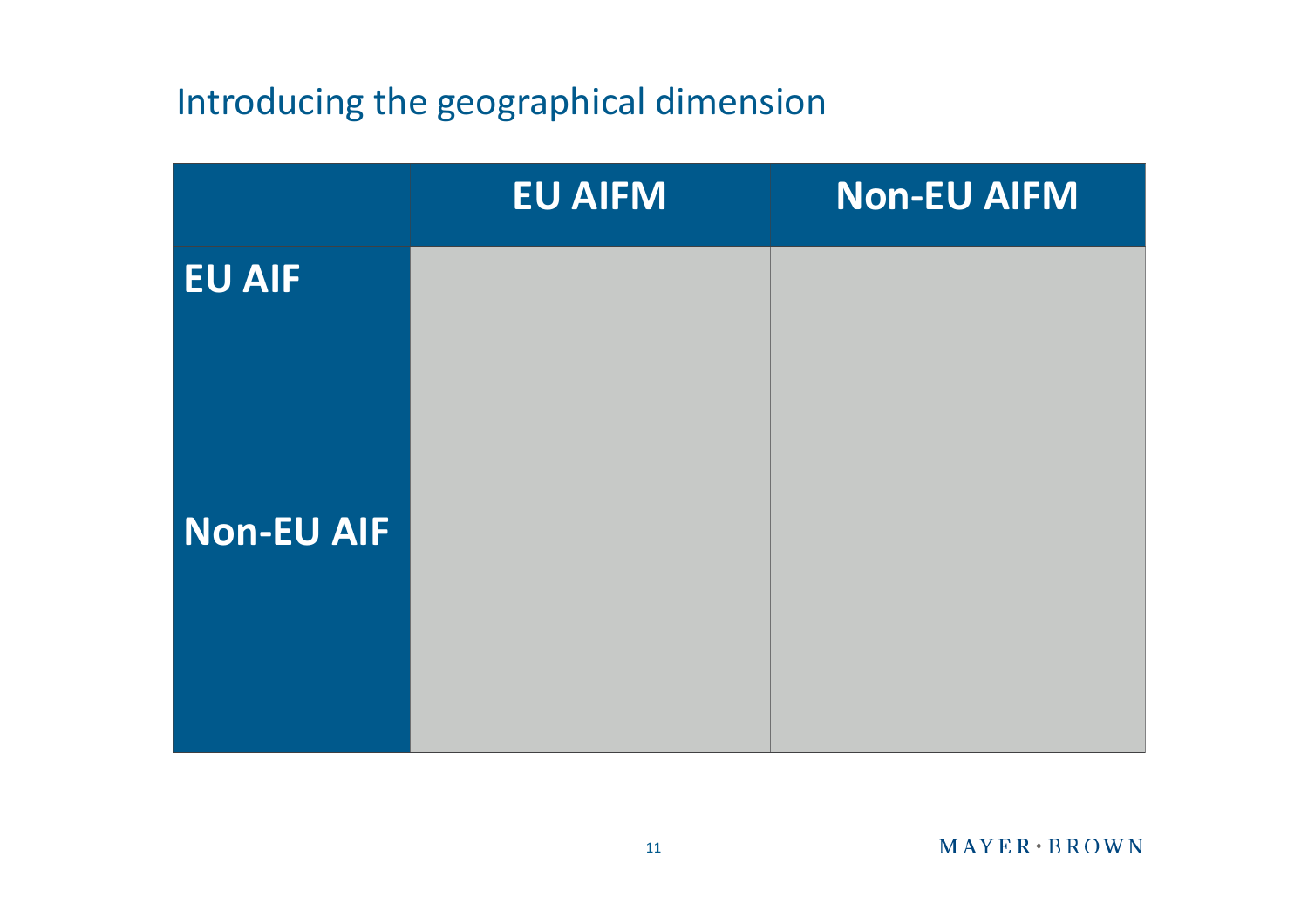### EU AIF or non-EU AIF?

- 'EU AIF' means an AIF which:
	- is authorised or registered in an EU Member State; or
	- has its registered office and/or head office in an EU Member State
- 'Non-EU AIF' means an AIF which is not an EU AIF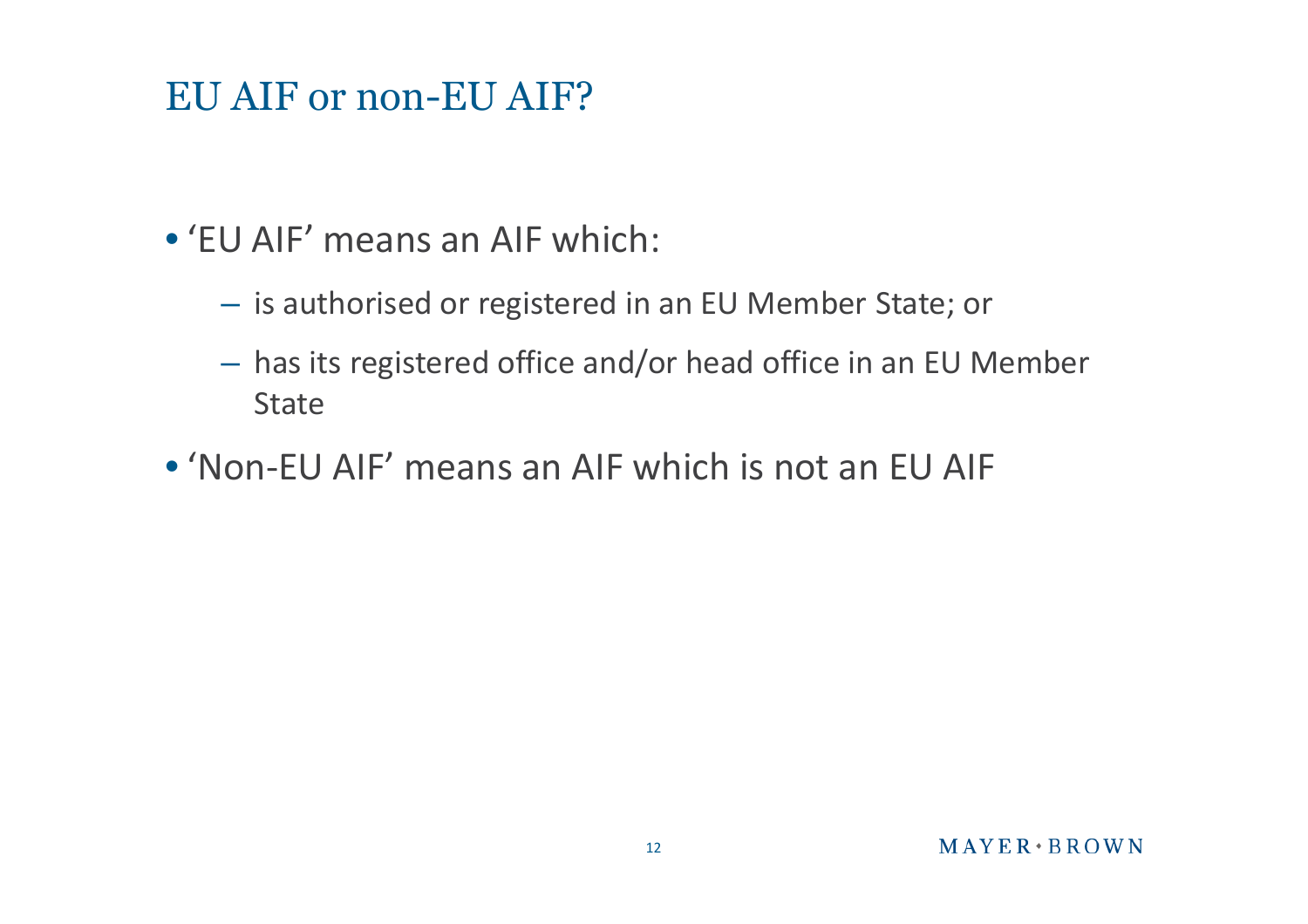### EU AIFM or non-EU AIFM?

• 'EU AIFM' means an AIFM which has its registered office in an EU Member State

• 'Non-EU AIFM' means an AIFM which is not an EU AIFM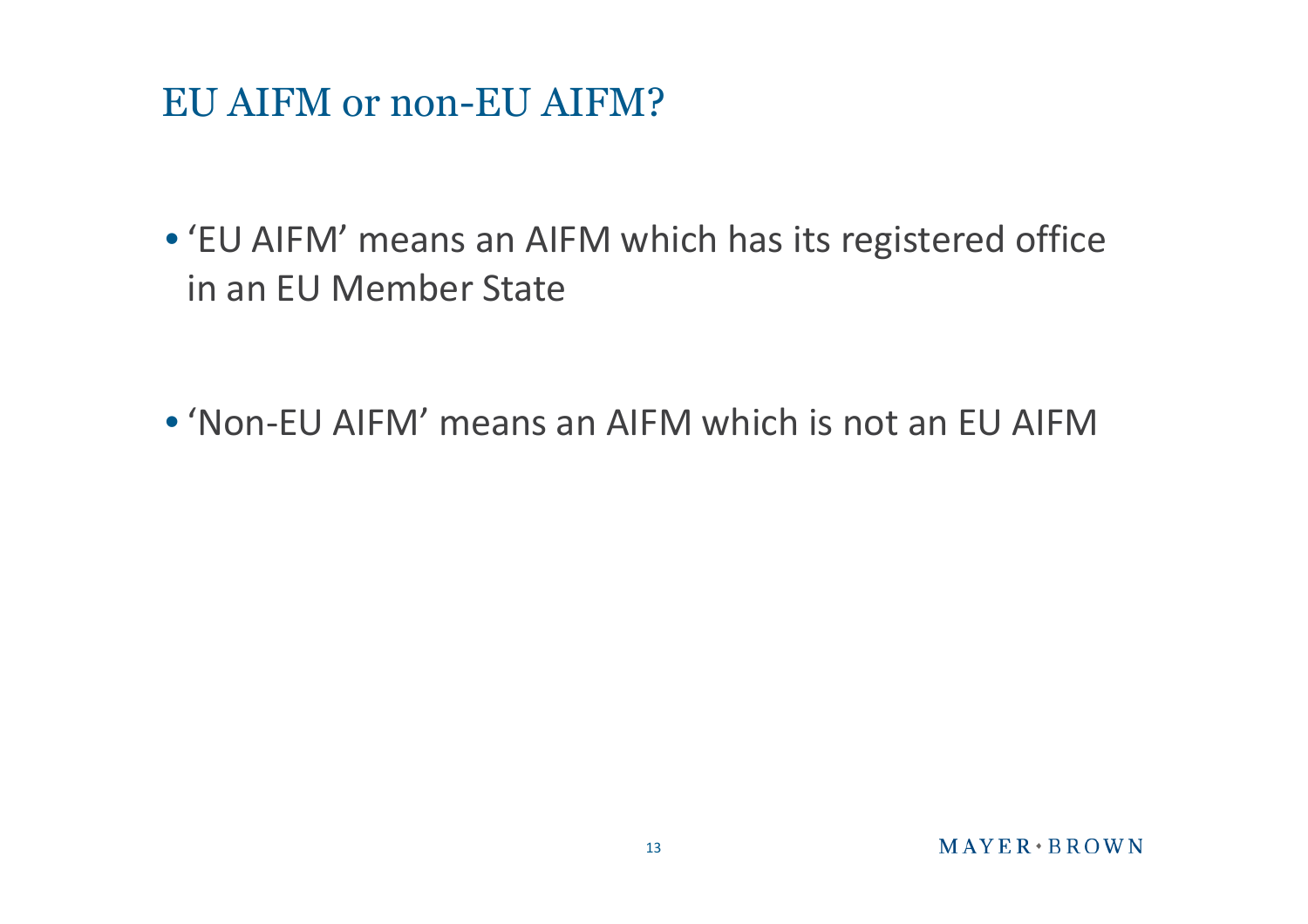|                   | <b>EU AIFM</b>                                                                                                                           | <b>Non-EU AIFM</b> |
|-------------------|------------------------------------------------------------------------------------------------------------------------------------------|--------------------|
| <b>EU AIF</b>     | AIFM must be authorised<br>$\bullet$<br>under the Directive<br>EU marketing passport<br>$\bullet$<br>Depositary requirement<br>$\bullet$ |                    |
| <b>Non-EU AIF</b> |                                                                                                                                          |                    |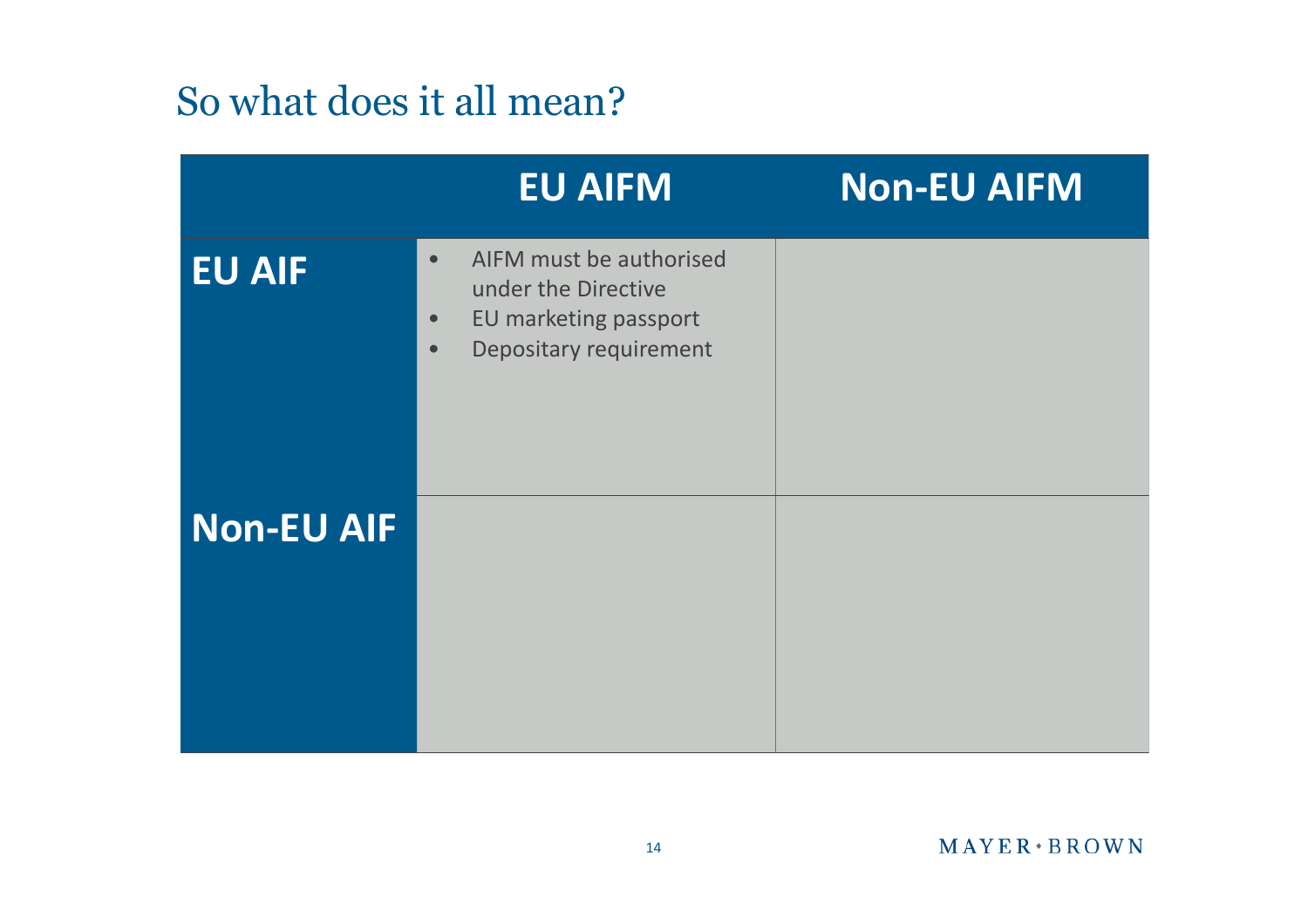|                   | <b>EU AIFM</b>                                                                                                                                                                                                                                                                                              | <b>Non-EU AIFM</b> |
|-------------------|-------------------------------------------------------------------------------------------------------------------------------------------------------------------------------------------------------------------------------------------------------------------------------------------------------------|--------------------|
| <b>EU AIF</b>     | AIFM must be authorised<br>$\bullet$<br>under the Directive<br>EU marketing passport<br>$\bullet$<br>Depositary requirement<br>$\bullet$                                                                                                                                                                    |                    |
| <b>Non-EU AIF</b> | AIFM must be authorised<br>under the Directive (but not<br>subject to all Directive<br>requirements)<br>EU marketing under private<br>placement regimes (subject<br>to conditions) and, from<br>2015 at earliest, EU<br>marketing passport<br>"Depositary light"<br><b>ESMA reviews in 2015 and</b><br>2018 |                    |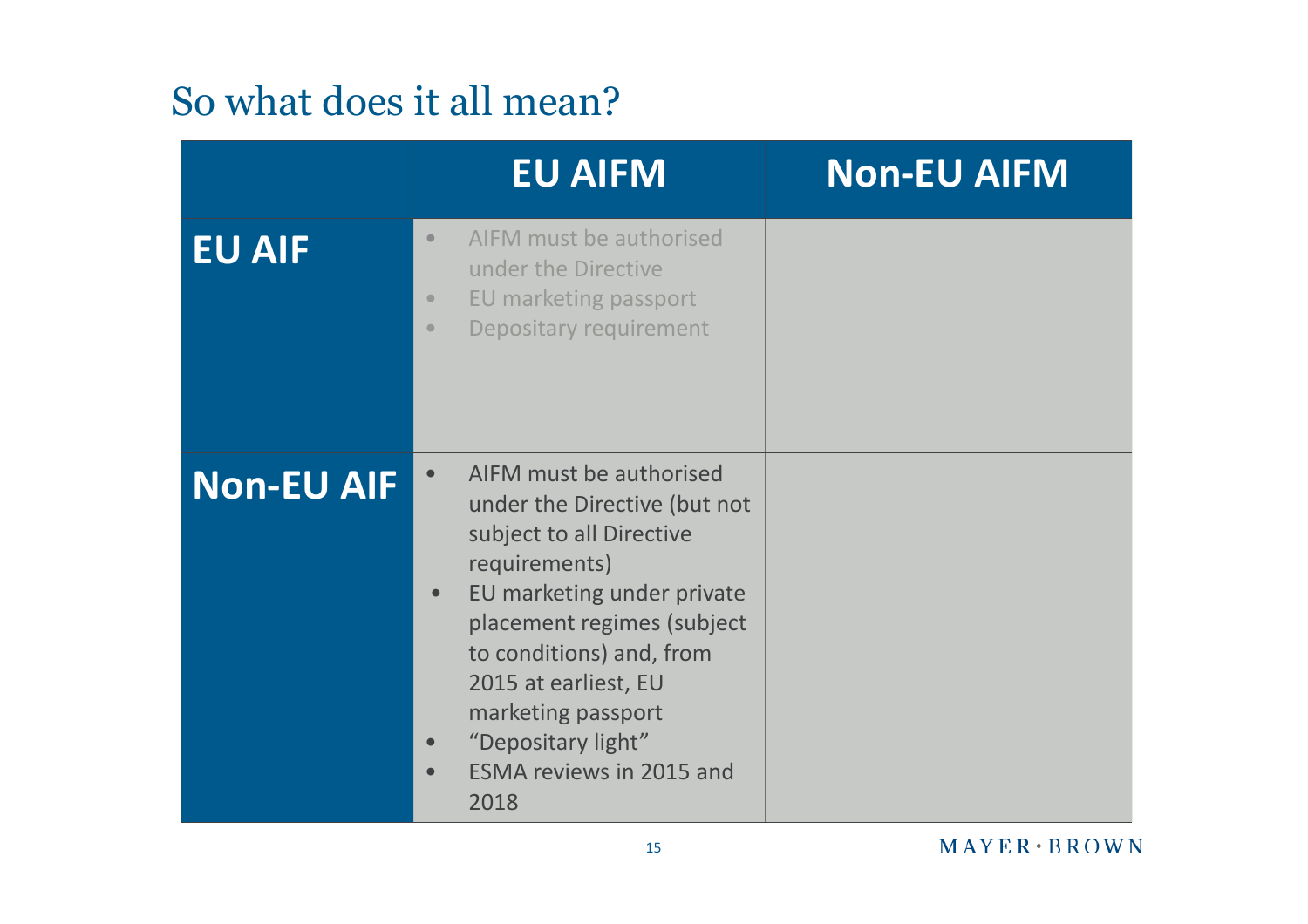|                   | <b>EU AIFM</b>                                                                                                                                                                                                                                                                                                                                                        | <b>Non-EU AIFM</b>                                                                                                                                                                                                                                                                                                |
|-------------------|-----------------------------------------------------------------------------------------------------------------------------------------------------------------------------------------------------------------------------------------------------------------------------------------------------------------------------------------------------------------------|-------------------------------------------------------------------------------------------------------------------------------------------------------------------------------------------------------------------------------------------------------------------------------------------------------------------|
| <b>EU AIF</b>     | AIFM must be authorised<br>$\bullet$<br>under the Directive<br>EU marketing passport<br>$\bullet$<br>Depositary requirement<br>$\bullet$                                                                                                                                                                                                                              | No authorisation under the<br>$\bullet$<br>Directive required or available<br>until 2015 at earliest<br>EU marketing under private<br>$\bullet$<br>placement regimes (subject to<br>conditions) but access to EU<br>marketing passport once<br>authorised<br><b>ESMA reviews in 2015 and</b><br>$\bullet$<br>2018 |
| <b>Non-EU AIF</b> | AIFM must be authorised<br>$\bullet$<br>under the Directive (but not<br>subject to all Directive<br>requirements)<br>EU marketing under private<br>$\bullet$<br>placement regimes (subject to<br>conditions) and, from<br>2015 at earliest, EU<br>marketing passport<br>"Depositary light"<br>$\bullet$<br><b>ESMA reviews in 2015 and</b><br>$\bullet$<br>16<br>2018 |                                                                                                                                                                                                                                                                                                                   |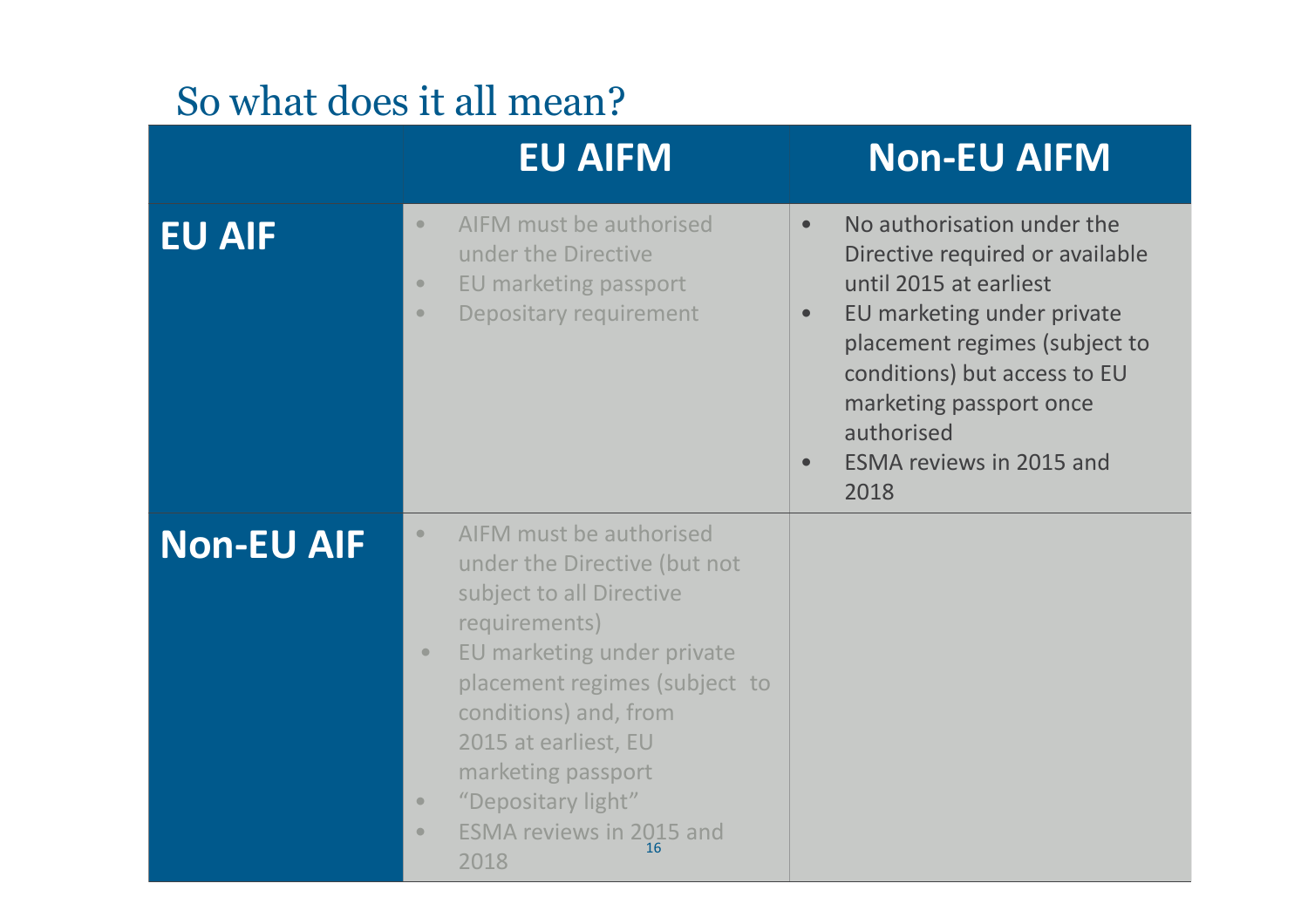|                   | <b>EU AIFM</b>                                                                                                                                                                                                                                                                                                                                                 | <b>Non-EU AIFM</b>                                                                                                                                                                                                                                                                                                                                                     |
|-------------------|----------------------------------------------------------------------------------------------------------------------------------------------------------------------------------------------------------------------------------------------------------------------------------------------------------------------------------------------------------------|------------------------------------------------------------------------------------------------------------------------------------------------------------------------------------------------------------------------------------------------------------------------------------------------------------------------------------------------------------------------|
| <b>EU AIF</b>     | AIFM must be authorised<br>$\bullet$<br>under the Directive<br>EU marketing passport<br>$\bullet$<br>Depositary requirement<br>$\bullet$                                                                                                                                                                                                                       | No authorisation under the<br>$\bullet$<br>Directive required or available<br>until 2015 at earliest<br>EU marketing under private<br>$\bullet$<br>placement regimes (subject to<br>conditions) but access to EU<br>marketing passport once<br>authorised<br>ESMA reviews in 2015 and 2018<br>$\bullet$                                                                |
| <b>Non-EU AIF</b> | AIFM must be authorised<br>$\bullet$<br>under the Directive (but not<br>subject to all Directive<br>requirements)<br>EU marketing under private<br>$\bullet$<br>placement regimes (subject to<br>conditions) and, from<br>2015 at earliest, EU<br>marketing passport<br>"Depositary light"<br>$\bullet$<br>ESMA reviews in 2015 and<br>$\bullet$<br>2018<br>17 | No authorisation under the<br>$\bullet$<br>Directive required to<br>manage<br>No authorisation under the<br>$\bullet$<br>Directive to market available<br>until 2015 at earliest<br>EU marketing under private<br>$\bullet$<br>placement regimes (subject to<br>conditions) but access to EU<br>marketing passport once<br>authorised<br>ESMA reviews in 2015 and 2018 |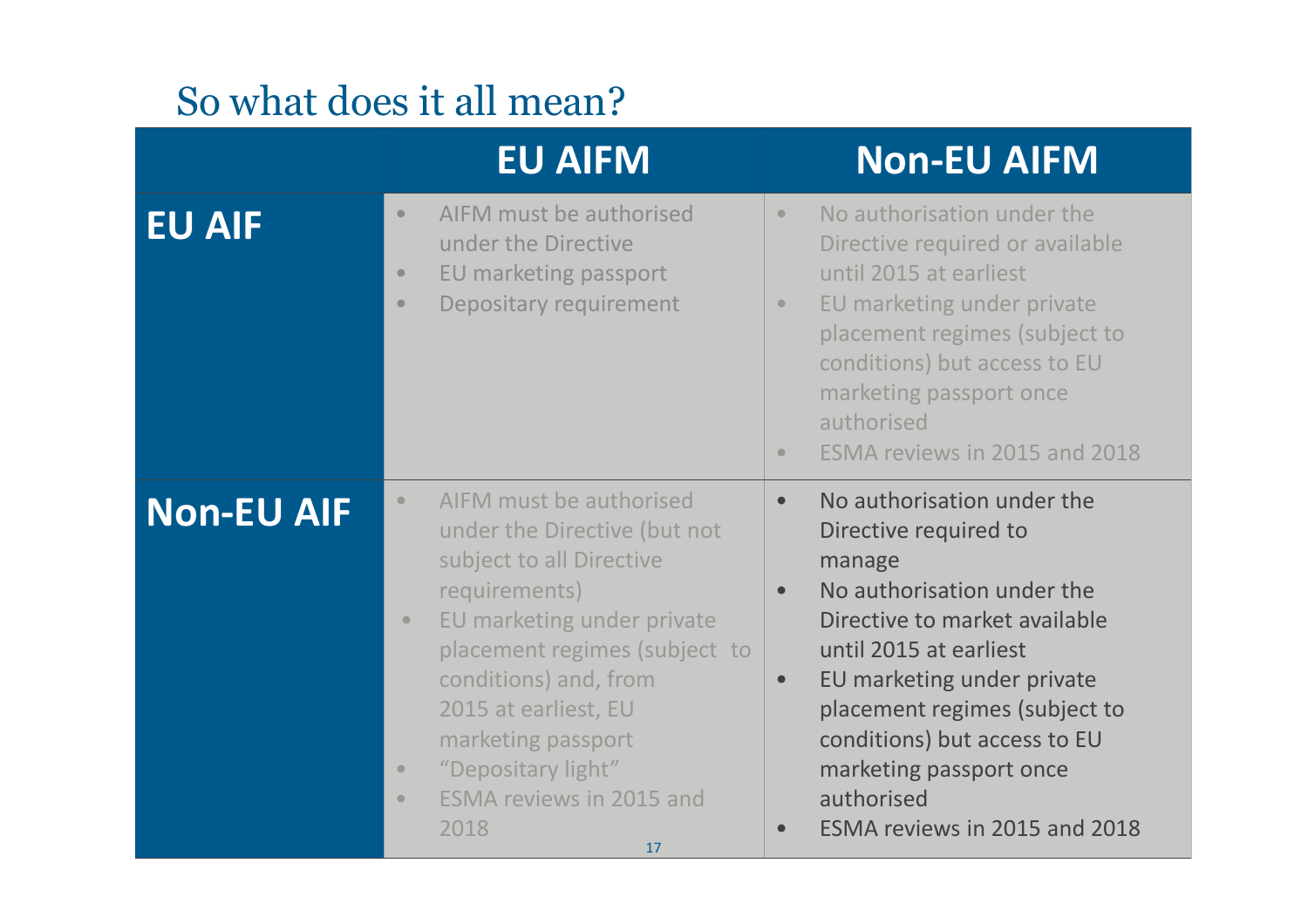## Thresholds, transitional provisions, grandfathering

- Thresholds for mandatory authorisation
	- €500m for managers of non-leveraged funds with no redemption rights in the first 5 years
	- $-$  £100m for managers of leveraged funds
- Transitional provisions
	- Existing AIFMs prior to 22 July 2013 have one year to comply
- Grandfathering
	- Closed-ended funds under management before 22 July 2013 that will not make any additional investments after 22 July 2013
	- Closed-ended funds that had a final closing prior to 21 July 2011 and whose fund term expires no later than 22 July 2016 (partial grandfathering)
- Also relevant for non-FU AIFMs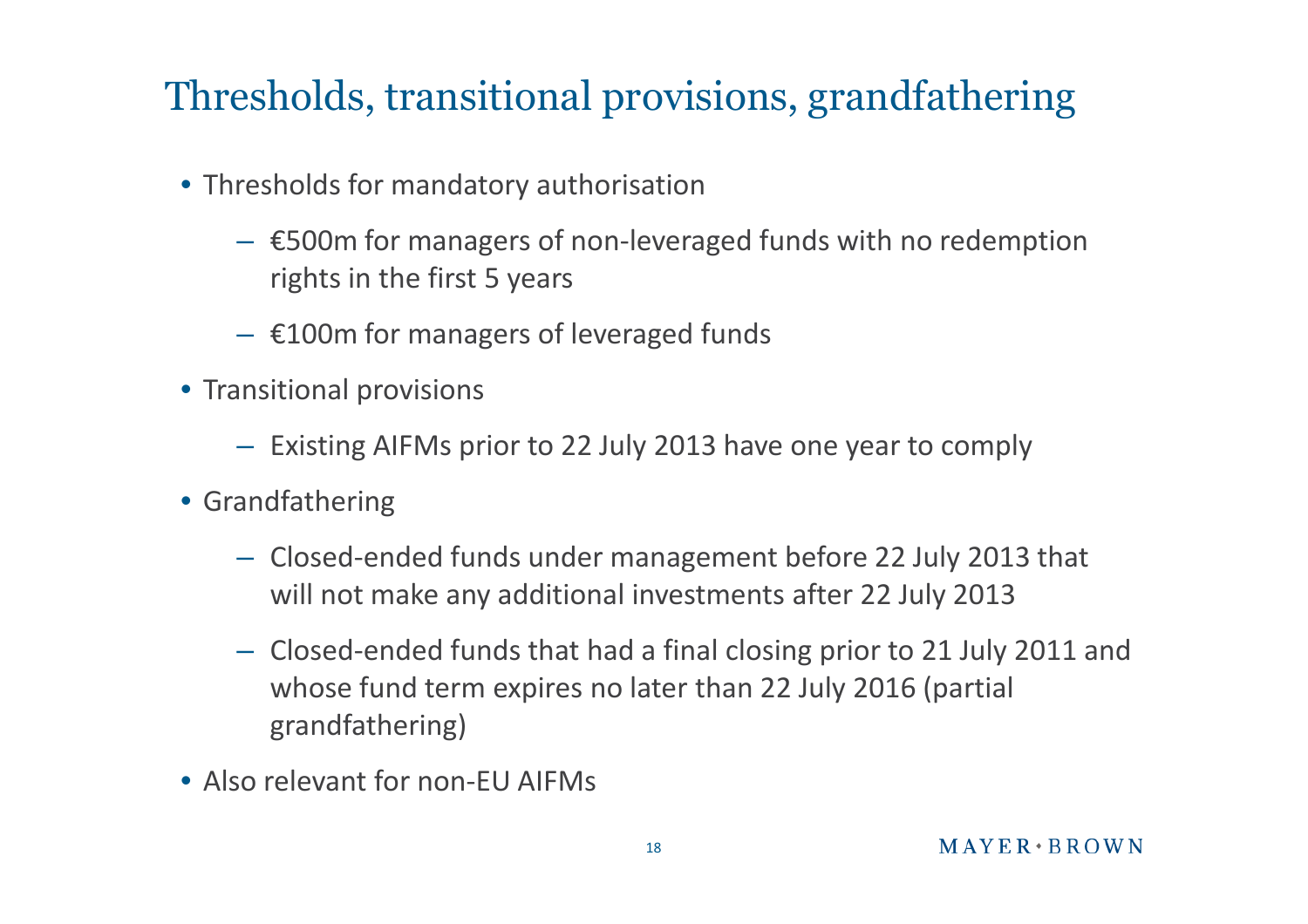### Timeline



#### $MAYER*BROWN$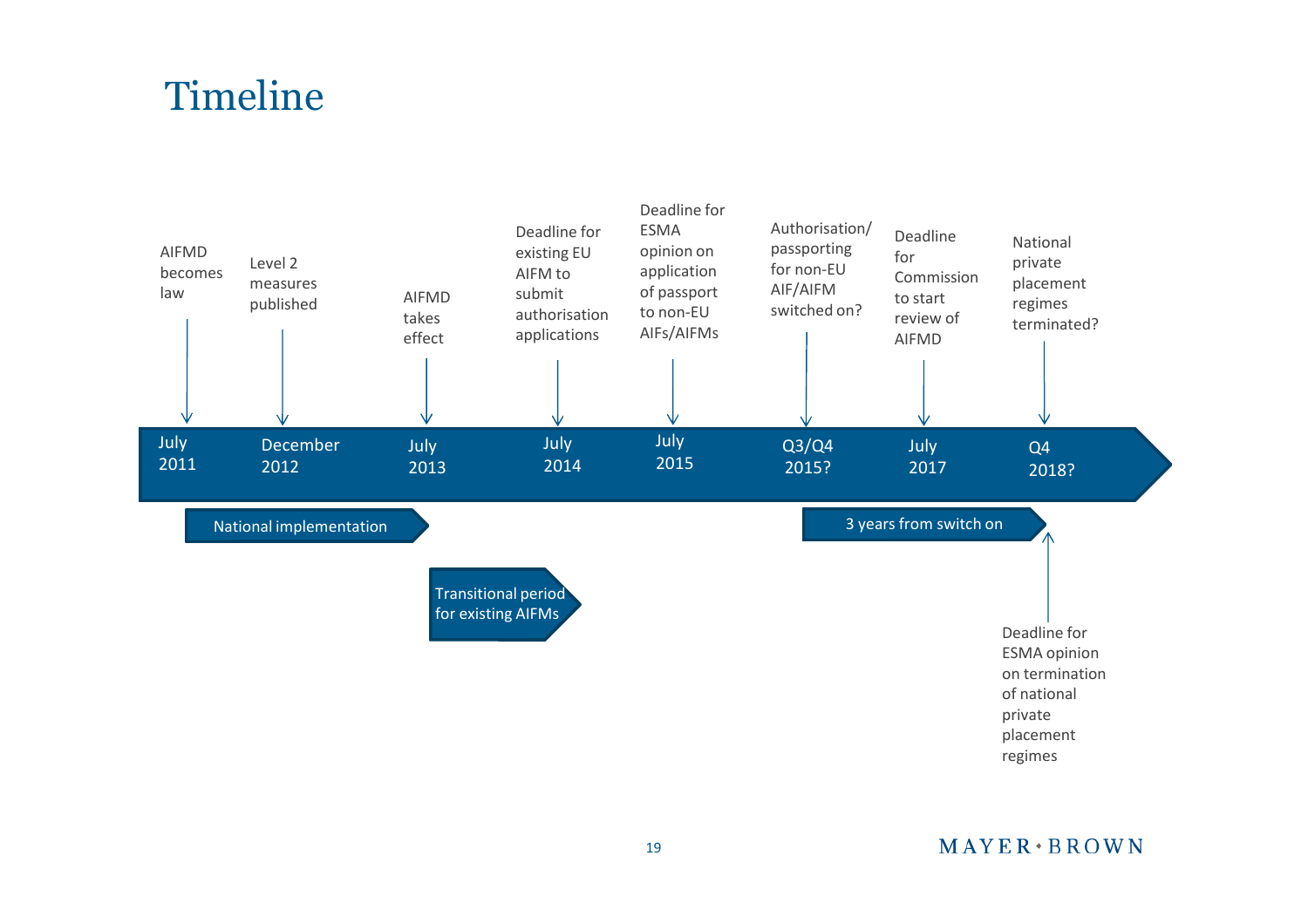### $M$  AYER  $\cdot$  BROWN

# The Implementation of the AIFM-Directive in Germany – What Third Country Managers Should Know

Dr. Thorsten Voss *Rechtsanwalt* +49 69 7941 1150 tvoss@mayerbrown.com

Mayer Brown is a global legal services provider comprising legal practices that are separate entities (the "Mayer Brown Practices"). The Mayer Brown Practices are: Mayer Brown LLP and Mayer Brown Europe-Brussels LLP both l established in Illinois USA; Mayer Brown International LLP, a limited liability partnership incorporated in England and Wales (authorized and regulated by the Solicitors Regulation Authority and registered in England and W Brown, a SELAS established in France; Mayer Brown JSM, a Hong Kong partnership and its associated entities in Asia; and Tauil & Chequer Advogados, a Brazilian law partnership with which Mayer Brown is associated. "Mayer Br logo are the trademarks of the Mayer Brown Practices in their respective jurisdictions.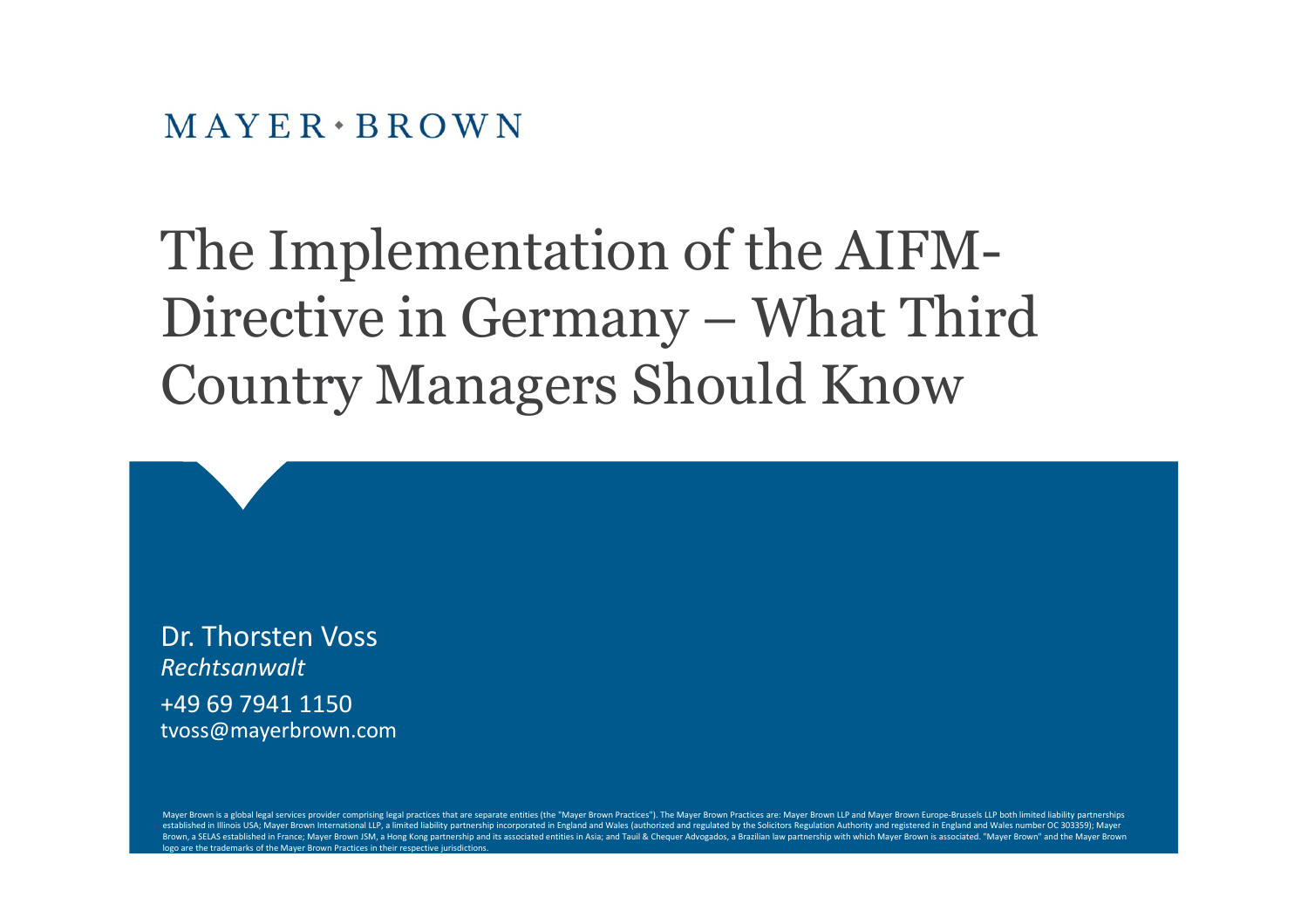## **I. Overview**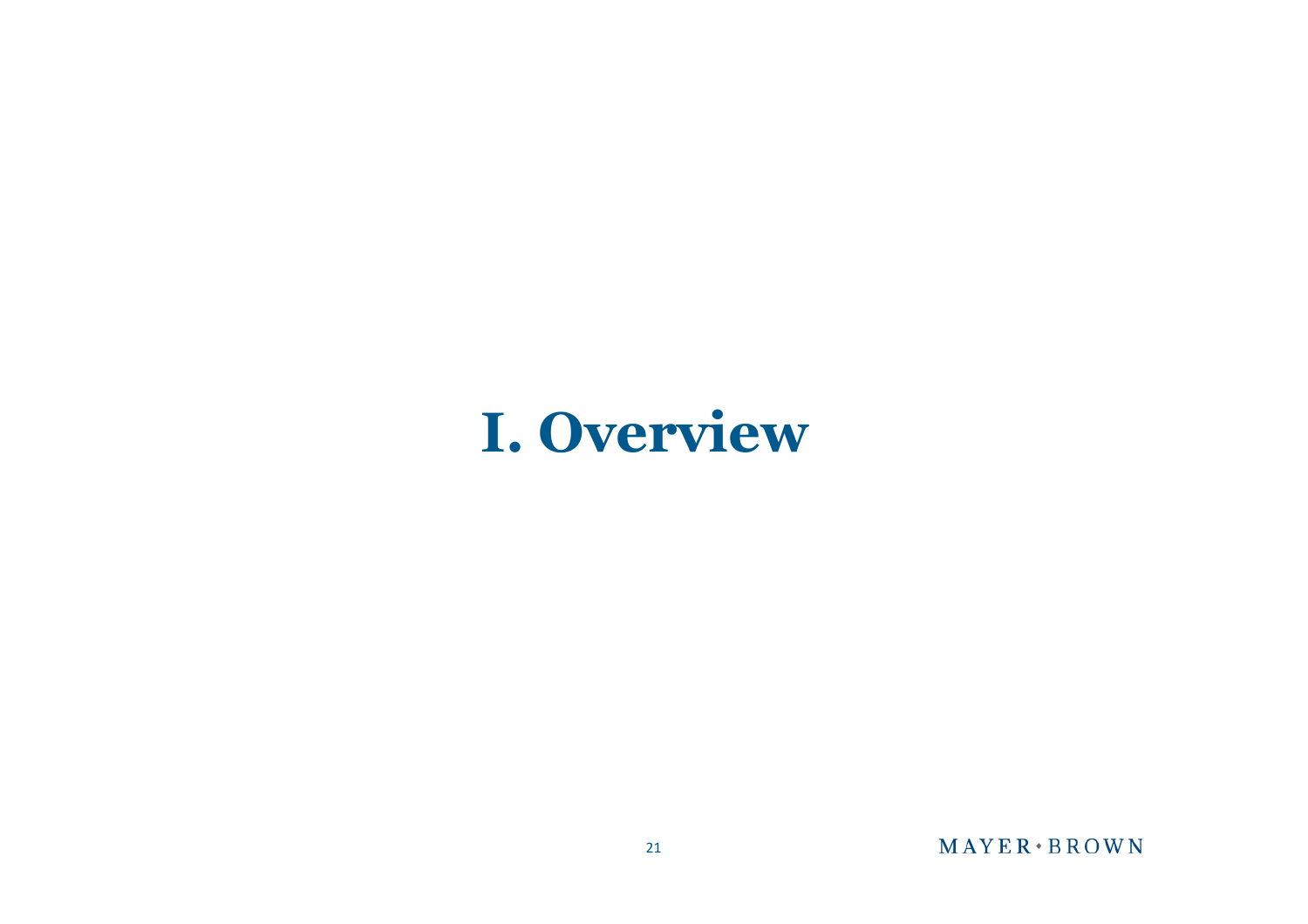### The German Capital Investment Act

- **The new German Capital Investment Act (***Kapitalanlagegesetzbuch, "KAGB")* **enters into force on July 22, 2013.**
- **While the AIFM Directive (***"AIFMD"***) aims at creating a harmonized regulatory framework and an internal market for the managers of alternative investment funds, the German legislation goes beyond the goals of the AIFMD and provides for a comprehensive regulatory framework for all sorts of fund products:**
	- ‾ Implementation of the AIFMD
	- ‾ Integration of the UCITS-Directive
	- Replacing the previous Investment Act (*Investmentgesetz, "InvG"*)
	- ‾ Regulation of closed-end funds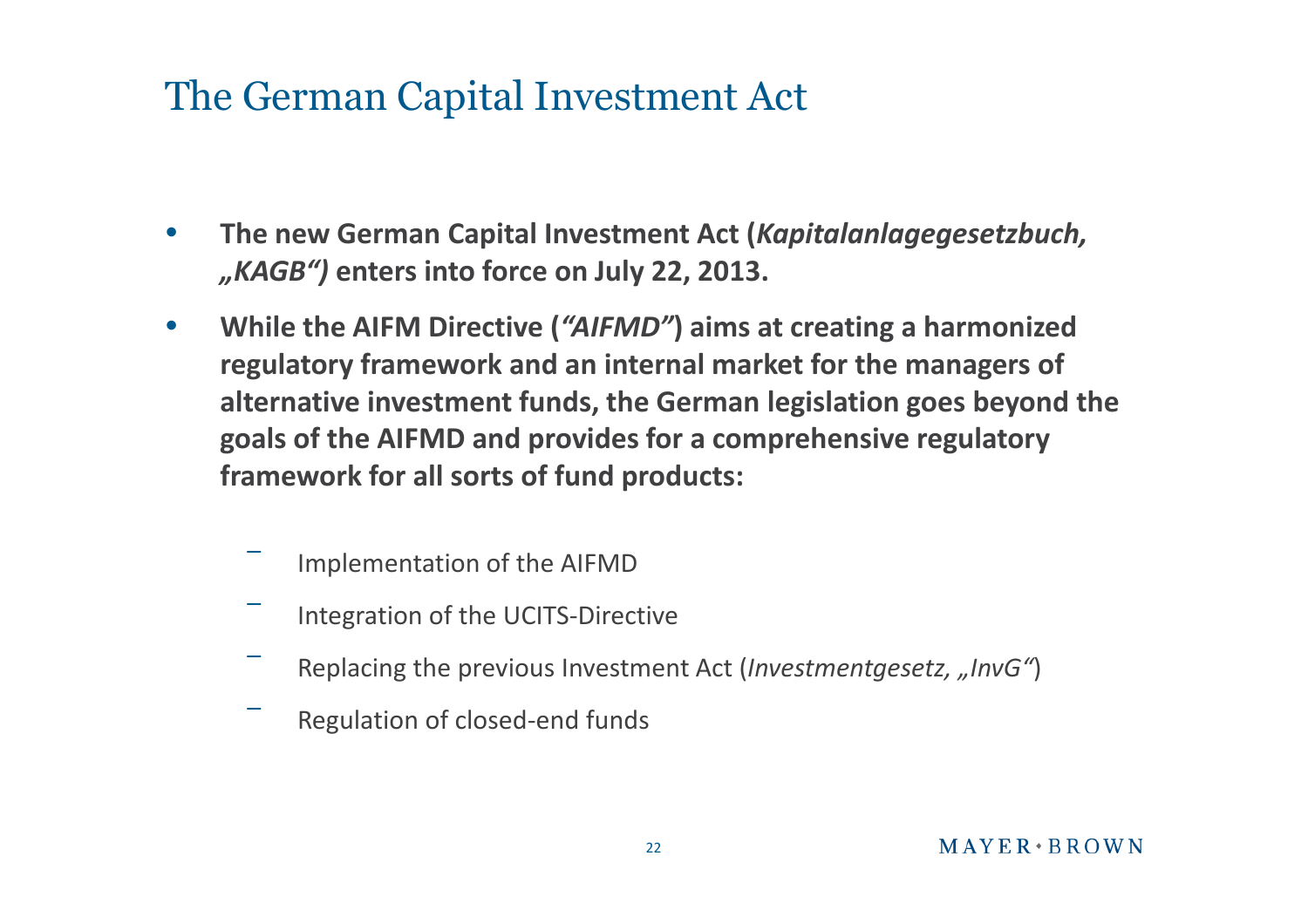## Sphere of Application

**An "investment undertaking" (***Investmentvermögen***) as laid down in Sect. 1 para. 1 KAGB:**

- Any entity for collective investment
- which collects capital
- from a number of investors
- in order to invest it following a defined investment strategy
- for the benefit of these investors
- and which is no operating company outside the financial sector

**A recently published paper by the German Federal Financial Supervisor**y **Authority (***"BaFin"***) indicates how BaFin will interpret the individual elements of this definition**

- Joint Ventures
- REITs
- Project Bonds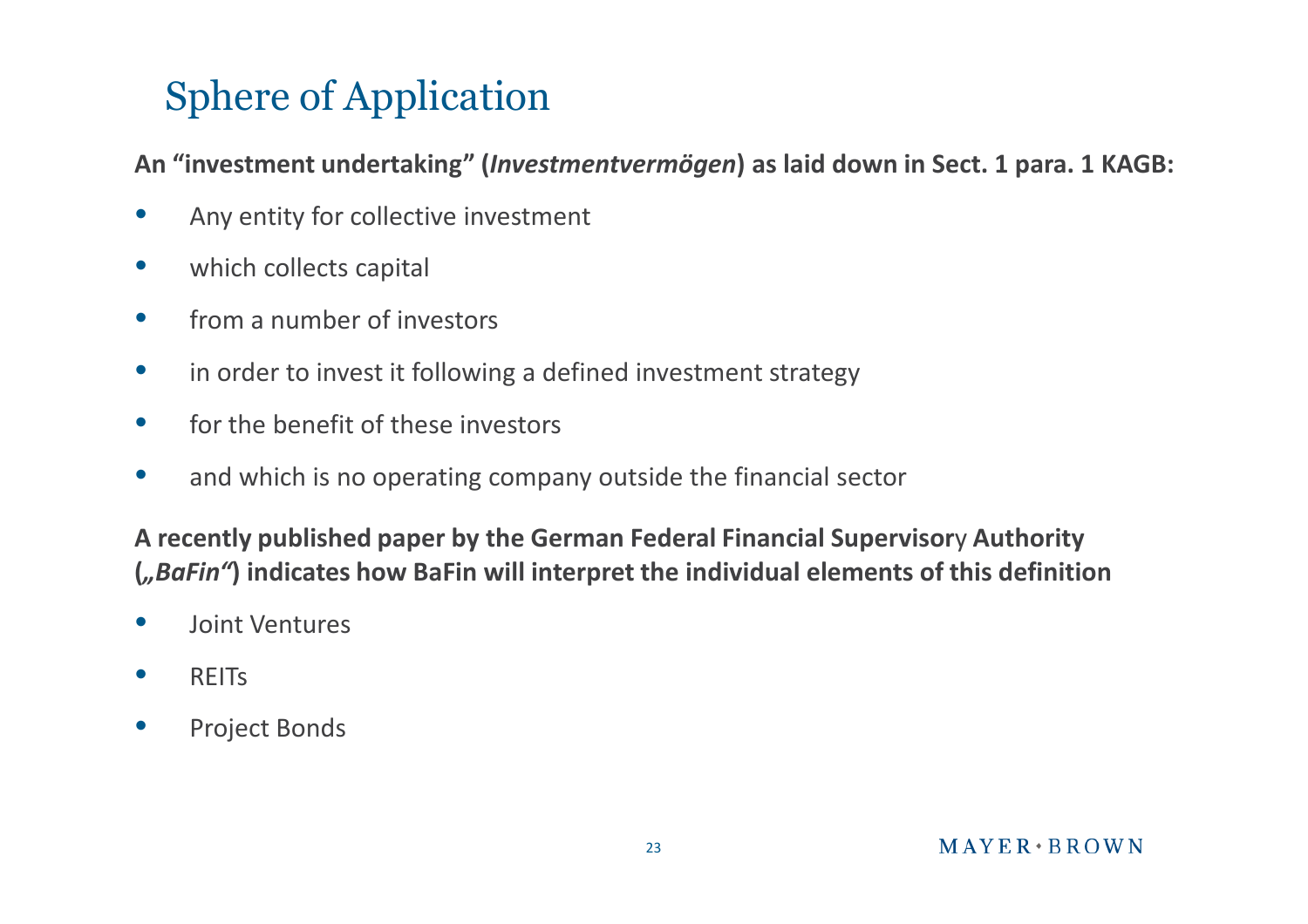### III. Definition of the investment fund

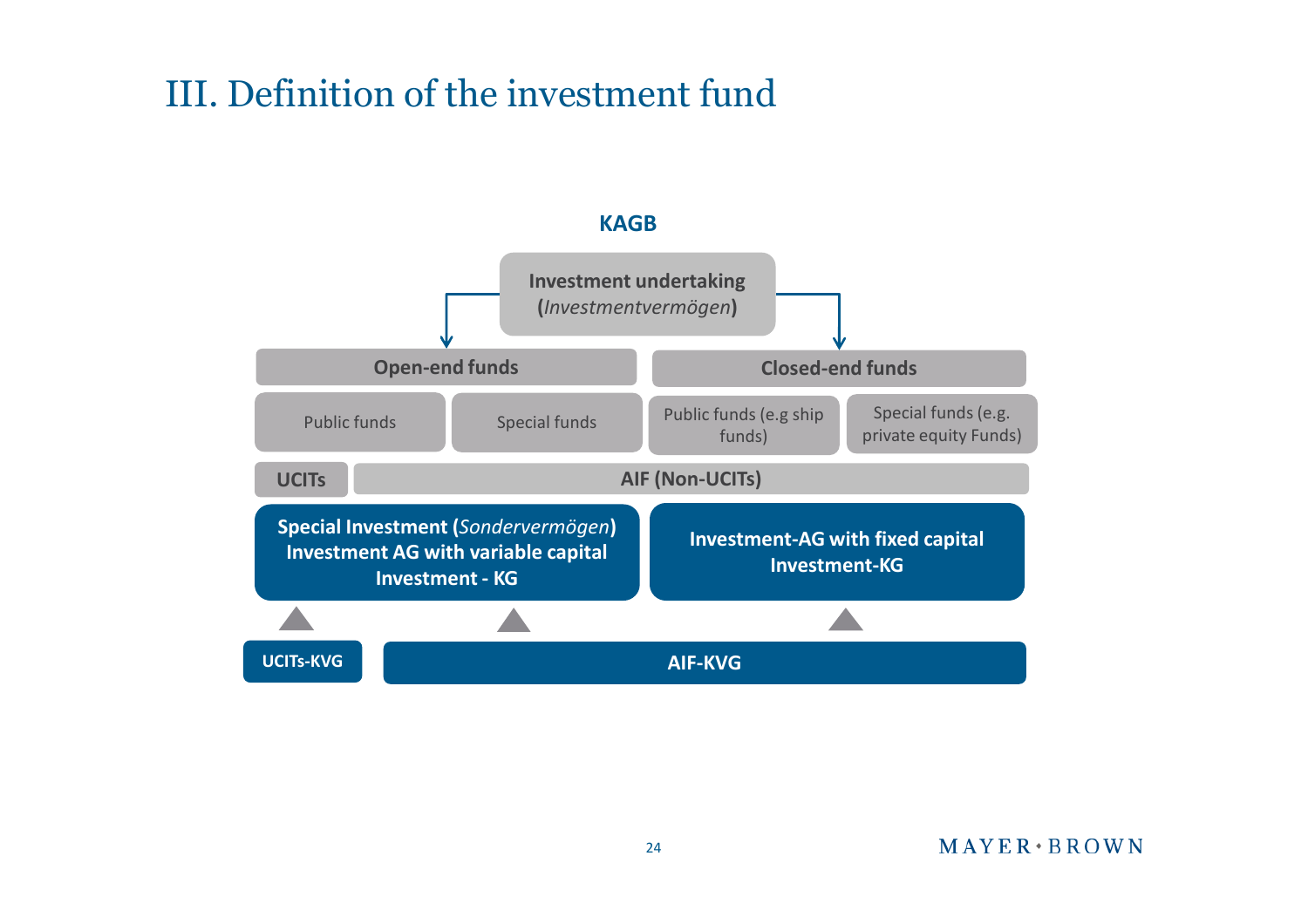# **II. Supervisory requirements on the KVG**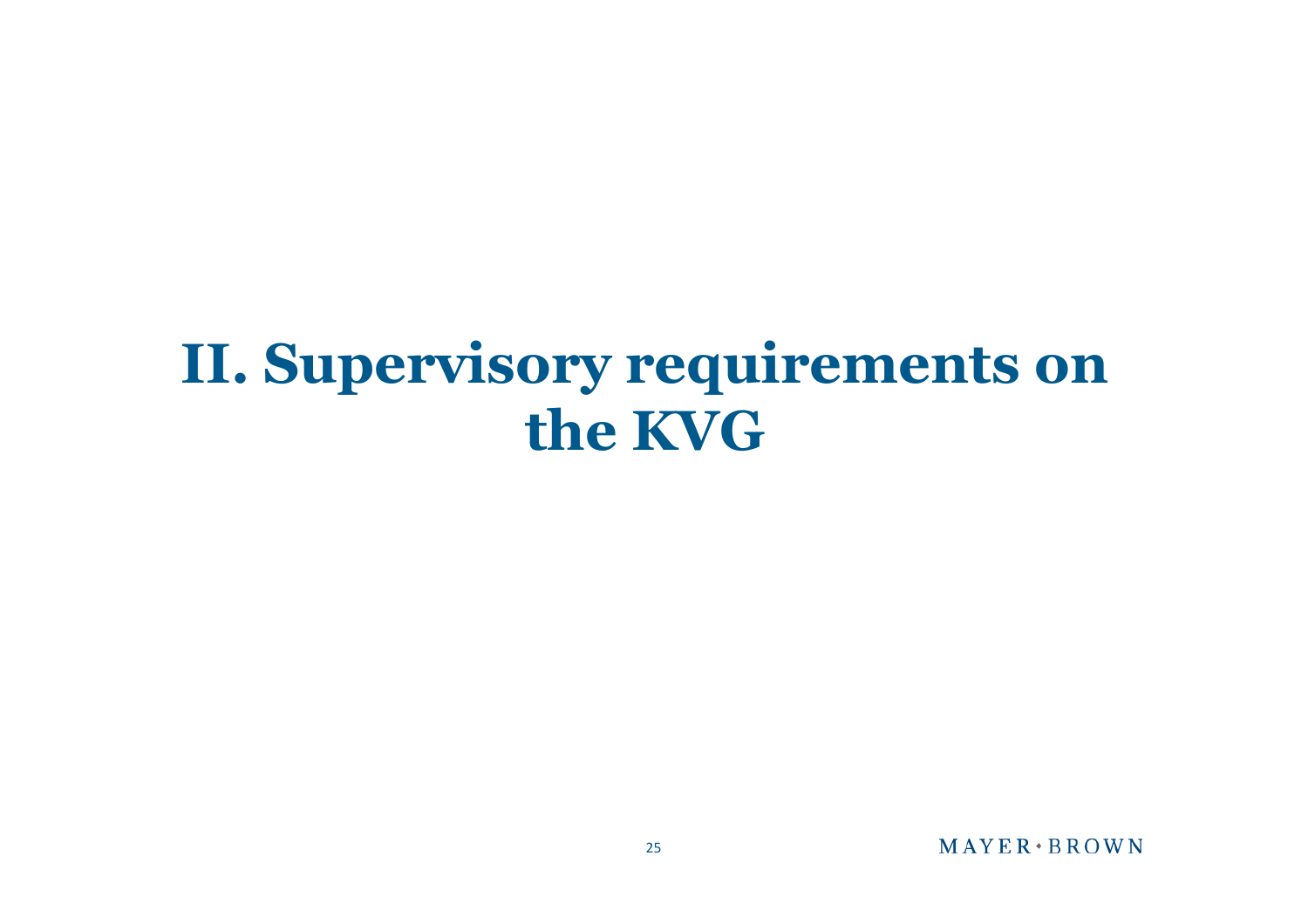## Supervisory Requirements on the KVG

A capital investment company (*Kapitalverwaltungsgesellschaft, KVG)* is a company with its head office and central administration in Germany whose business activities aim at the management of investment undertakings on its own responsibility (not acting as an outsourcing company) is considered a KVG and requires approval by BaFin.

| <b>External KVG</b><br><b>Internal KVG</b>                                         |                                                                 |
|------------------------------------------------------------------------------------|-----------------------------------------------------------------|
| AG, GmbH, GmbH & Co. KG<br>$\bullet$<br><b>UCITS KVG</b><br>$\bullet$<br>• AIF KVG | Investmentaktiengesellschaft<br>Investmentkommanditgesellschaft |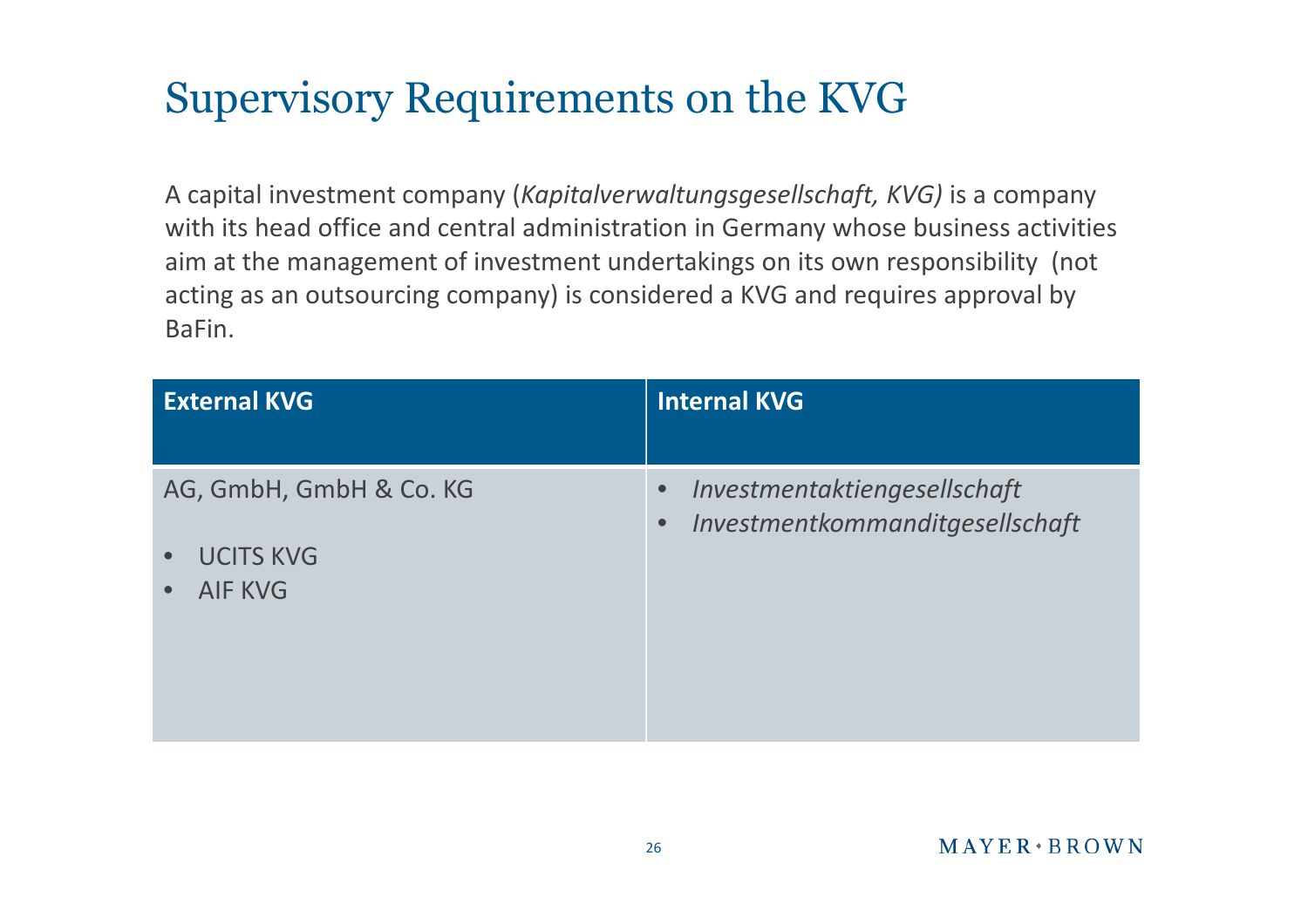### Licensing Requirements

- All AIF-KVGs have to apply for a (new) business permission
	- ‾ Newly incorporated KVGs
	- First regulated KVGs (i.e., for closed-end funds)
	- ‾ Already regulated KAGs in accordance to the German InvG
- Content of the applications for authorization for UCITS-KVG and AIF-KVG is almost identical.
- This concerns aspects such as proof of initial capital, information on the managing directors and owners of important participations, presentation of a business plan including a description of the organization and control procedures, and a presentation of the company agreement of the KVG.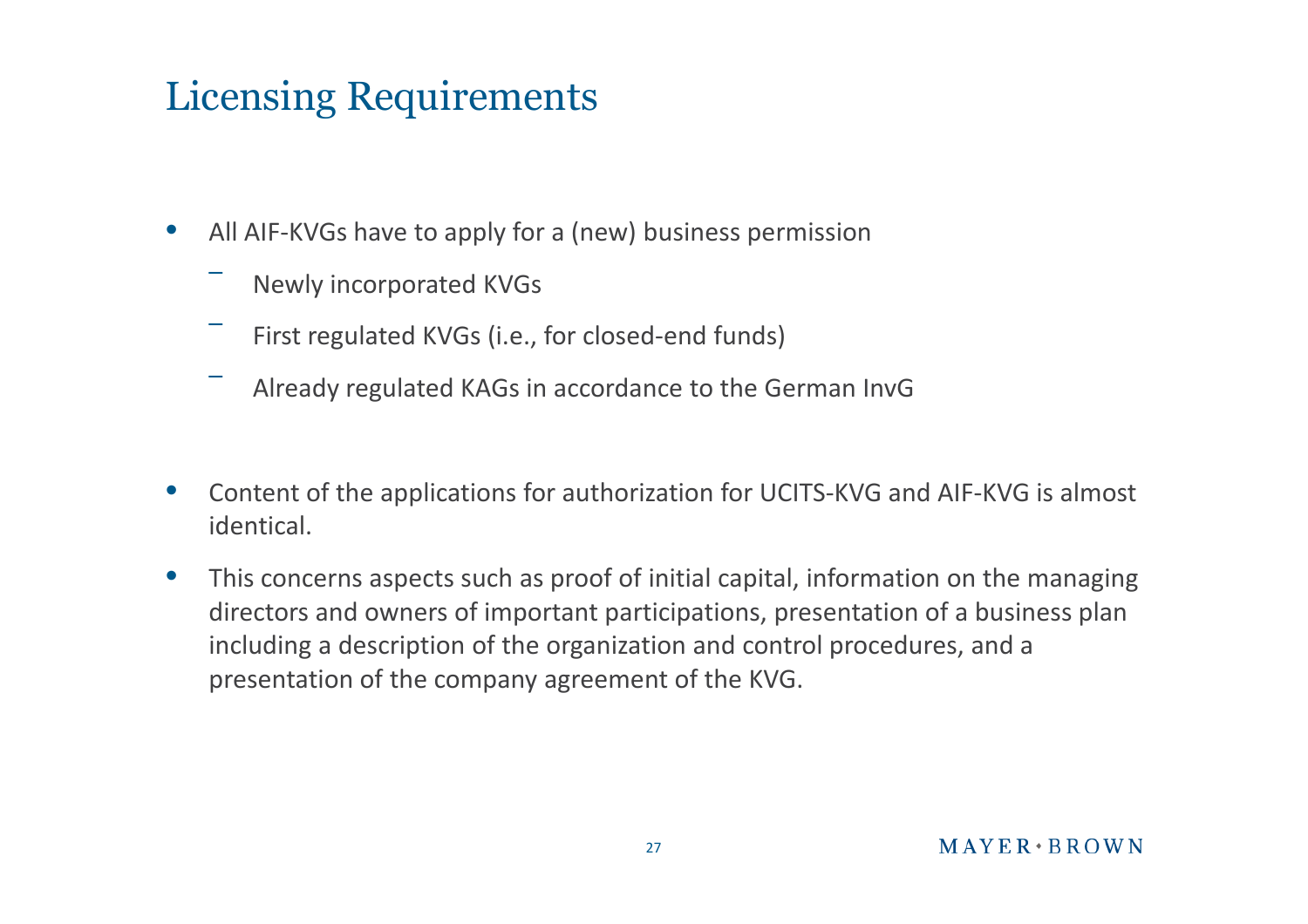- The KAGB imposes a great number of ongoing supervisory requirements on the KVG regarding their organization and conduct, parts of which correspond to existing specifications to capital investment companies in accordance with the repealed Investment Act.
- A new factor is the legal emphasis that a misuse of market practices (*e.g*., late trading or market timing) must be prohibited (Sect. 26 para. 6 KAGB in conjunction with Art. 17 EU Regulation).
- Particularly the unregulated managers of closed fund vehicles (with the exception of small KVG) face a considerably increasing intensity of regulation. The supervisory requirements apply equally on UCITS-KVG and AIF-KVG.
- The supervisory requirements on AIF-KVG are specified in the EU Directive. Each KVG is obliged to perform its tasks solely in the interest of the investors and independent of the depository (Sect. 26 para. 1 KAGB in conjunction with Art. 18 EU -Regulation).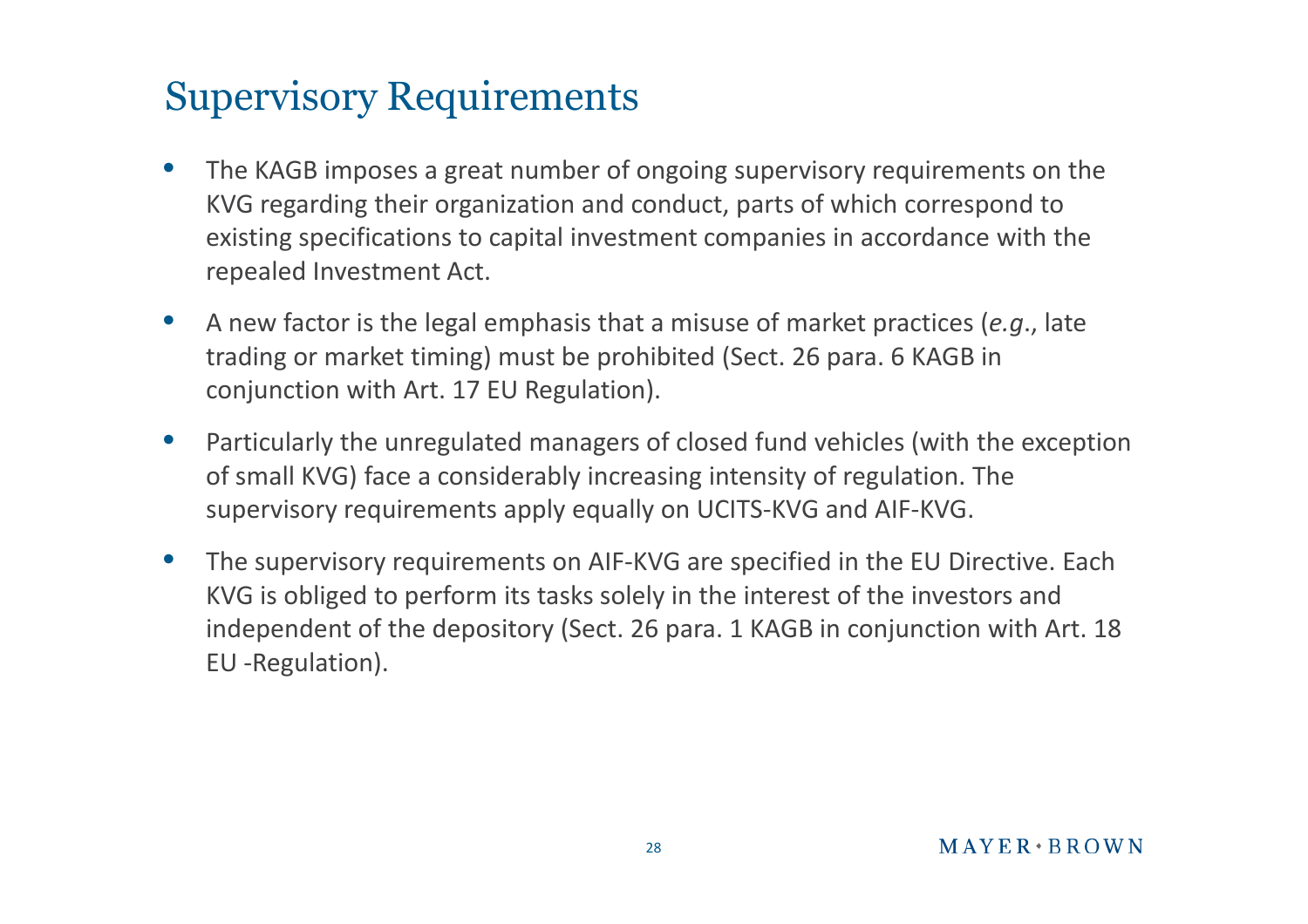- The organizational tasks of KVG comprise an appropriate risk management and complaint system, the necessary resources, provisions on personal businesses, an extensive documentation, and appropriate control procedures, including the development of an internal audit and a compliance function (Sect. 28 para. 1 and 2 KAGB in conjunction with Art. 57 et seq. EU Regulation).
- An organizational focus of the KVG is the development of a risk management system and a risk controlling function which is independent of the operational area and must be separated from it (so-called *separation rule*).
- The risk management system must be capable of identifying, measuring, controlling and monitoring the essential risks of each investment strategy (Sect. 29 para. 2 KAGB).
- The KVG must monitor the liquidity risks to ensure that the liquidity profile of the investments is in line with the underlying liabilities of the investment fund in consideration of the investment strategy and the principles of return; this must be ensured by stress tests (Sect. 30 KAGB in conjunction with Art. 47 et seq. EU Regulation).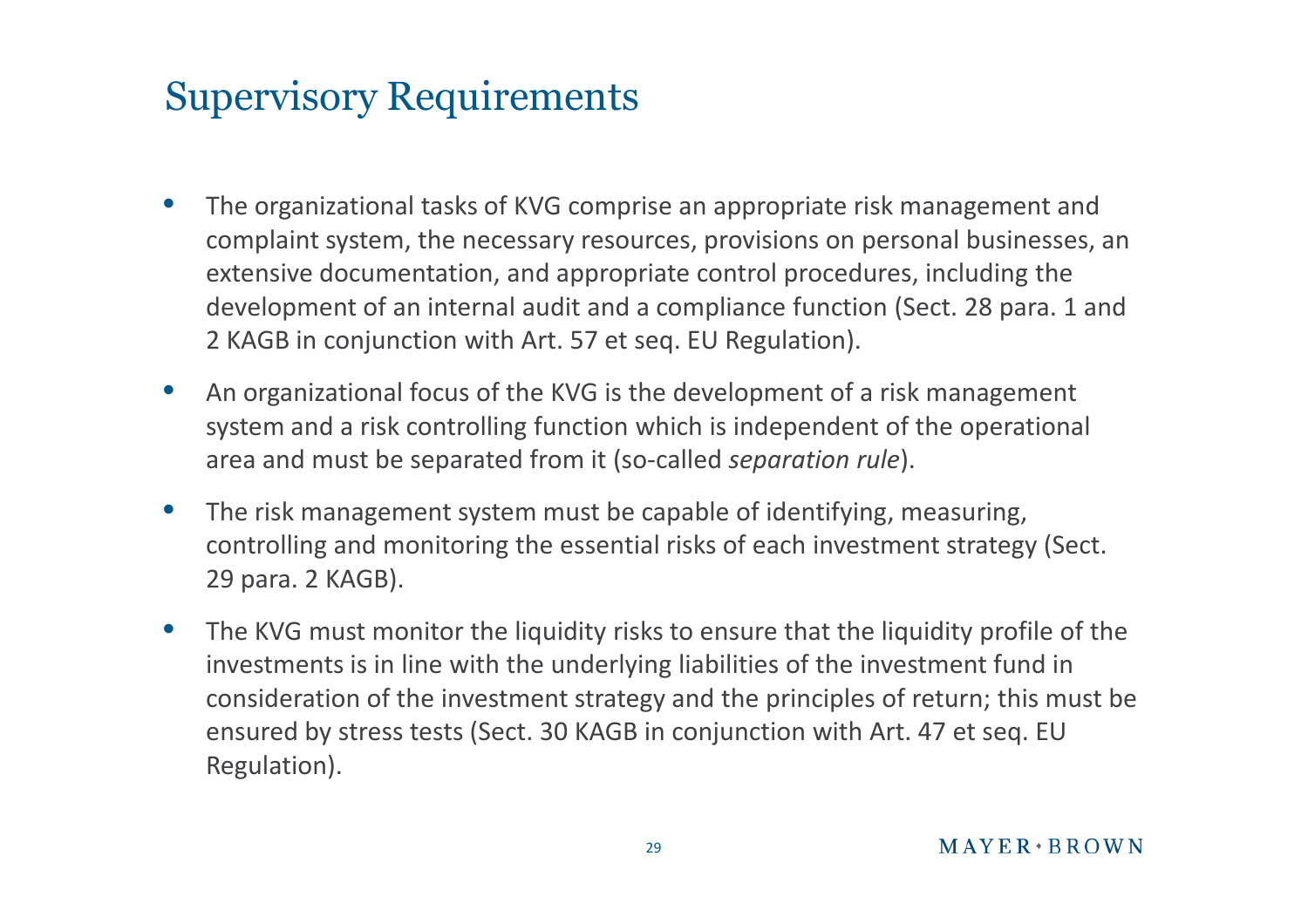- AIF-KVG have to define a remuneration system for their managing directors and for employees whose activity has a considerable influence on the risk profile (risk bearers), who exercise a control function or whose total remuneration is equivalent to that of the managing directors and risk bearers (Sect. 37 para. 1 KAGB).
- The remuneration system may not offer incentives for taking risks that are incompatible with the risk profile and the investment conditions. Attachment II of the AIFMD provides further detail on the requirements on the remuneration system, *inter alia*, with regards to the long-term orientation, the relevant remuneration factors, and the arrangement of variable remuneration components.
- The KAGB also provides for extensive provisions for the assessment of assets for all types of investment undertakings and requires the development of internal valuation guidelines (Sect. 168 et seq. KAGB in conjunction with Art. 67 et seq. EU Regulation, Sect. 271, 278, 286 KAGB).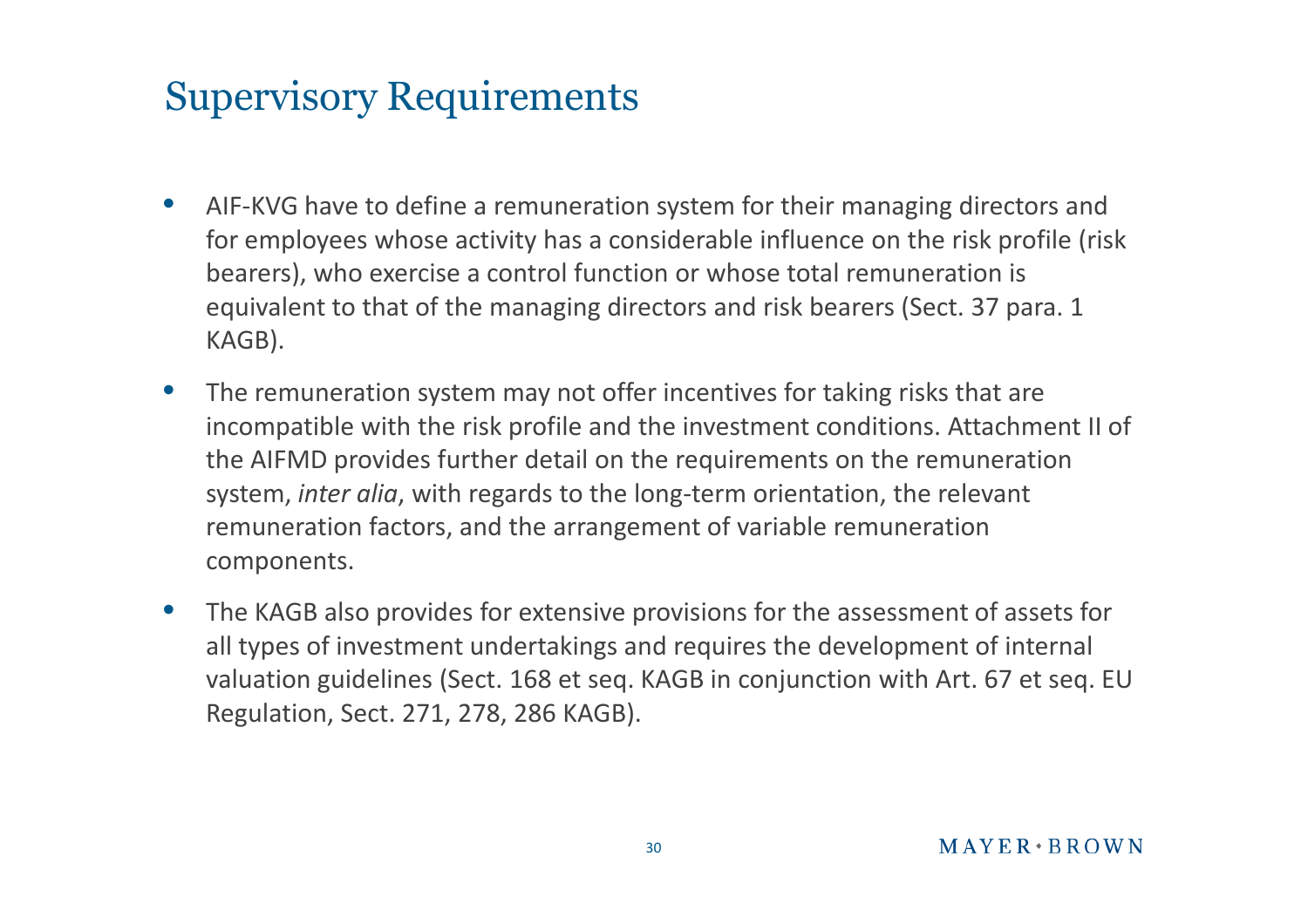- The valuation can be done by an independent, external evaluator or  $-$  if the evaluation is done functionally independent – by the AIF-KVG itself or the depository (Sect. 216 para. 1 KAGB).
- With regard to closed public AIF, stricter requirements apply for the first evaluation of assets. In these cases, it is mandatory that the evaluation is done by an external evaluator.
- The KVG must particularly be able to justify its entire outsourcing structure based on objective reasons (Sect. 36 para. 1 no. 1 KAGB).
- Specific requirements apply when portfolio management and risk management are outsourced (Sect. 36 para. 1 no. 3 and 4 KAGB). They may by no means be outsourced to the depository, subdepository or another company having a conflict of interest (Sect. 36 para. 3 KAGB).
- Outsourcing is not possible in an extent that the KVG becomes a letter-box company and cannot be considered as a management company any longer (Sect. 36 para. 5 KAGB).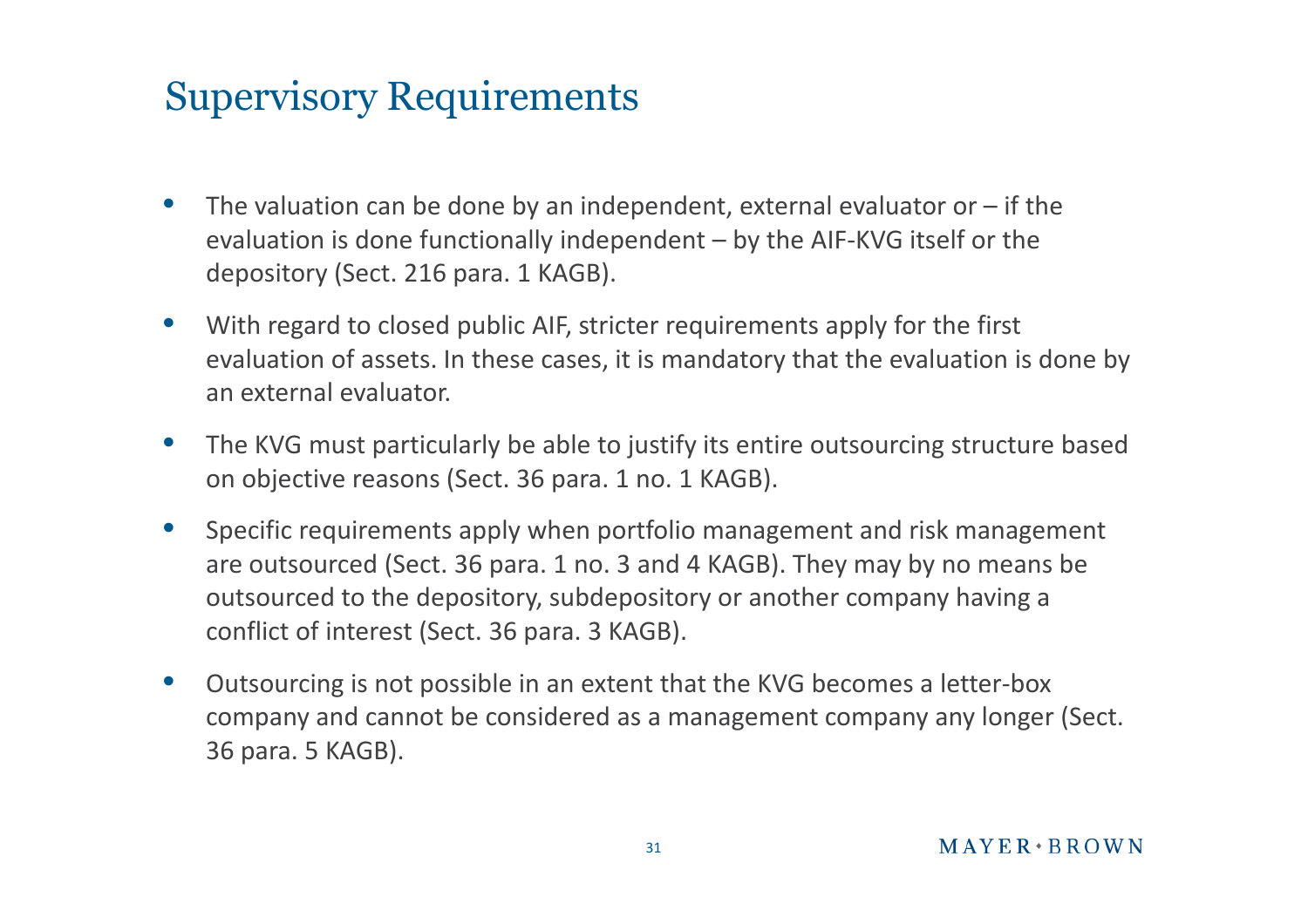### **Initial equity**

- Internal KVG at least 300.000 €
- External KVG at least 125.000 €

### **Additional equity**

- 0,02% of the amount exceeding the fund volume of 250 Mio.  $\epsilon$ , a maximum of 10 Mio.
- 1/4 of the costs according the budgeted profit and loss statements

### **Sufficient capital to cover:**

- Personal pension
- Employer's liability risks (alt. covered by insurance policies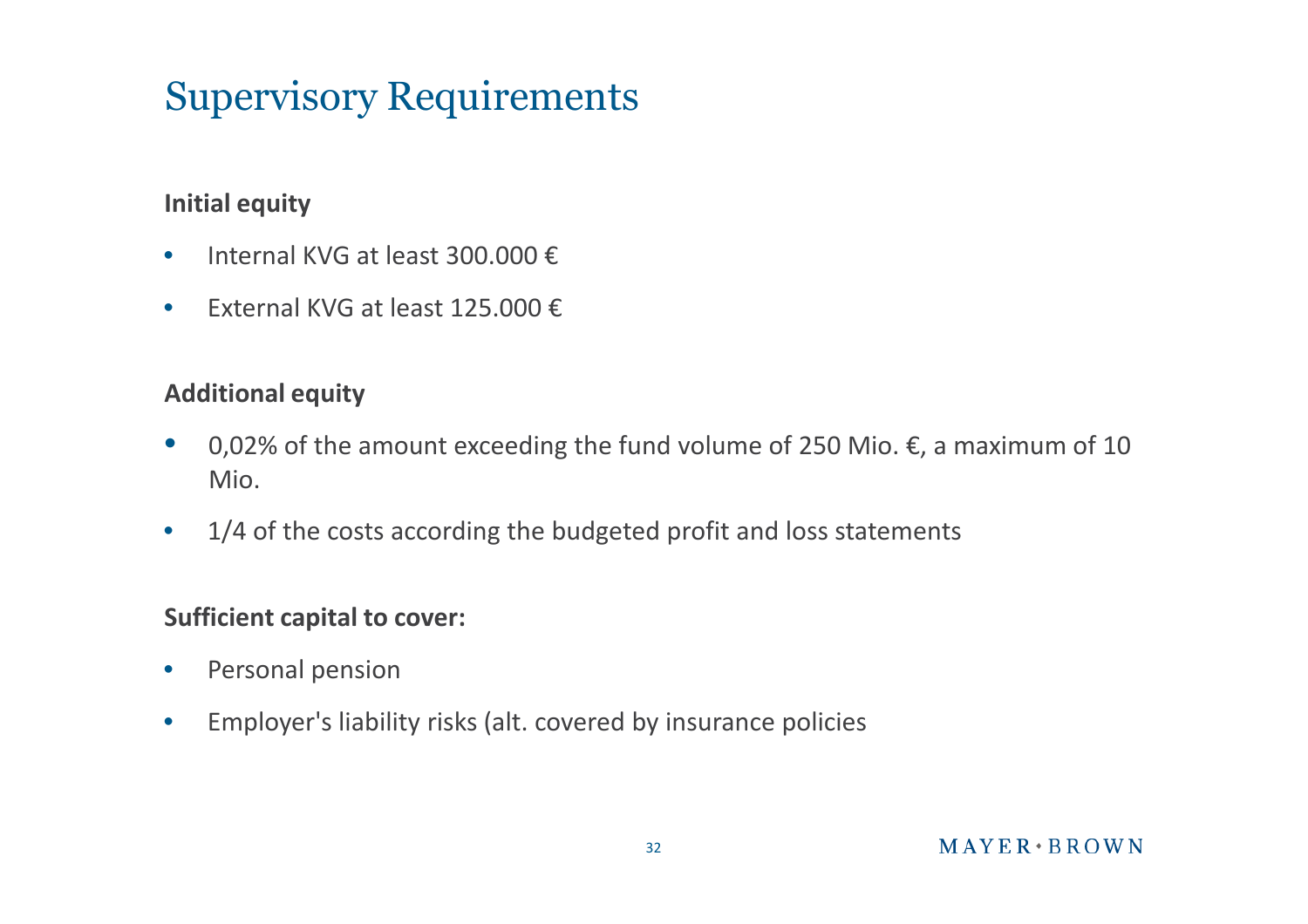## Authorities reporting



**The quarterly authority report in accordance with Level 2–VO Annex IV includes 20 pages.**

**This means a substantial implementation work for all KVGs**

**Number of requirements to Annex IV are still not sufficiently characterized. Should the requirements be interpreted in another way by ESMA, there could be a significantly increased need of adaptions as a follow-up.**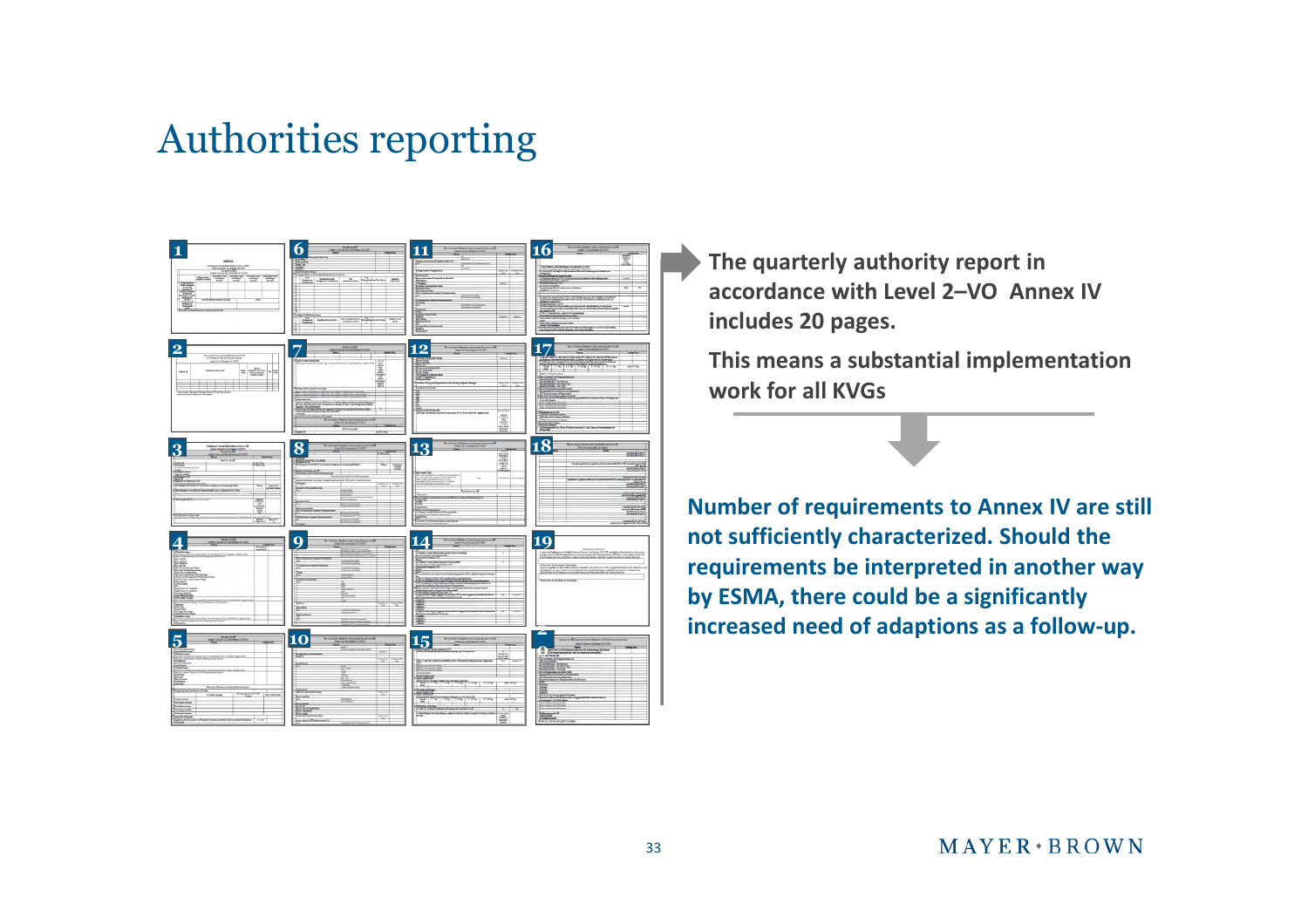## **III. Product Regulation**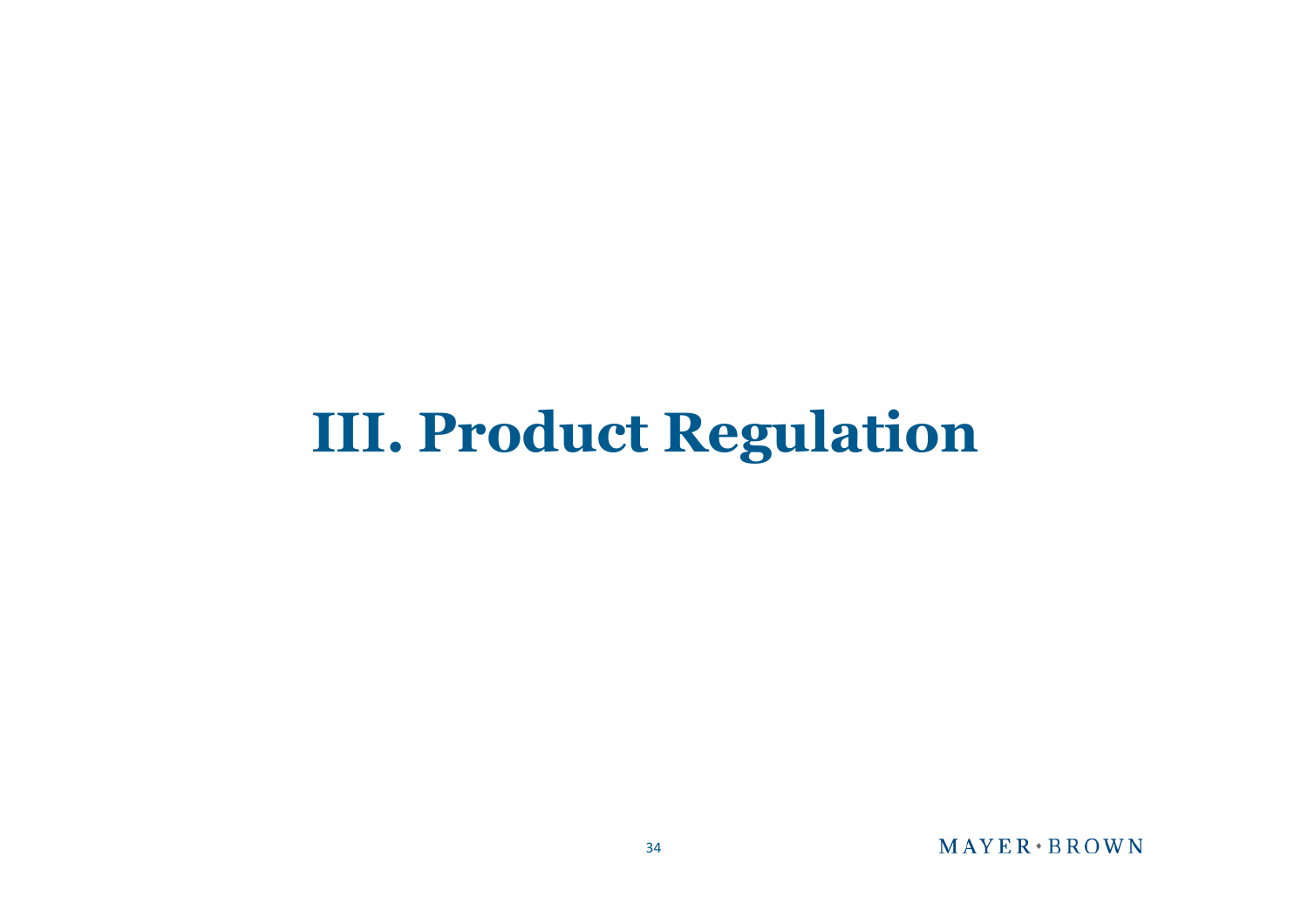### Product Regulation

- For UCITS, basically the same rules remain effective that are known from the Investment Act for the funds that are in conformity with the Directive.
- Closed AIF may be launched only as an investment company limited by shares with fixed capital or as investment limited partnership (Sect. 139 KAGB).
- In the area of open public AIF, the previous investment fund types employee participation funds and occupational pension funds – will be cancelled without substitution for lack of practical relevance, and infrastructure funds will be permitted only as closed AIF.
- The other types of open public investment undertakings of the Investment Act will be adopted with partial (editorial) adaptations to the AIFMD and the KAGB.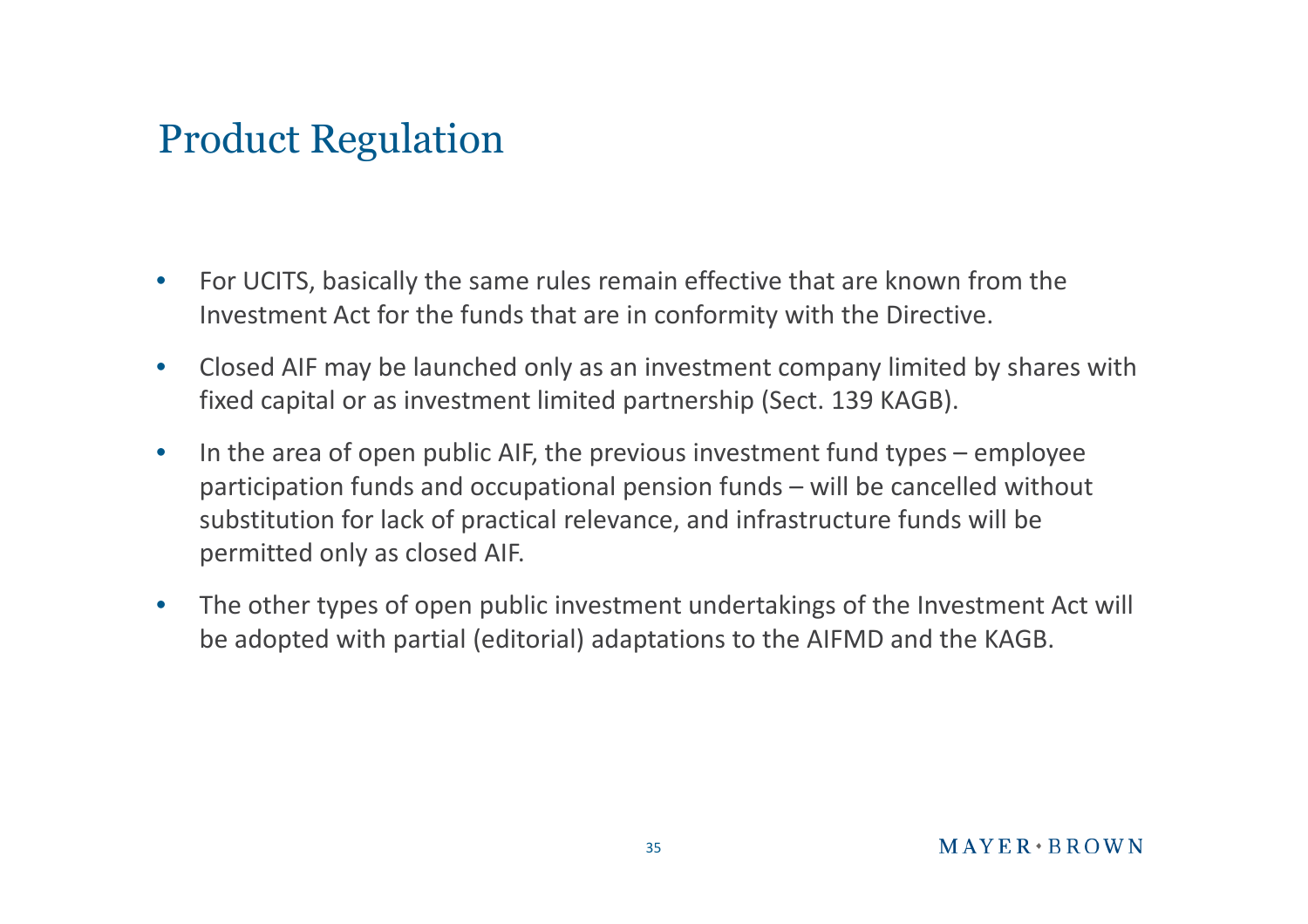### Product Regulation

- Closed AIF may be launched only as an investment company limited by shares with fixed capital or as investment limited partnership (Sect. 139 KAGB).
- The KAGB contains a catalogue of admissible assets for closed public AIF (Sect. 261) para. 1 KAGB). This catalogue comprises tangible assets such as real estate, ships and aircraft, forest, containers, private equity participations, shares in closed AIF, securities, money market instruments and bank balances.
- Further product restrictions exist for closed public AIF in the form of a maximum currency risk of 30 % (Sect. 261 para. 4 KAGB), a maximum debt ratio of 60 % (Sect. 263 para. 1 KAGB) and requirements on the risk-spreading (Sect. 262 KAGB).
- Investment undertakings without risk-spreading, *i.e.*, particularly one-objectfunds, are only admissible with a minimum investment sum of EUR 20,000 and the qualification of the investors as semi-professional investors (Sect. 262 para. 2 KAGB). No product regulations are defined for closed special-AIF. Therefore, the fact is sufficient that an evaluation of the assets is possible (Sect. 285 KAGB).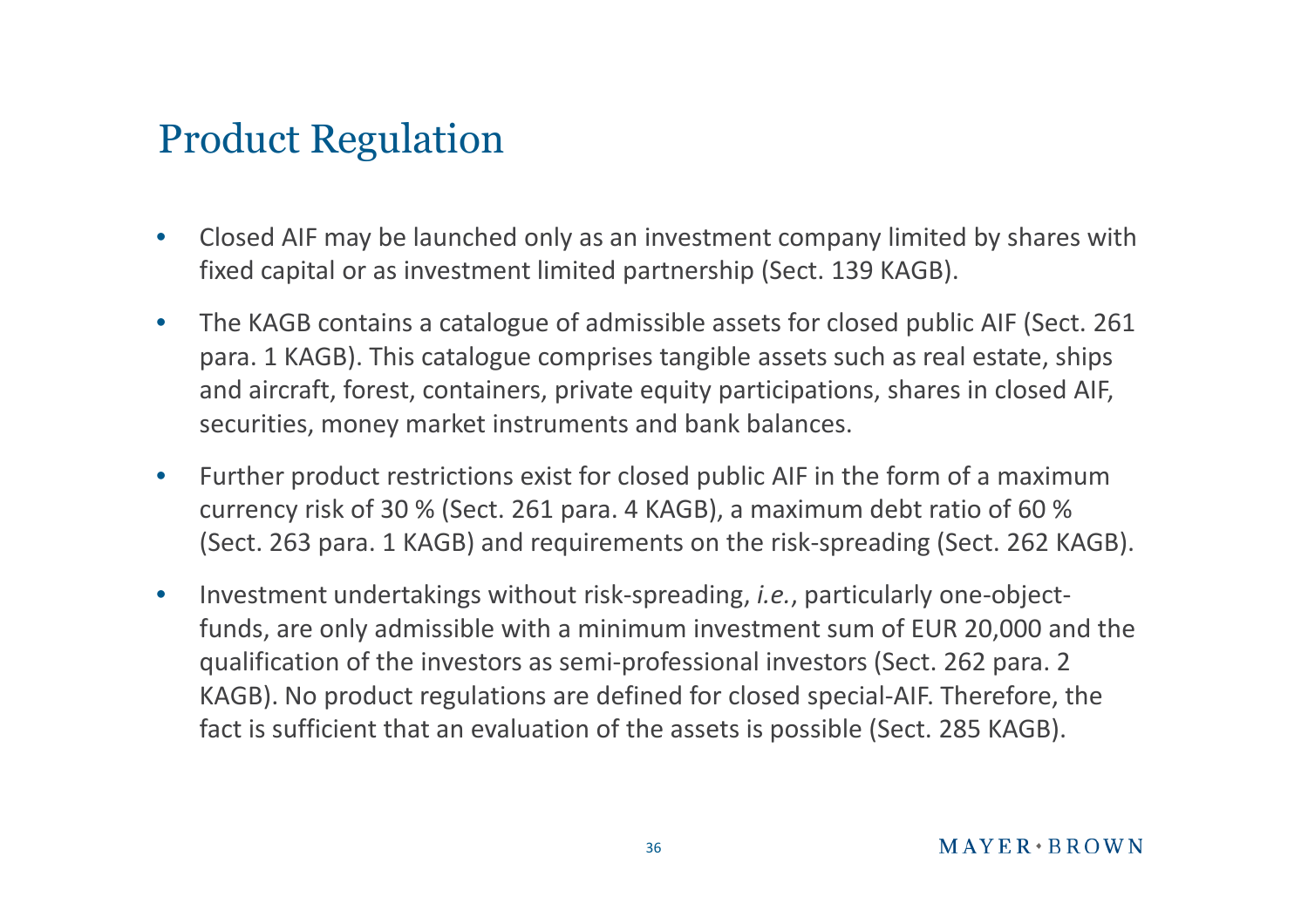# **IV. Depository (***Verwahrstelle***)**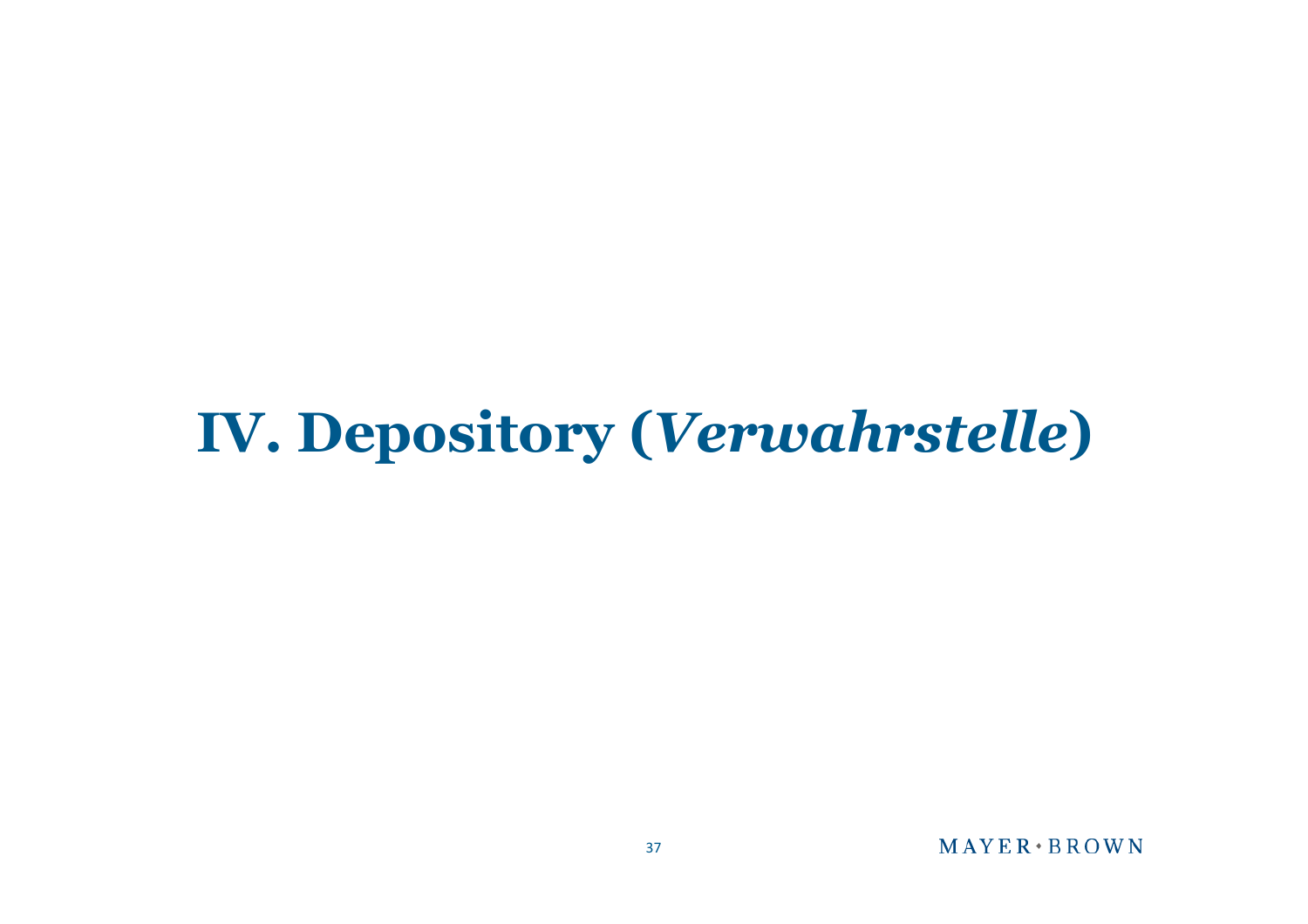#### **Depository**

- While the Investment Act so far referred to the term "depository bank", the KAGB uses the term "depository" and differentiates between UCIT depositories and AIF depositories Depositary for OGAW remains a credit institution.
- Depositaries for AIFs may be:
	- ‾ Credit institutions
	- ‾ Investment firms with MIFiD-Admission
	- Facilities that are subject to constant supervision and monitoring and which are compliant with Capital Requirement Regulation (*CRR-VO*)
- Each AIF-KVG must designate an AIF-depository for each AIF it manages (Sect. 80 para. 1 sentence 1 KAGB). Therefore, closed AIF are particularly and for the first time obliged to specify a depository.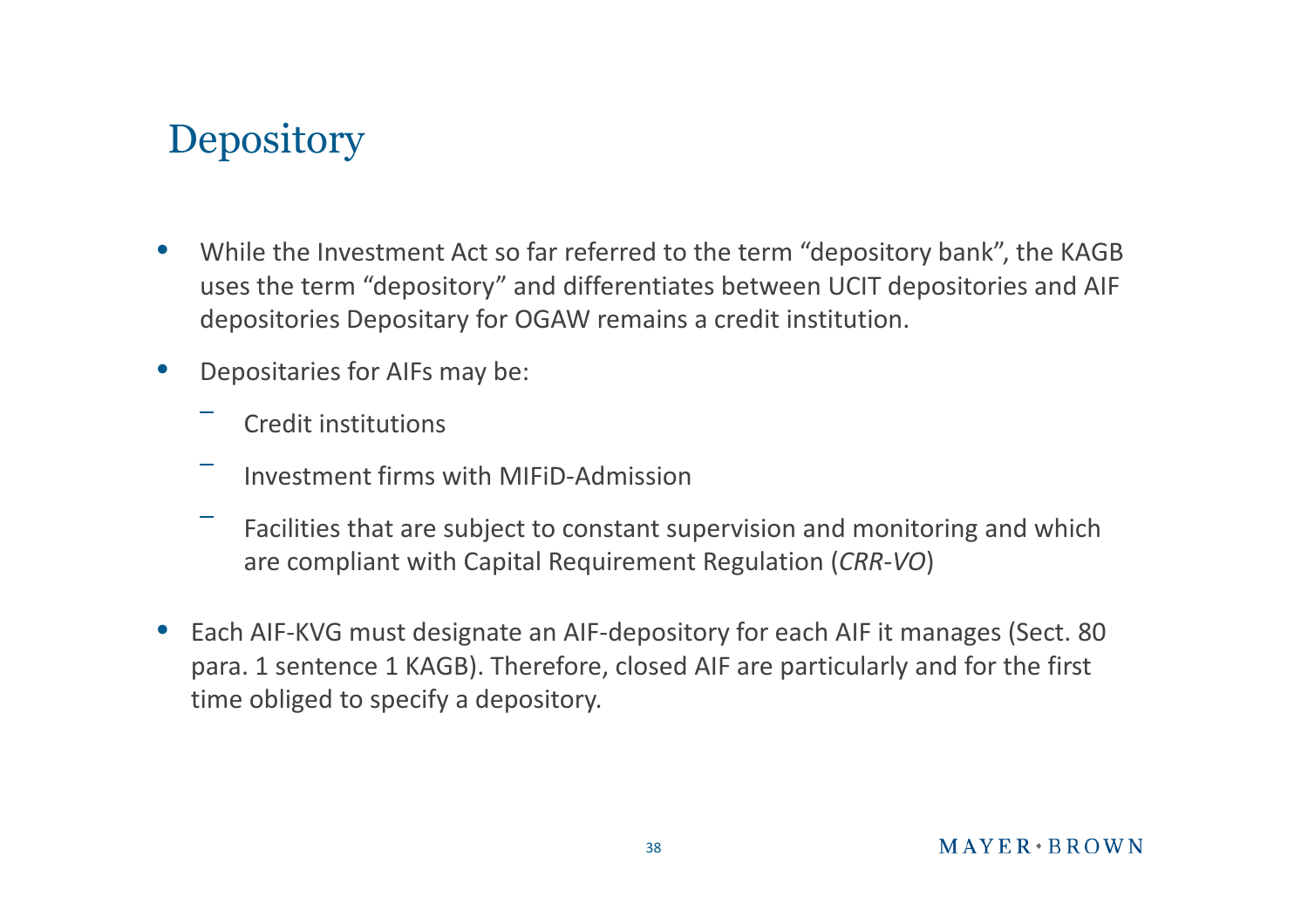#### **Depository**

- To designate a depository, a written agreement is required between the AIFdepository, AIF-KVG and, if necessary, the AIF (Sect. 80 para. 1 sentence 2 KAGB in conjunction with Art. 83 EU Directive).
- Art. 83 EU Directive contains a detailed catalogue on the minimum content of the depository agreement which comprises, among other things, a description of the services to be provided and the depository and supervisory function, the termination possibilities, a declaration on the liability of the depository, and regulations on the exchange of information.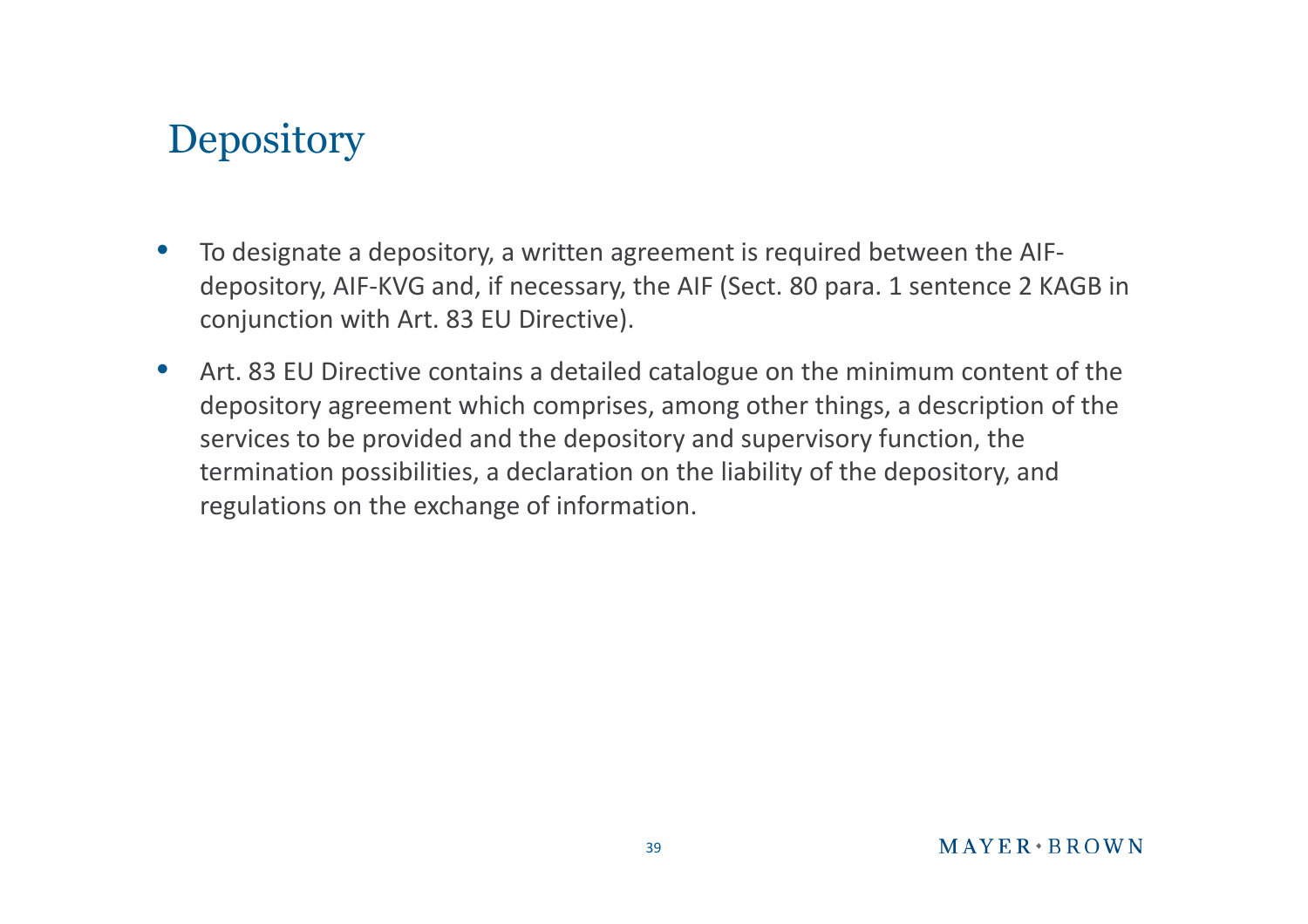#### **Depository**

- At first the AIF-depository deposits all financial instruments eligible for safe deposit of the AIF in a separate (blocked) account so that a clear identification is possible as to the belonging to the assets of the AIF (Sect. 81 para. 1 no. 1 KAGB in conjunction with Art. 89 para. 1 EU Directive).
- With regard to assets not eligible for safe deposit (*e.g.*, participations, real estate, unsecuritized receivables), the AIF-depository, based on information of the AIF or the AIF-KVG or a third party, is obliged to check whether or not the AIF or the AIF-KVG has effectively acquired ownership thereof, and to maintain and update written records (Sect. 81 para. 1 no. 2 KAGB).
- It must ensure that sufficient and reliable information is obtained, for instance an official proof of ownership (Art. 90 EU Directive).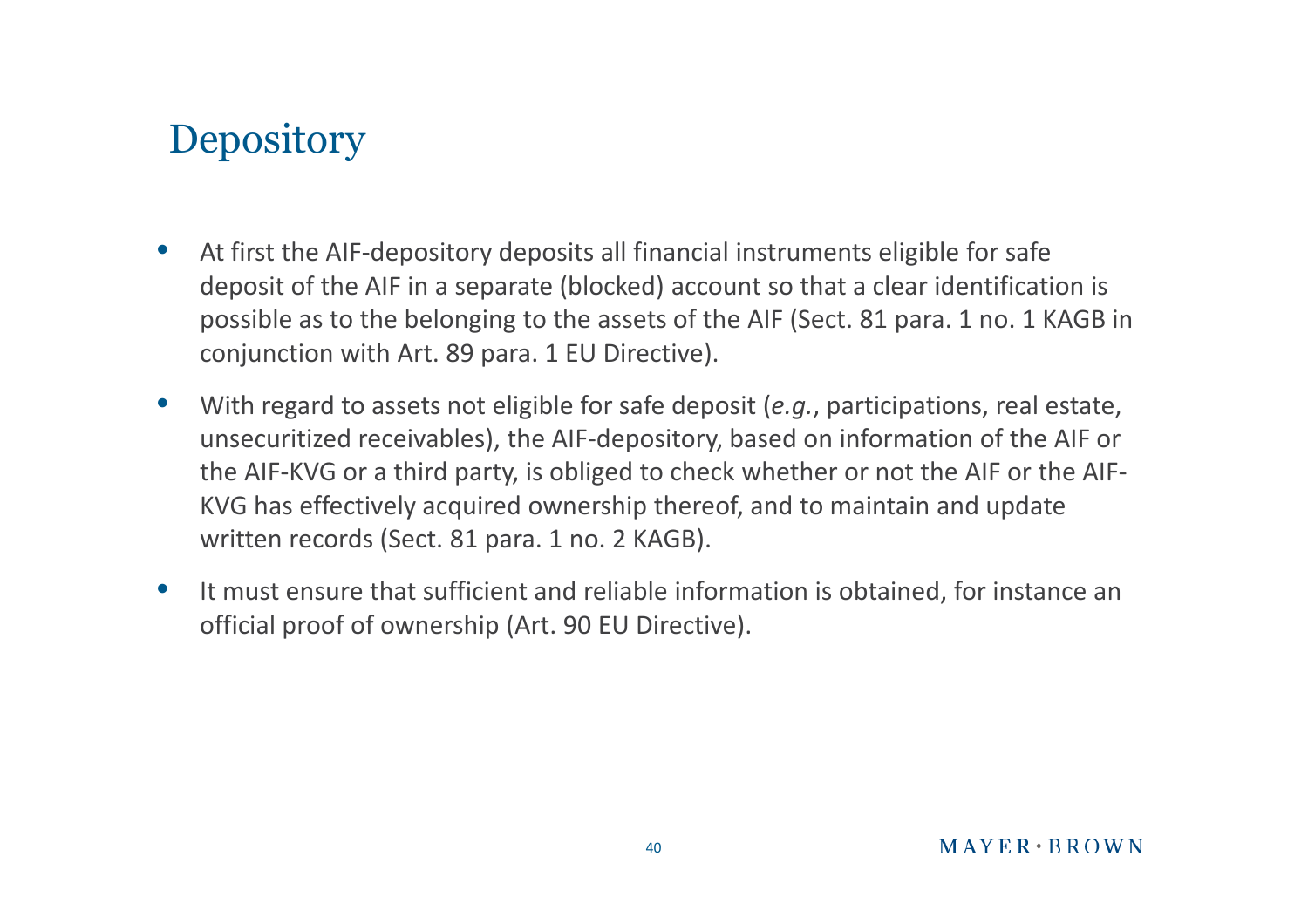# **V. Distribution**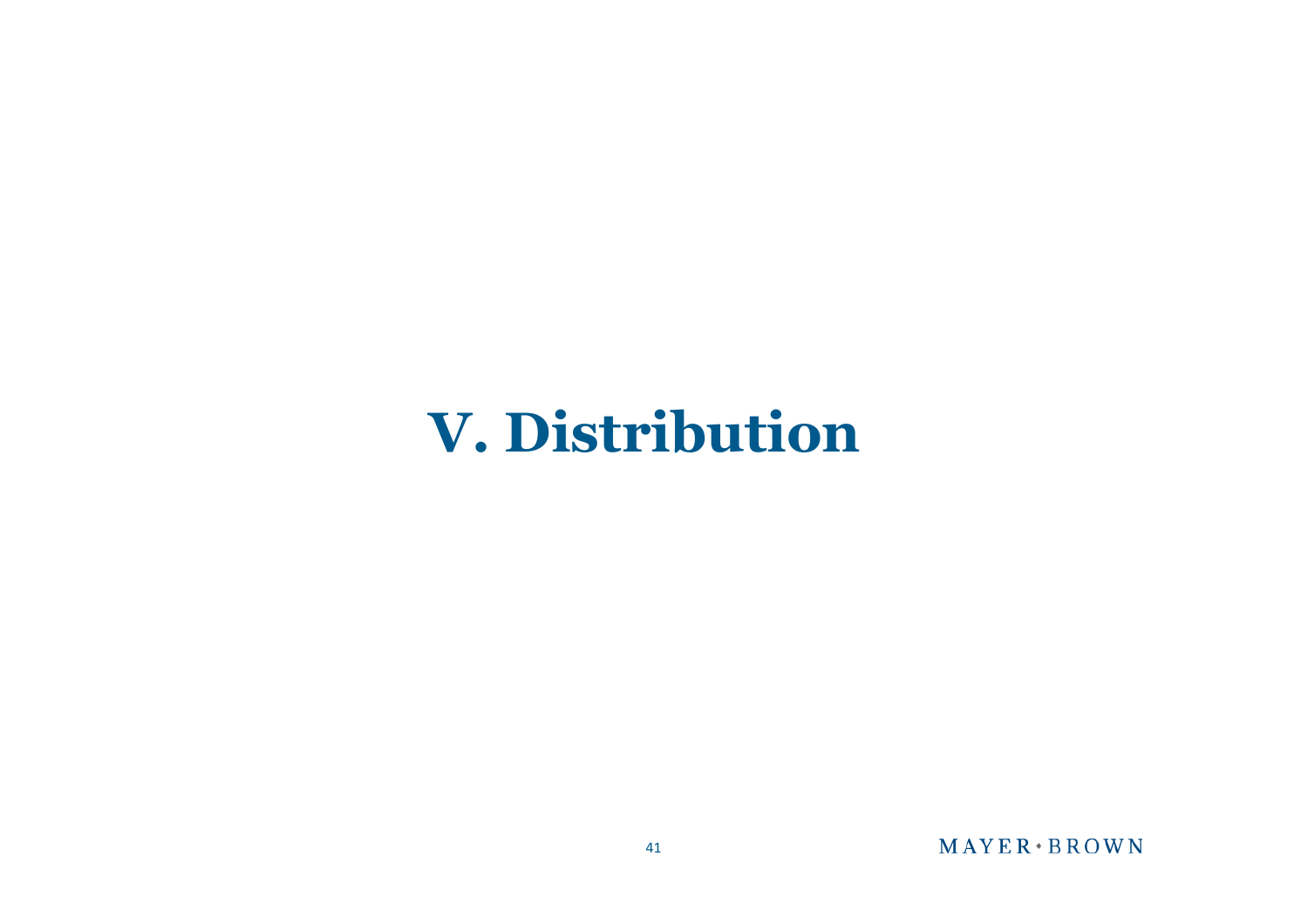- The placement of shares in investment undertakings in Germany, be it shares in domestic AIF, EU-AIF, or AIF located in a third country (foreign AIF), principally requires a previous reporting of the placement intention to BaFin or a corresponding foreign supervisory authority, some of which requires extensive prospect and other information obligations.
- **The placement to certain groups of investors (private placement) that previously was not subject to approval will be cancelled for UCITS and AIF.**
- The extensive concept of placement laid down in the KAGB comprises any direct and indirect offering or placement of shares or stocks of an investment undertaking (Sect. 293 para. 1 sentence 1 KAGB).
- In compliance with the AIFM Directive, the concept of placement to semiprofessional and professional investors, however, is defined more narrowly and requires that it takes place on the initiative of the management company or on its behalf and is aimed at this circle of investors (Sect. 293 para. 1 sentence 3 KAGB).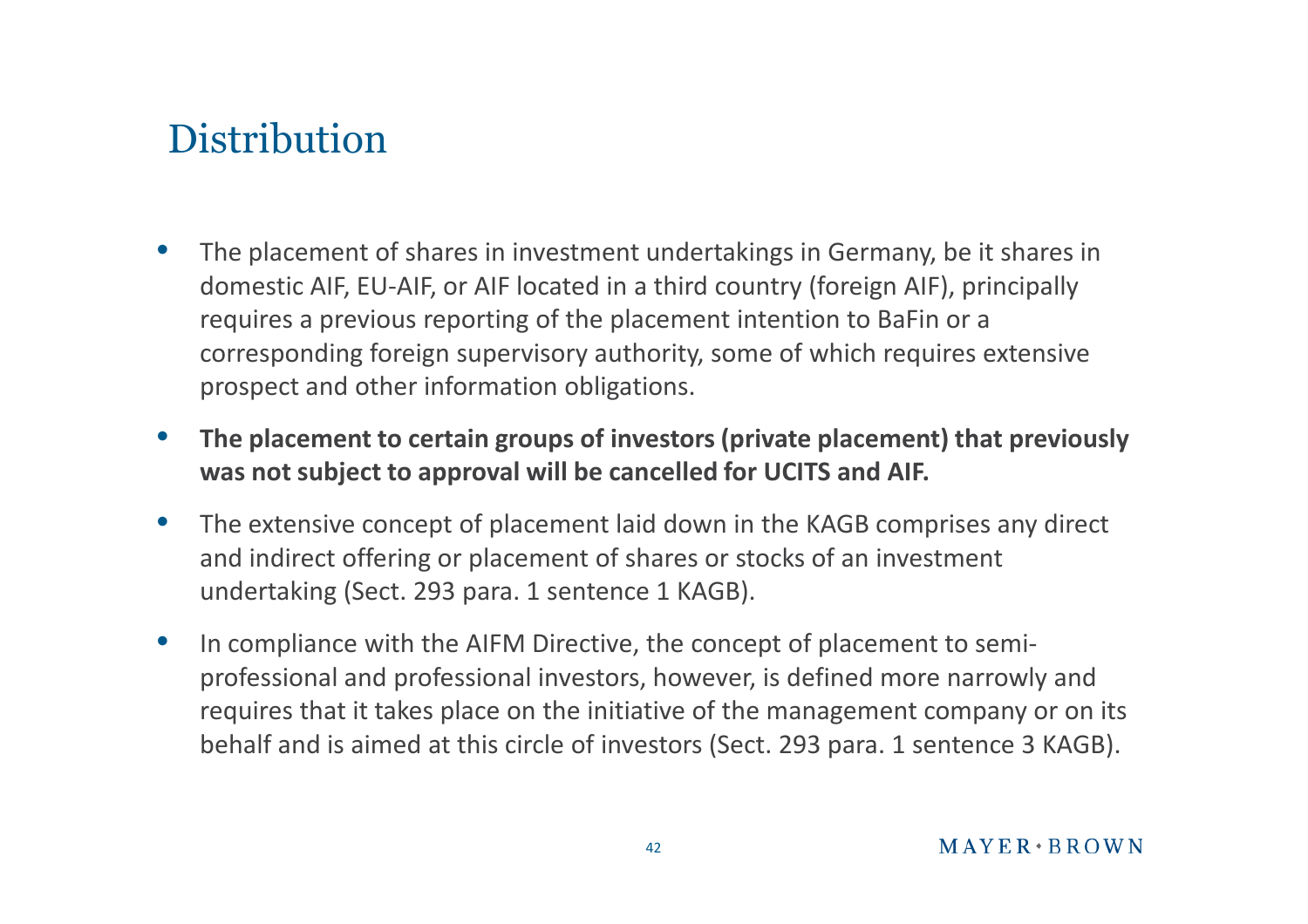- It can be assumed from this that placement activities not based on the initiative of the management company fall under the so-called passive freedom to provide services.
- Unlike the placement of UCITS, the placement of AIF to investors in Germany will be completely redesigned. The placement of a domestic public AIF by an AIF-KVG requires a notification procedure which must be completed no later than 20 working days after the complete notification at BaFin (Sect. 316 KAGB).
- For all cross-border cases, the legislator requests for the admissibility of the placement to private investors that the AIF and the management company must be located in the same country (Sect. 317 para. 1 no. 1 KAGB.E).
- This request is justified with the risks arising from cross-border management of public AIF in view of a missing product harmonization.
- This does not conflict with the possibility of AIF-KVG and AIF management companies to manage AIF in another member state or a third country (European passport or third-country passport for management companies, see Sect.s 53 et seq. KAGB).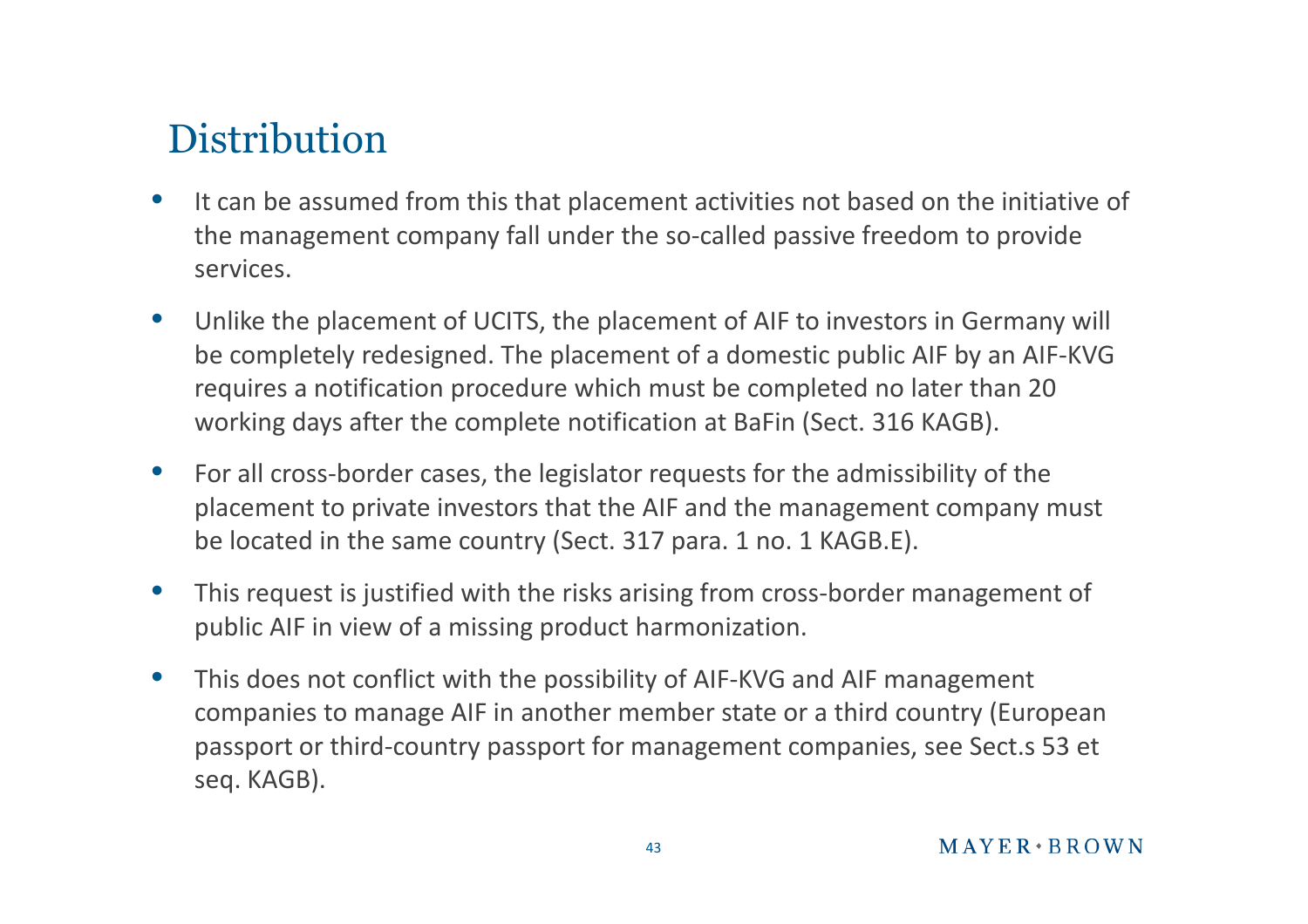- Special conditions of admissibility apply for the placement of EU-AIF to private investors. The EU-AIF management company and its management of the EU-AIF must comply with the requirements of the AIFM Directive; a representative and a paying agent in Germany must be designated; a depository must be appointed; moreover, the investment conditions or partnership agreements of the EU-AIF must contain regulations like those for comparable domestic AIF (Sect. 317 para. 1 KAGB).
- After submission of the complete notification to BaFin, a three-month processing period applies (Sect. 320 para. 2 no. 1 KAGB).
- The admissibility of the placement of foreign AIF furthermore requires that, (i) agreements between BaFin and the foreign supervisory authorities exist with regard to the cooperation, the efficient information exchange and the monitoring of systemic risks (cooperation agreements), (ii) the state of origin may not appear on the list of the non-cooperative countries of the Financial Action Task Force and (iii) effective agreements must have been concluded with the state of origin of the AIF regarding an efficient information exchange in tax matters (tax agreements) (Sect. 317 para. 2 KAGB).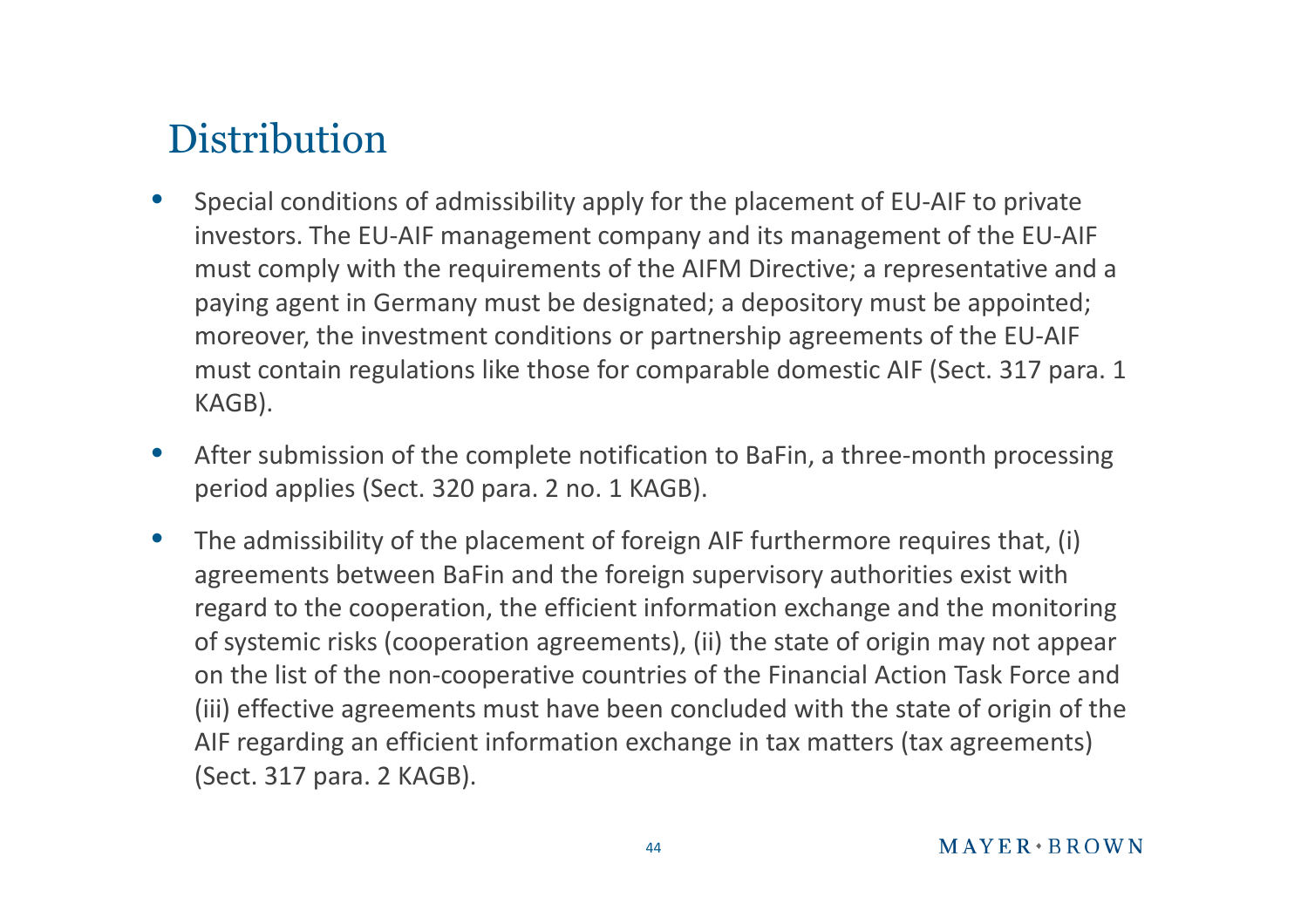- The period for processing the notification of foreign AIF is six months (Sect. 320 para. 2 no. 2 KAGB).
- The processing time will reduce to three months after the introduction of the thirdcountry passport (probably end 2015). A notification to BaFin is required for the placement of special AIF or EU-AIF to professional and semi-professional investors by an AIF-KVG (Sect. 321 KAGB).
- The same applies to the placement of foreign AIF after introduction of the third-country passport. Here, it is mandatory that the requirements on third countries of the AIF must be fulfilled and the AIF be managed in compliance with the AIFM Directive (Sect. 322 KAGB).
- Prior to the introduction of the third-country passport, the placement is only admissible if the AIF-KVG and the management of the AIF correspond to the requirements laid down in the KAGB. The requirements on the depository, however, are different, as for the placement to professional investors, only one body must be designated which is independent of the AIF-KVG and takes on depository functions, whereas the placement to semi-professional investors requires a regulated depository pursuant to the KAGB (Sect. 329 para. 1 no. 1 and no. 1 KAGB).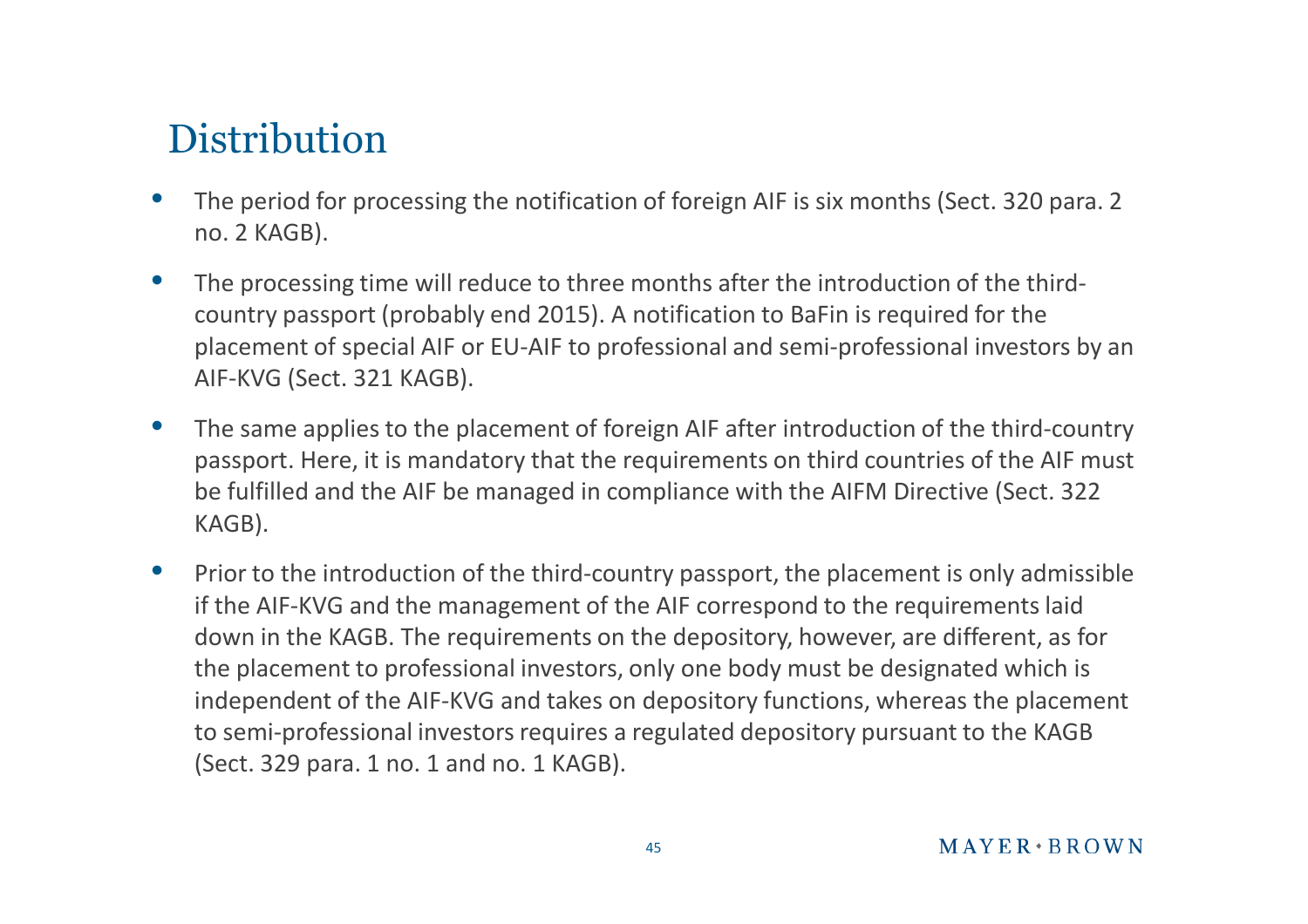- Additionally, the requirements on third countries (with the exception of tax agreements) with regard to the AIF must be fulfilled. As of the coming into effect of the KAGB, the European passport will be available for the placement of EU-AIF by EU-AIF management companies (Sect. 323 KAGB).
- The placement then only requires a notification to the supervisory authority of the state of origin of the management company which within 20 days forwards to BaFin the AIFM confirmation and the AIF notification letter and which informs the management company about the forwarding of these documents.
- Prior to the introduction of the third-country passport, the placement of foreign AIF by EU-AIF management companies is admissible under the same conditions as the placement by an AIF-KVG. A difference is that the EU-AIF management company must comply with the implementation act of the AIFM Directive.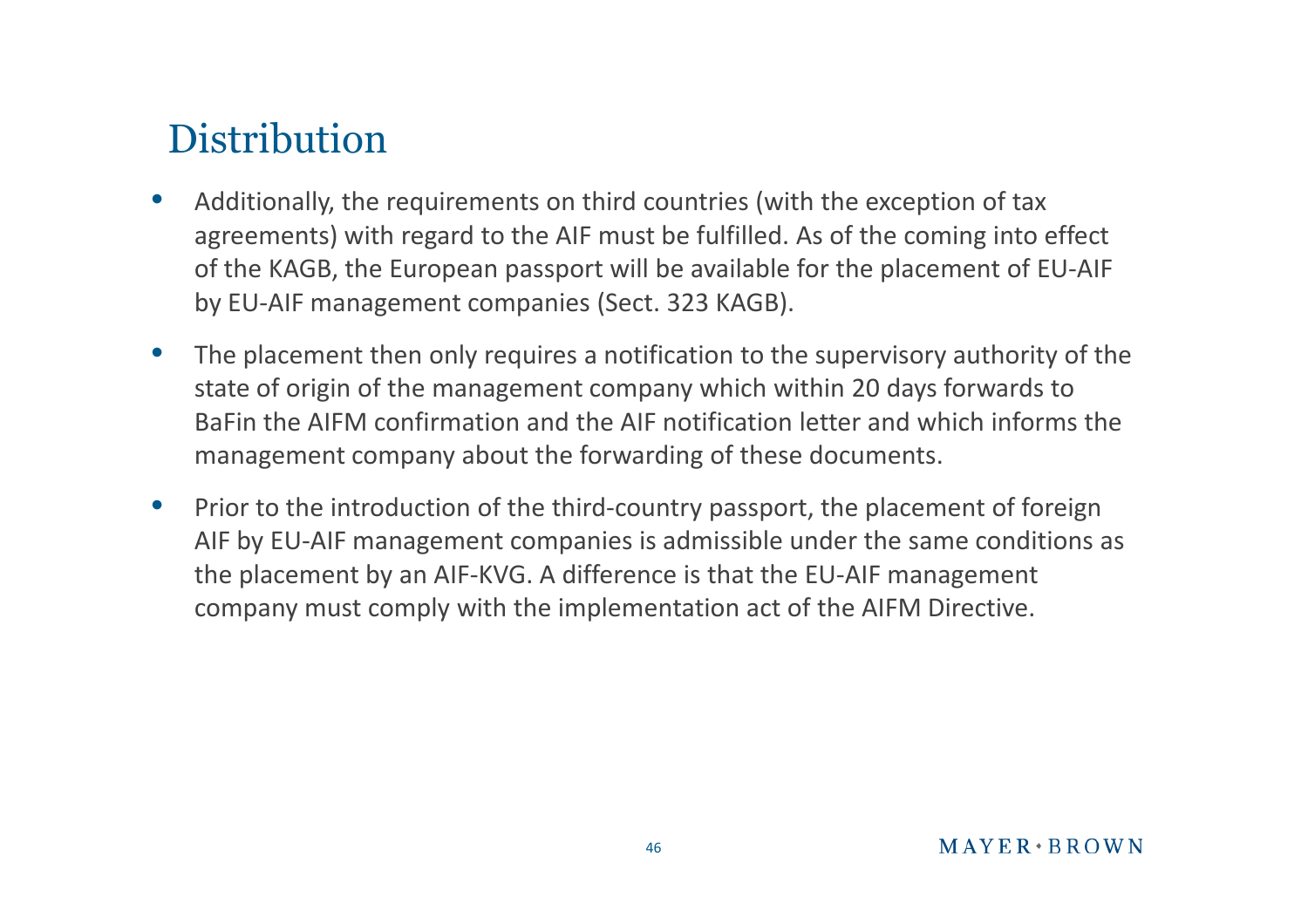- After introduction of the third-country passport, the notification about the placement intention will not be directed to BaFin anymore but to the supervisory authority of the state of origin of the EU-AIF management company (Sect. 324 para. 2 KAGB).
- The further procedure corresponds to the procedure associated with the European passport and, additionally, the requirements on third-countries for the AIF.
- Foreign AIF management companies may place EU-AIF to professional and semiprofessional investors already prior to the introduction of the third-country passport.
- It is required that the foreign AIF management company complies with certain information and disclosure obligations and designates a body independent of the AIF management company that takes on the depository function (Sect. 330 para. 1 no. 1 KAGB).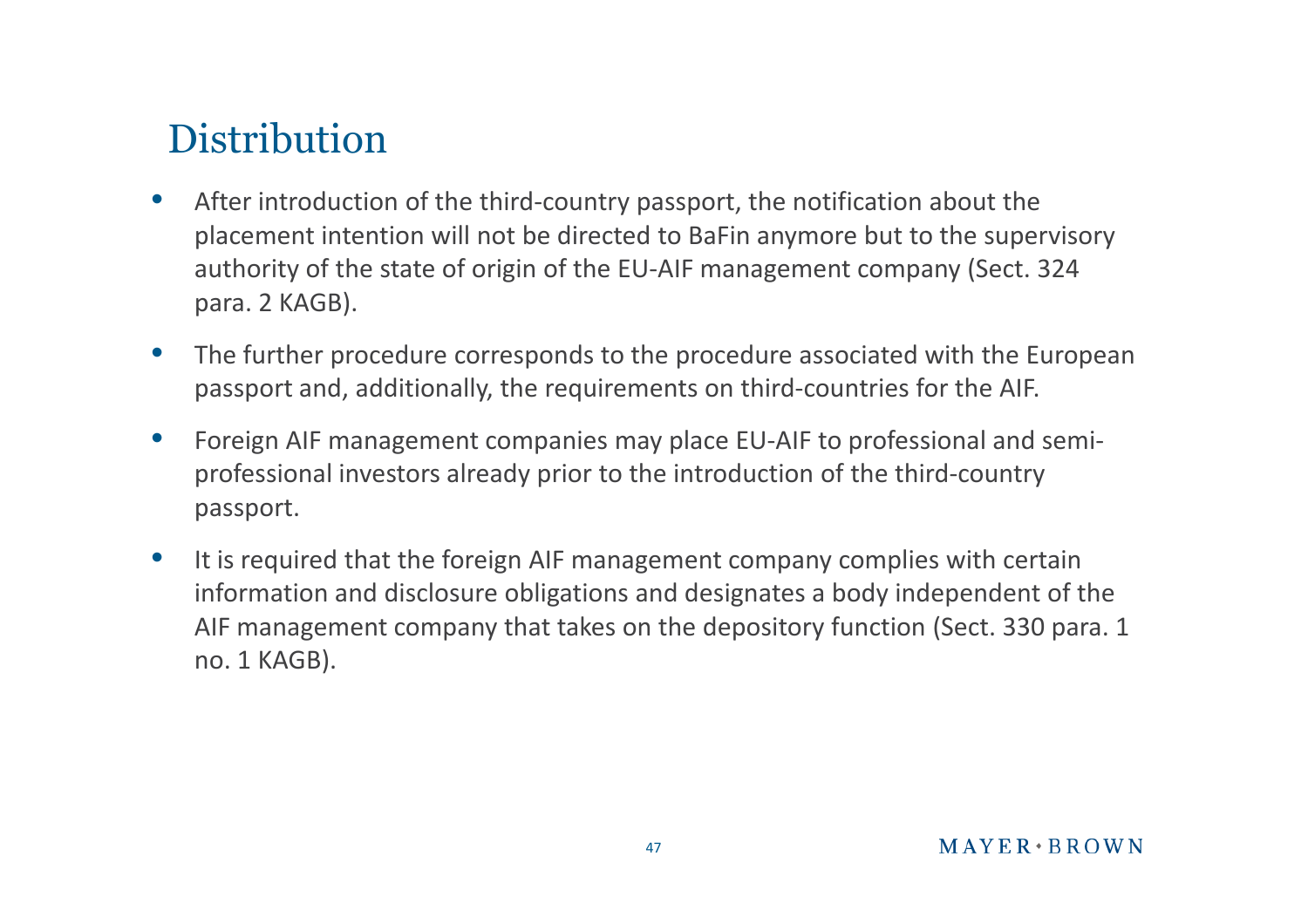- If placement is intended also to semi-professional investors, the management company and the management of the AIF must completely comply with the AIFM Directive (Sect. 330 para. 1 no. 2 KAGB).
- Moreover, in both cases the requirements on third countries must be fulfilled (with the exception of the tax agreement).
- BaFin's evaluation period is between two and eight months (Sect. 330 para. 4 KAGB).
- After introduction of the third-country passport, the rules and regulations of the European placement passport will apply.
- The placement notification must be submitted to the competent supervisory authority of the relevant reference member state (Sects. 325 and 327 KAGB).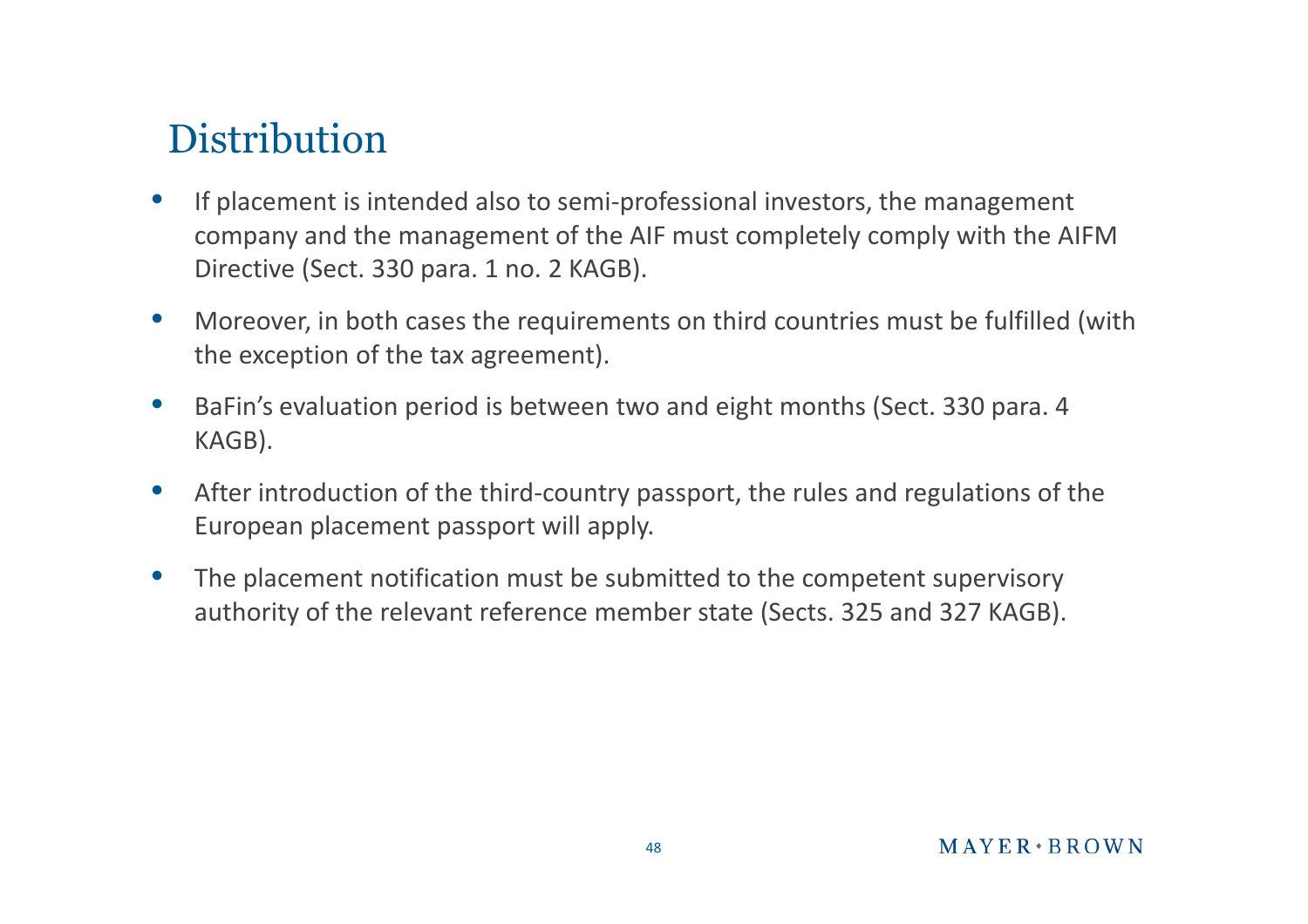# **VI. Interim Provisions**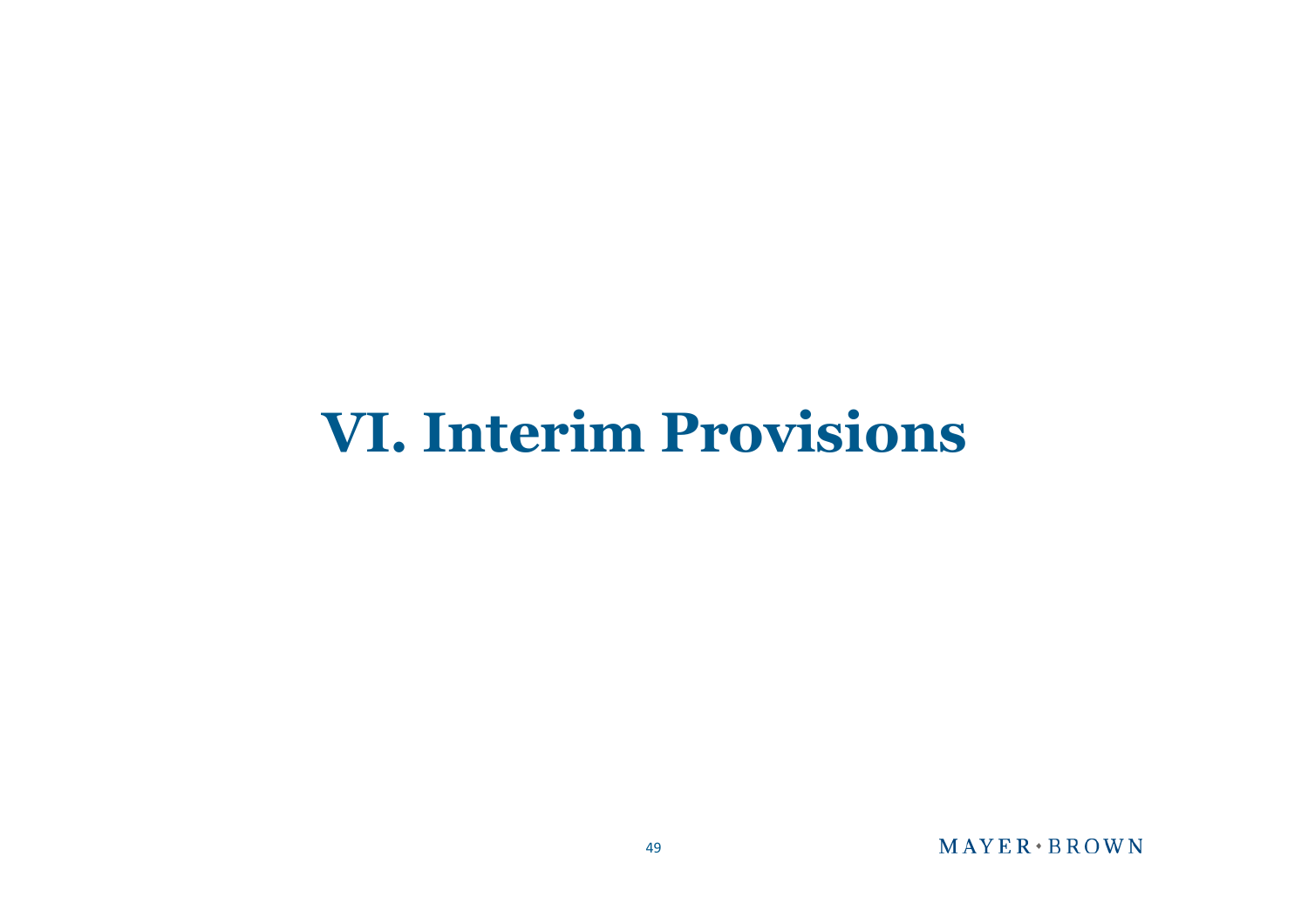- To allow sufficient time to the management companies to adapt their organization and the fund products they manage to the supervisory obligations of the KAGB, the KAGB provides for interim provisions applying to the management companies and the investment undertakings, and grants grandfathering to certain constellations.
- AIF-KVG that carried out activities of an AIF-KVG already before 22 July 2013, must apply for permission as AIF-KVG no later than 21 July 2014 or register as "small AIF-KVG" (Sect. 343 para. 1 KAGB).
- In a transition period lasting until 21 January 2015, however, they are permitted to launch new AIF prior to being granted approval (Sect. 343 para. 3 KAGB). Before submission of the permission application to BaFin, the AIF-KVG is subject to the Investment Act.
- Immediately after receipt of the application, however, the obligations laid down in the KAGB and the EU Directive must be completely complied with (Sect. 345 para. 2 KAGB).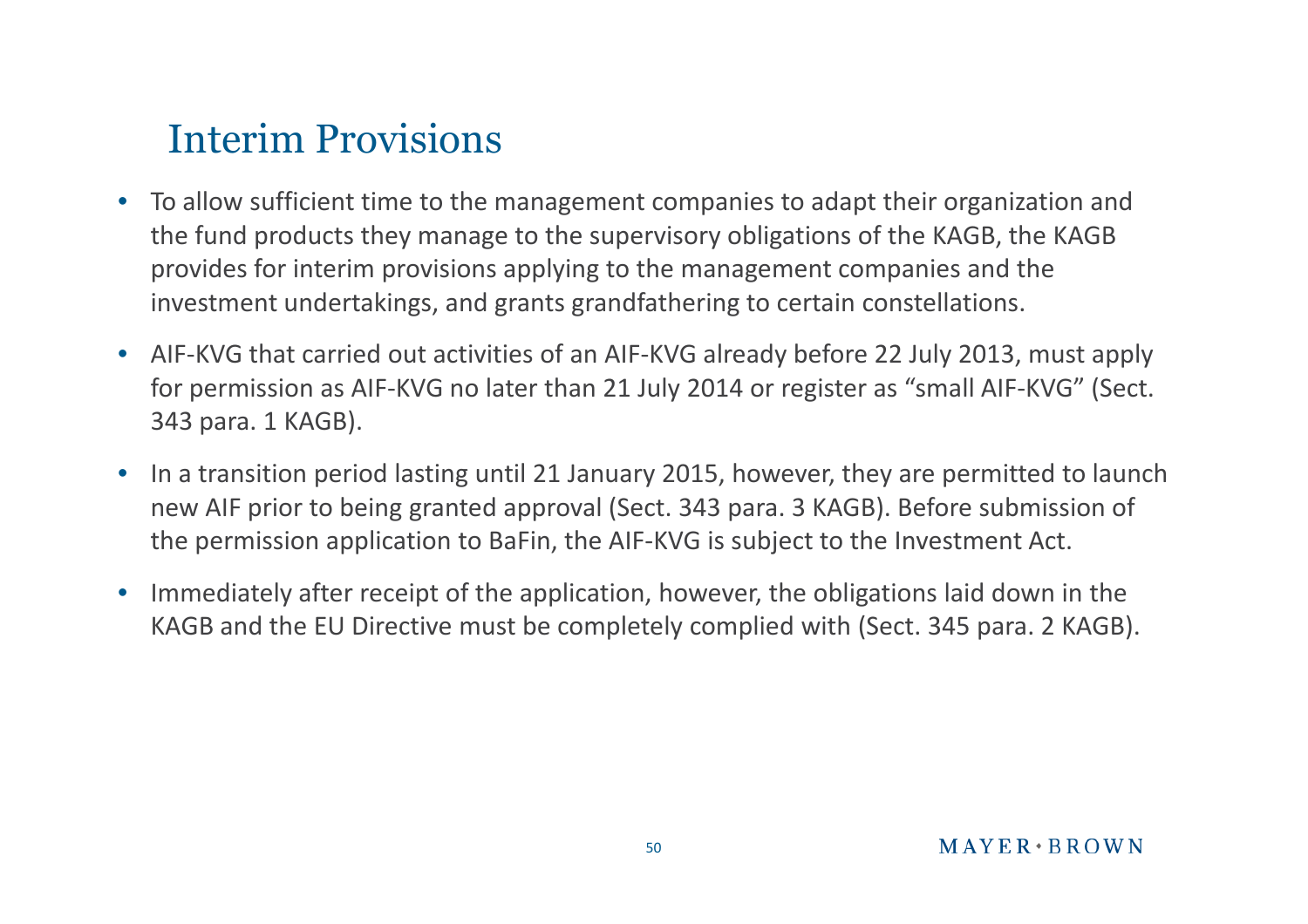- Particularly the KVG of closed AIF that were previously not regulated will face the challenge to reorganize their business operations in accordance with the new provisions of the KAGB until the submission of the permission application. The interim provisions of open AIF differentiate if the AIF was already regulated pursuant to the Investment Act (Sect. 345 KAGB) or not (Sect. 351 KAGB).
- The principle is that the investment conditions or the articles of association of the open AIF must be adapted to the KAGB no later than 21 July 2014 (Sect. 345 para.s 1 and 3 KAGB).
- Simple editorial changes of public AIF do not require approval of BaFin.
- The adaptation must be made at the time of the application for permission as AIF-KVG at the latest.
- Until the modified investment conditions come into force, the provisions of the Investment Act continue to apply for the AIF.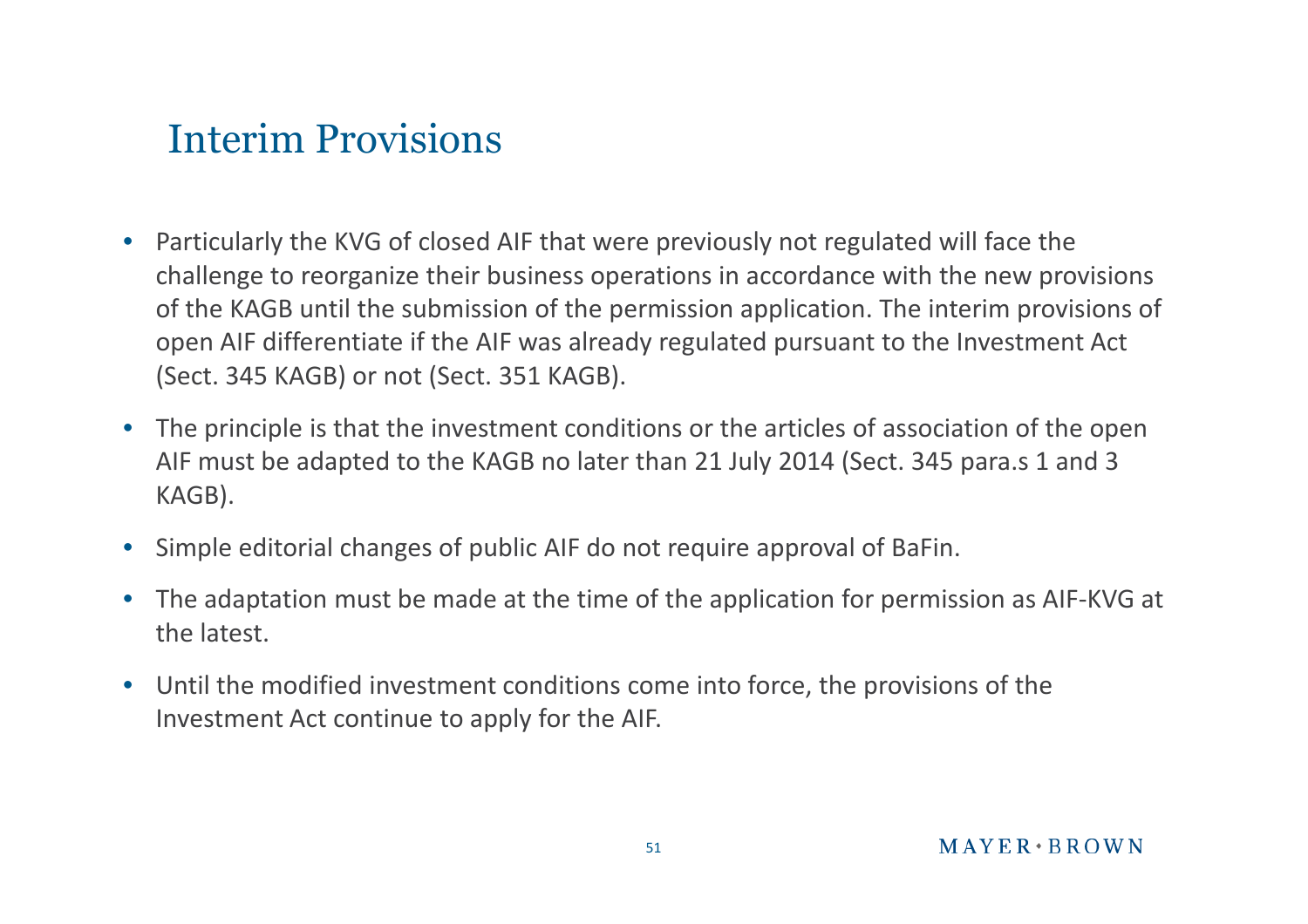- The following applies to the placement of open AIF: Domestic public or special AIF launched already before 22 July 2013 can be further placed until 21 July 2014 at the latest or until the coming into effect of the adapted investment conditions pursuant to the provisions of the Investment Act (Sect. 345 para. 6 and 7 KAGB).
- Subsequently, a placement is only permitted following successful notification procedures in accordance with the KAGB.
- Pursuant to Sect. 139 Investment Act, AIF management companies can continue to distribute AIF which are eligible to placement until 21 July 2014.
- As of this point in time, a successful notification procedure is required for the further placement (Sect. 345 para. 8 KAGB).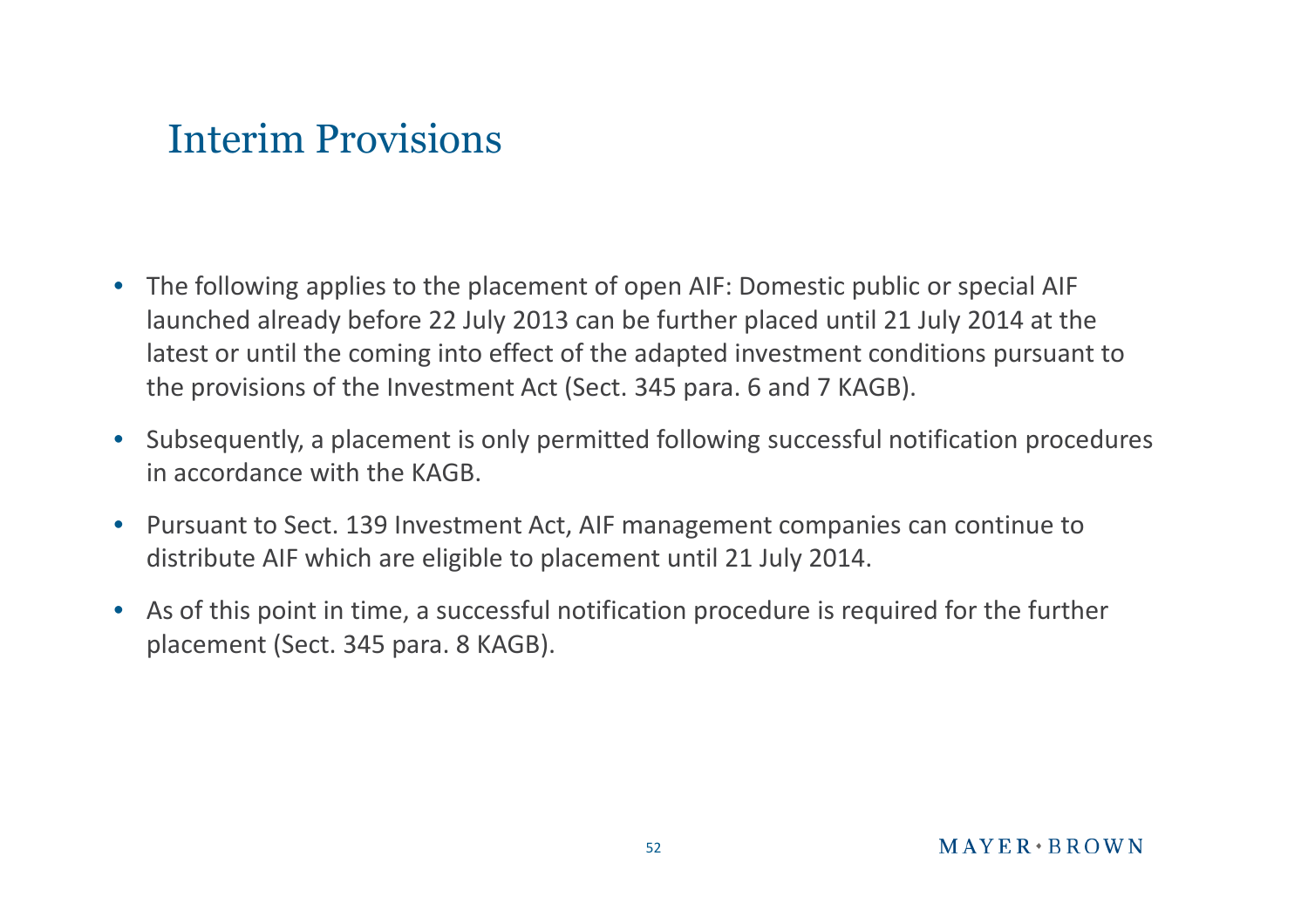- The same applies to EU-AIF or foreign AIF that were previously placed privately (Sect. 345 para. 9 KAGB) and to EU-AIF or foreign AIF that were previously not to be qualified as investment undertakings in accordance with the Investment Act (Sect. 351 para. 5 KAGB).
- An AIF management company of closed AIF does not require approval und does not need to comply with the provisions of the KAGB as long as it exclusively manages closed funds which do not make any additional investments after 21 July 2013 (Sect. 353 para. 1 and 2 KAGB).
- "Making additional investments" means concluding a new agreement on an investment of capital to generate a profit, if the investment does not (i) result from an existing obligation, (ii) account for a minor share of the portfolio and (iii) exclusively serve the conservation of value.
- As soon as the activity of the management company is not exclusively limited to fully invested closed funds anymore, for instance because it also manages closed funds that make additional investments, a permission is required by 21 July 2014 ("risk of infection" – see Sect. 353 para. 7 in conjunction with Sect. 343 KAGB).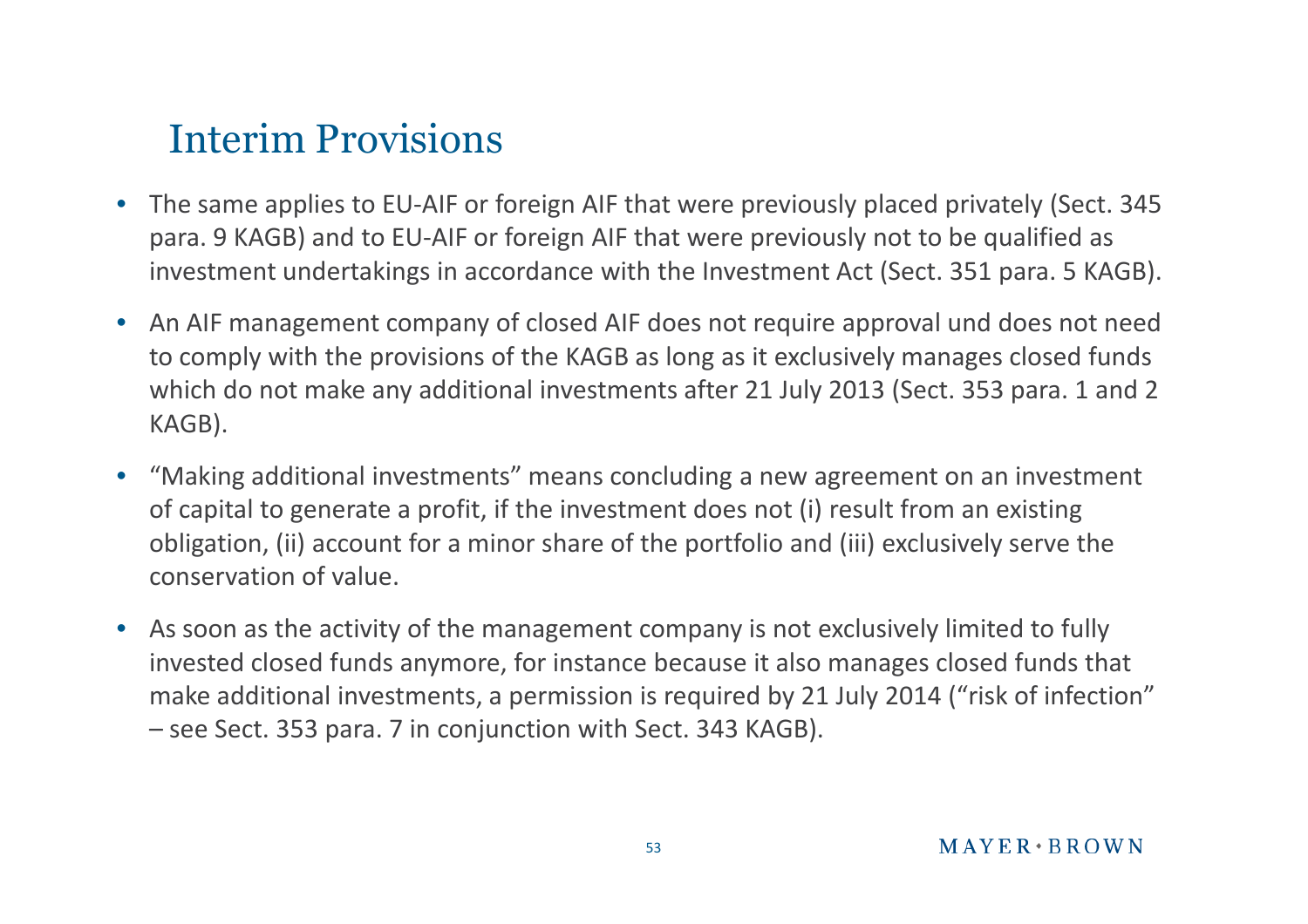- Extensive product regulations do not apply to an AIF-KVG managing closed domestic AIF which in fact make additional investments until 21 July 2013, but whose subscription period expired before 22 July 2013, so that the AIF-KVG can maintain the investment strategy of the AIF (Sect. 353 para. 4 KAGB).
- Apart from that, the provisions of the KAGB apply. With regard to closed AIF which were launched before 22 July 2013 but whose subscription period does not expire before 22 July 2013 and which still make investments after 21 July 2013, the investment conditions and partnership agreements must be adapted to the KAGB by 21 July 2014 (Sect. 353 para. 6 in conjunction with Sect. 351 KAGB).
- Until this date, placements can be made in accordance with the previously applicable provisions (including private placements). Placements made after this date, however, require a notification procedure.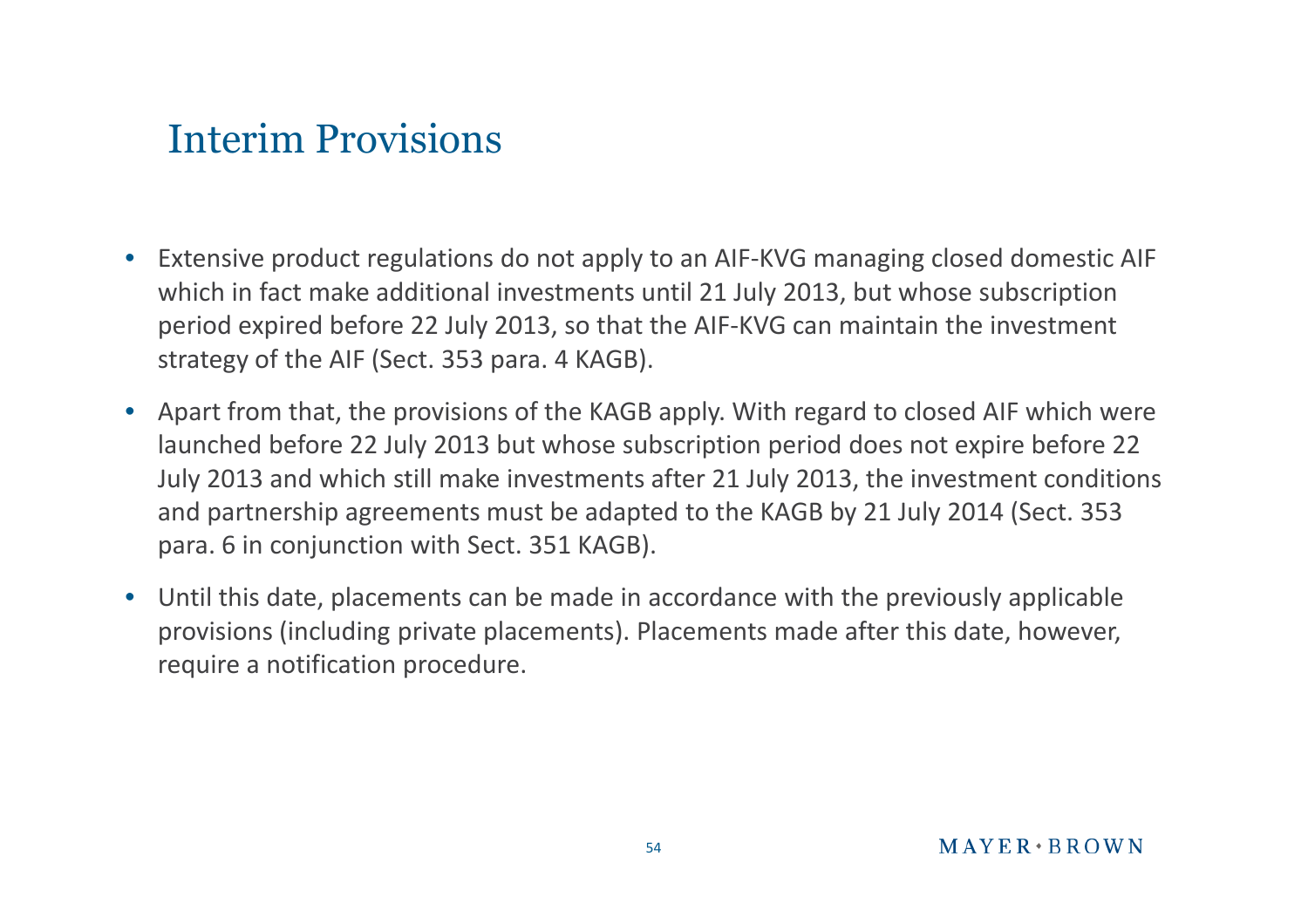#### Timetable



<sup>2</sup> § 343 Abs. 1 Satz 2 KAGB

<sup>3</sup> § 22 Abs. 2 KAGB

4 § 345 Abs. 2 Sätze 1 und 2, Abs. 3 Satz 2 KAGB; gilt auch für Level II, Protokoll Sitzung AK KAGB vom 15.2.2013, S. 3

<sup>5</sup> Wegen Wechselwirkung mit Zeitabläufen Publikums-AIF und ggf. Spezial-AIF (siehe Folgeseiten)

#### Source: BVI 2013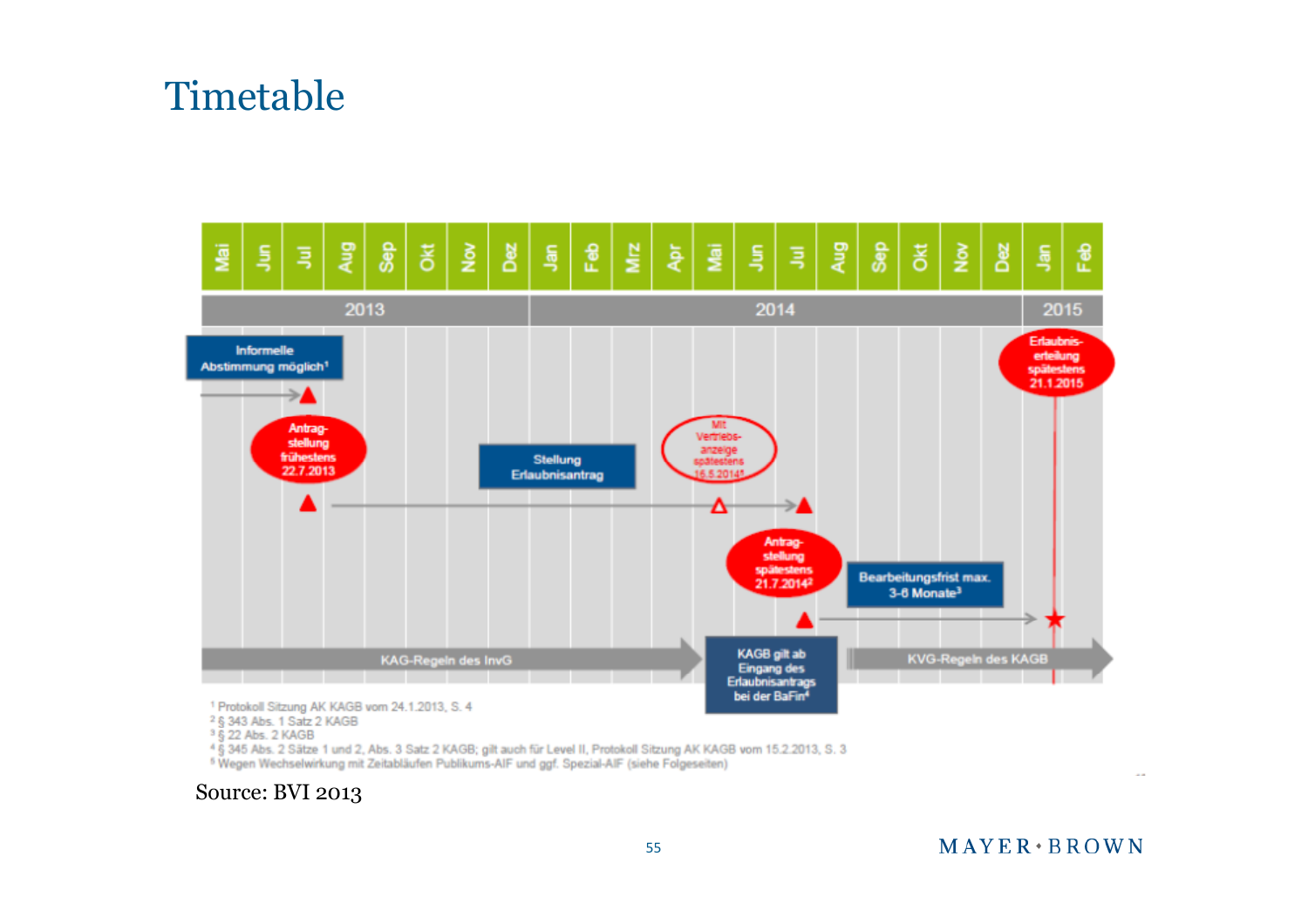### Conclusion / Future Outlook

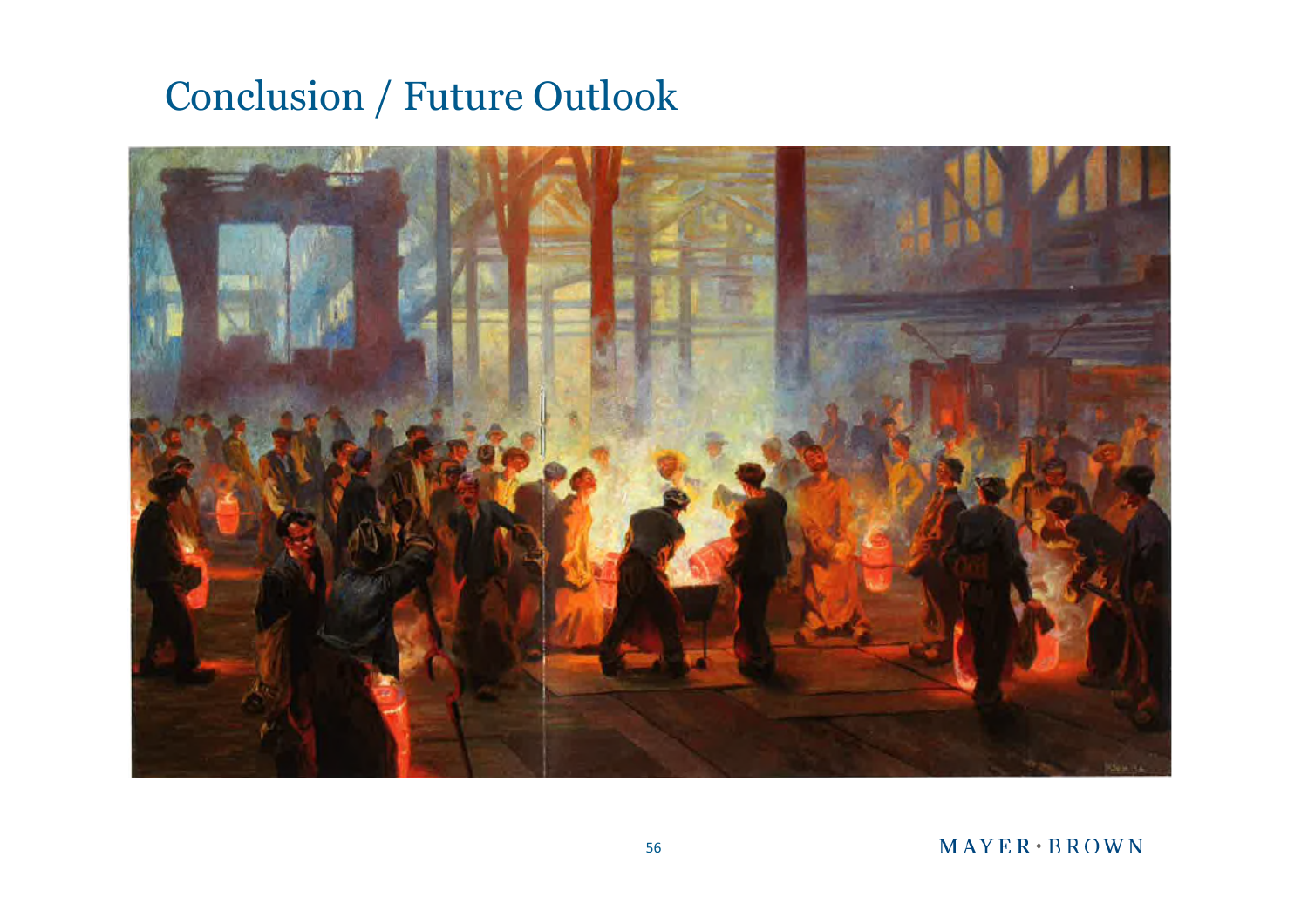#### Ihr Ansprechpartner



**Dr. Thorsten Voß** Partner, Banking & Finance, E.: tvoss@mayerbrown.com T.: +49 69 79 41- 1150



#### **Dr. Ingo Kleutgens**

Partner, Transactions & Consulting E.: ikleutgens@mayerbrown.com T: +49 69 7941 2971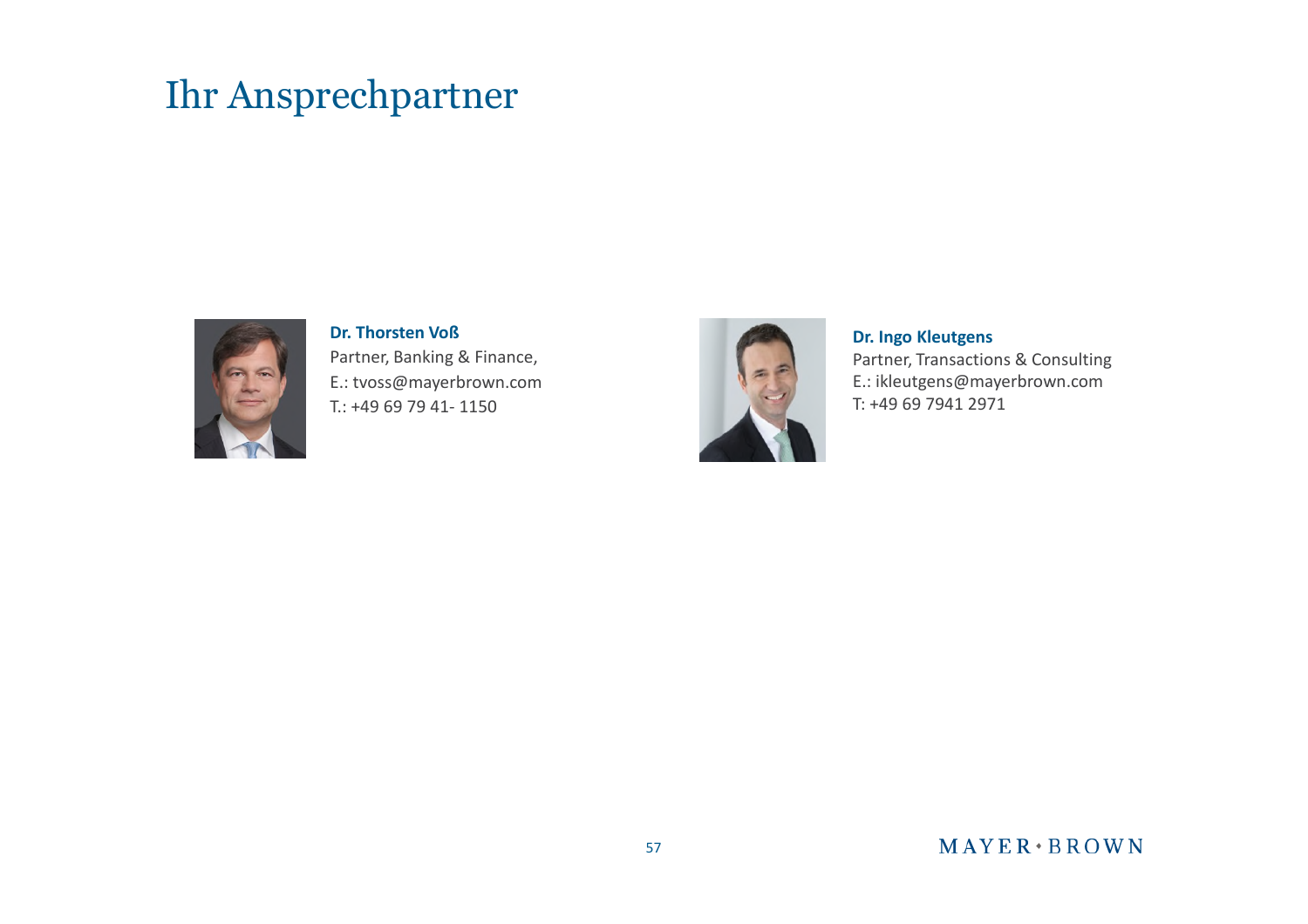#### $MAYER \cdot BROWN$

# AIFMD – Tax Impacts

Sandy Bhogal *Head of Tax - London* +44 (0)20 3130 3645 sbhogal@mayerbrown.com

Dr. Ingo Kleutgens *Tax Partner - Frankfurt* +49 69 79 41 1591 ikleutgens@mayerbrown.com

July 2013

Mayer Brown is a global legal services provider comprising legal practices that are separate entities (the "Mayer Brown Practices"). The Mayer Brown Practices are: Mayer Brown LLP and Mayer Brown Europe-Brussels LLP both l established in Illinois USA; Mayer Brown International LLP, a limited liability partnership incorporated in England and Wales (authorized and regulated by the Solicitors Regulation Authority and registered in England and W Brown, a SELAS established in France; Mayer Brown JSM, a Hong Kong partnership and its associated entities in Asia; and Tauil & Chequer Advogados, a Brazilian law partnership with which Mayer Brown is associated. "Mayer Br logo are the trademarks of the Mayer Brown Practices in their respective jurisdictions.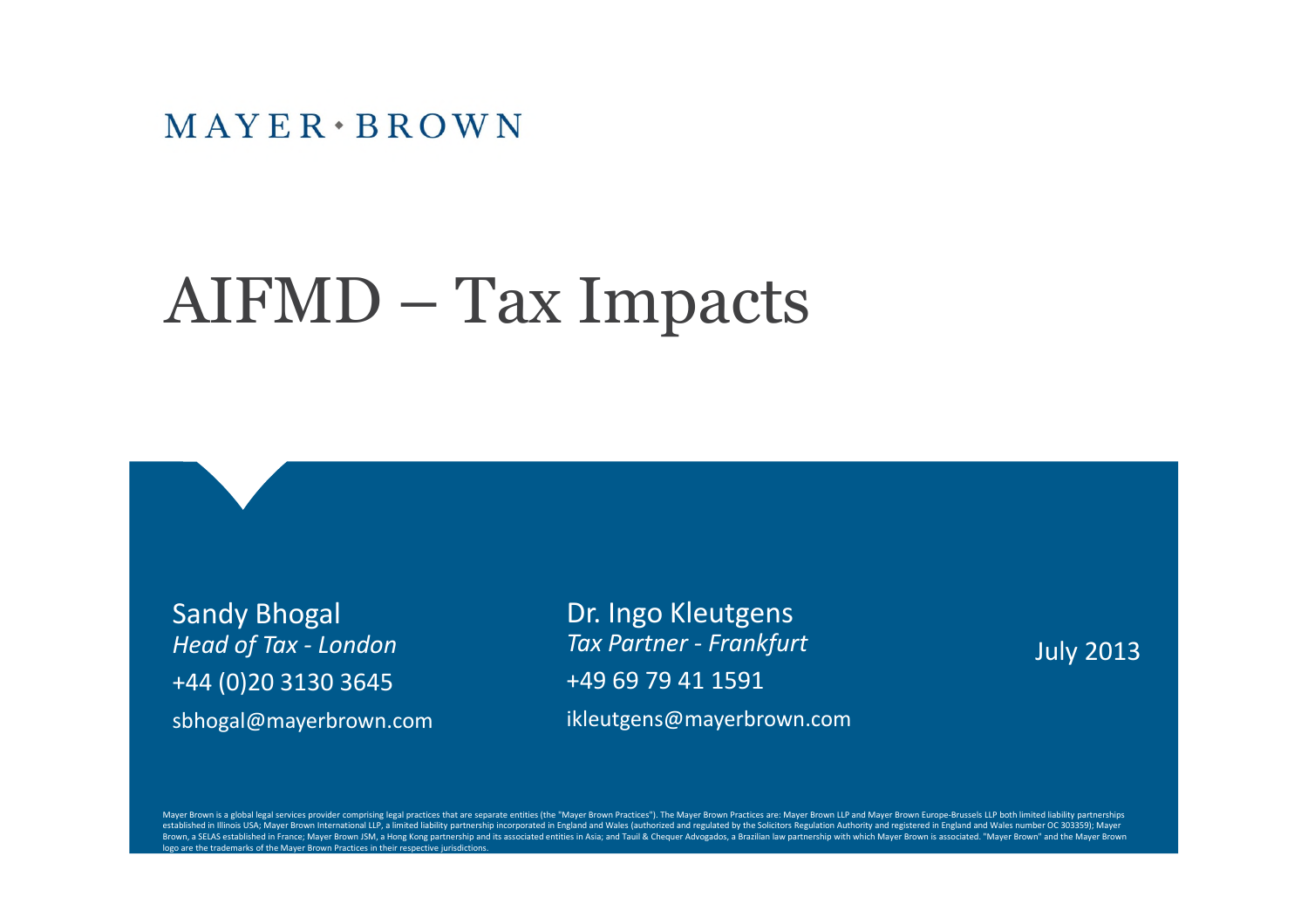#### General tax implications

- AIFMD is not principally concerned with tax, but will have a number of significant tax implications which funds and fund managers will need to assess for their future operating models.
- A key area for decision-making following AIFMD will be tax residence of fund managers and fund entities.
- Expectation that AIFMD will lead to increased consideration of tax efficiency of fund structures based on domestic tax rules and double tax treaties (e.g. in view of AIFM requirements, rules on delegation and depositaries).
- This will include ensuring VAT neutrality where possible.
- AIFMD's remuneration requirements (e.g. deferral arrangements, non-cash remuneration and claw-back provisions) will also give rise to important tax considerations in many cases.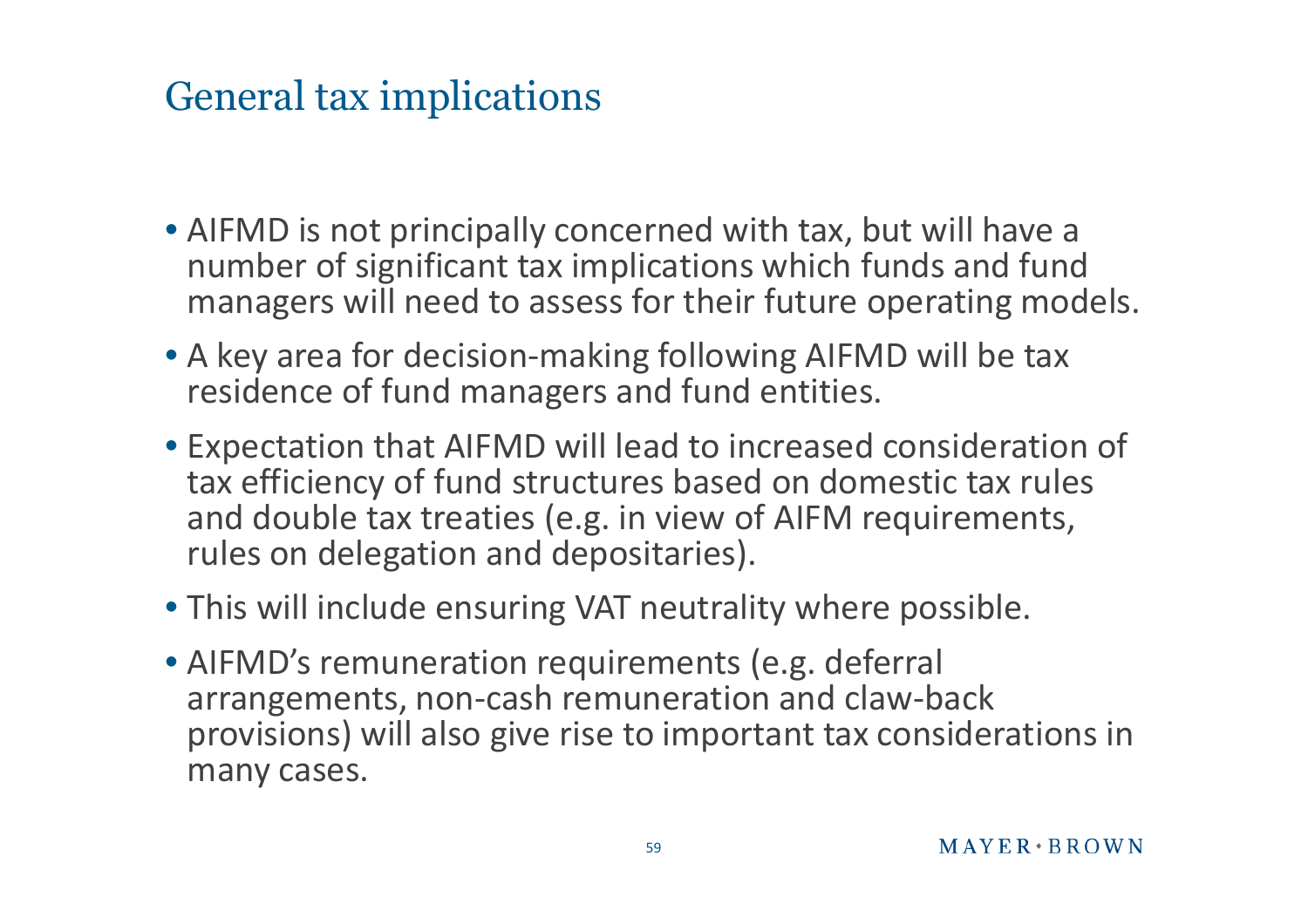## General tax implications (cont.)

#### Residence

- Given AIFMD's regulation of distribution/marketing of AIFs within EU member states, domiciliation of AIFs pursuant to AIFMD will have various regulatory and tax implications.
- Tax neutrality will be sought for AIFs, which will usually dictate where they are set up.
- The taxation of fund entities can also depend on the place of effective management, which is a matter of fact and substance. This is relevant to the tax profile of AIFs and the role and location of AIFMs and their delegates.
- Activities of AIFM and how/where those activities will be carried out pursuant to AIFMD could affect where effective management of AIF is exercised.
- Also relevant to question of whether activities of AIFM could result in fund entities being held to have taxable presence in certain jurisdictions in the shape of a permanent establishment.
- In some cases, it may be preferable to have self-managed funds (i.e. the AIFM is the AIF itself).
- Documentation procedures and decision-making protocol will also be essential relevant to where decisions are taken and how delegation functions in practice.
- The requirement to appoint an AIFM will have a fundamental tax impact: AIFMs will generally want to locate in jurisdictions with low income taxation (relevant to the AIFM's advisory and management fees). The same will be true for delegates of AIFMs.
- Tax treatment of depositaries required under AIFMD will also need to be considered.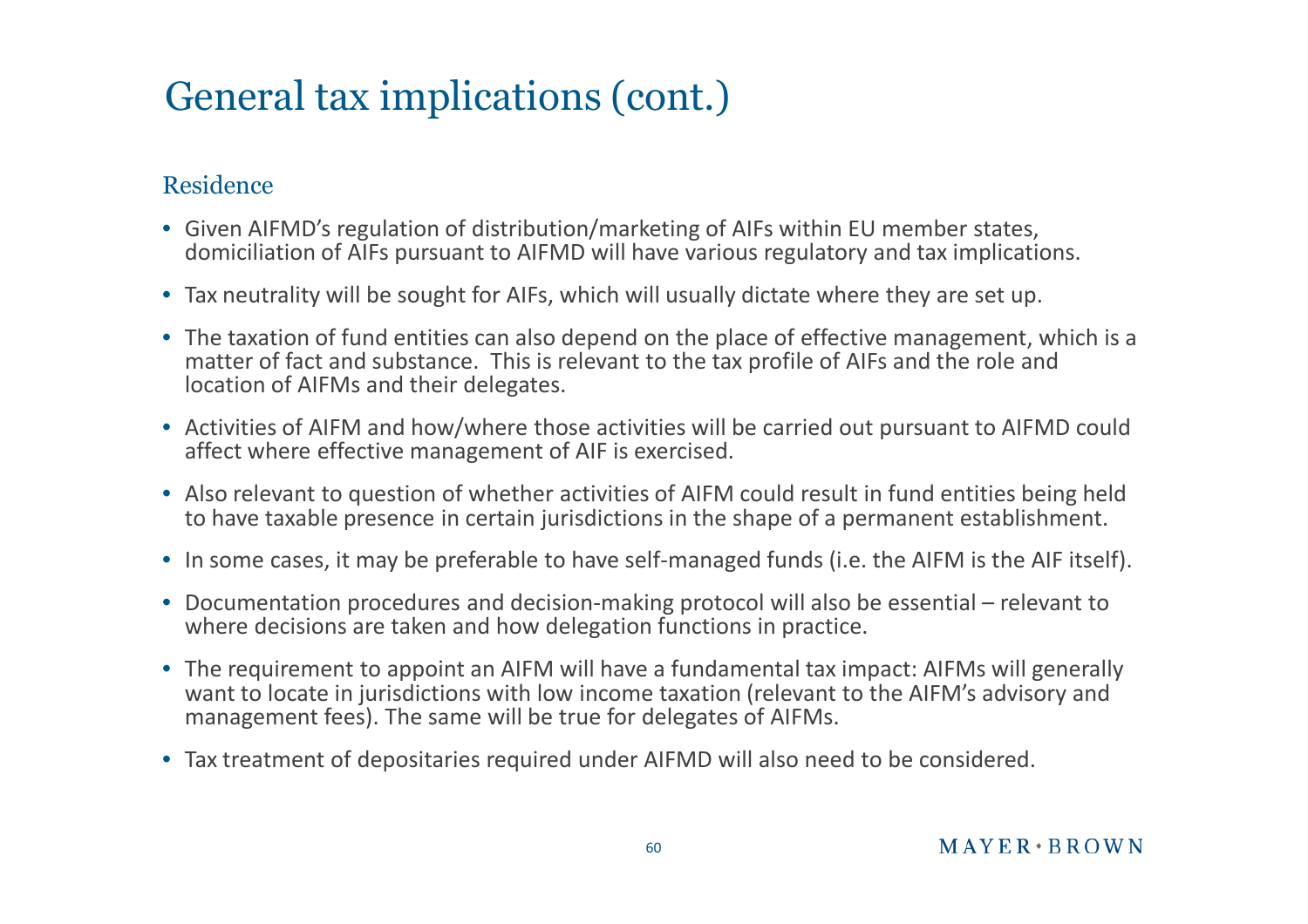### General tax implications (cont.)

#### VAT

- In determining where to set up AIFs and AIFMs, the VAT treatment of management services may be a relevant consideration (especially as VAT rates vary significantly across the EU).
- In certain jurisdictions, management of AIFs may or may not be a VAT exempt supply (though where there is no VAT exemption, fund entities may be in a position to recover input VAT depending on their activities).
- Place of supply rules also to be considered depending on context (i.e. general rule for 'B2B' supplies vs. special rules for specific asset classes such as real estate).
- VAT implications of AIFM delegation will need to be factored in.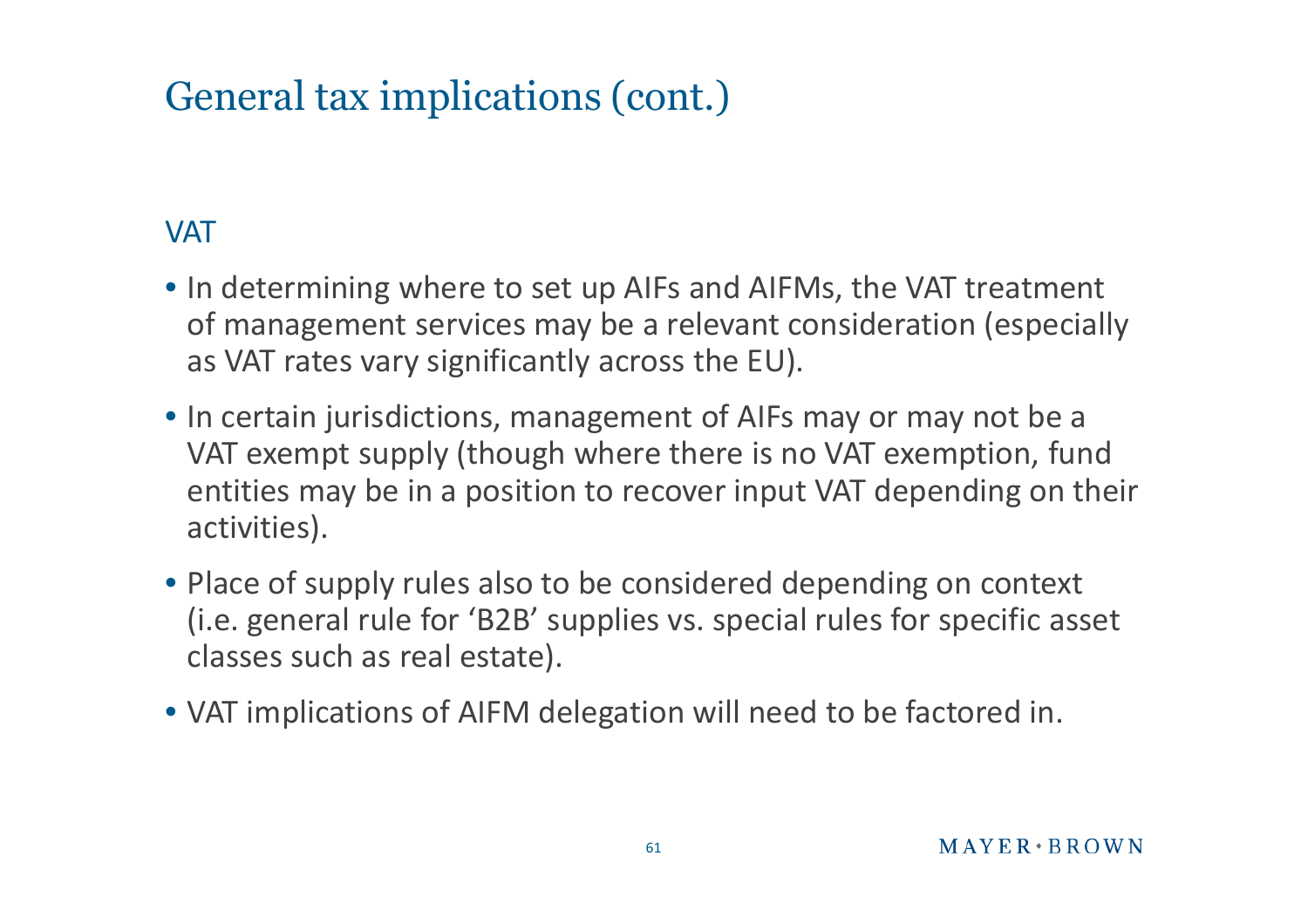### General tax implications (cont.)

#### Remuneration

- Under AIFMD, AIFMs could be required to defer 40%-60% of variable remuneration over a period which reflects the life-cycle and redemption policy of the AIF, subject to a minimum of three years and vesting and forfeiture conditions.
- Not clear what element of AIFM 'profit' to be treated as variable remuneration subject to deferral requirements.
- Deferral of remuneration is a particular concern from a tax perspective for AIFMs structured as tax-transparent vehicles (e.g. LLPs in the UK), where profits are taxable on partners on an 'arising' basis irrespective of actual distribution.
- Mandatory requirement for AIFMs to defer proportion of profit deemed to be variable remuneration can create a 'dry tax charge' – i.e. partners in tax transparent structures required to fund cash tax payments on profit not yet received.
- Even more of a concern where deferred remuneration is subject to clawback/forfeiture pursuant to AIFMD principles – tax will have been paid without the possibility of credit.
- Requirement to implement non-cash remuneration under AIFMD (e.g. shares/units of the AIF) also needs to be considered from a tax perspective.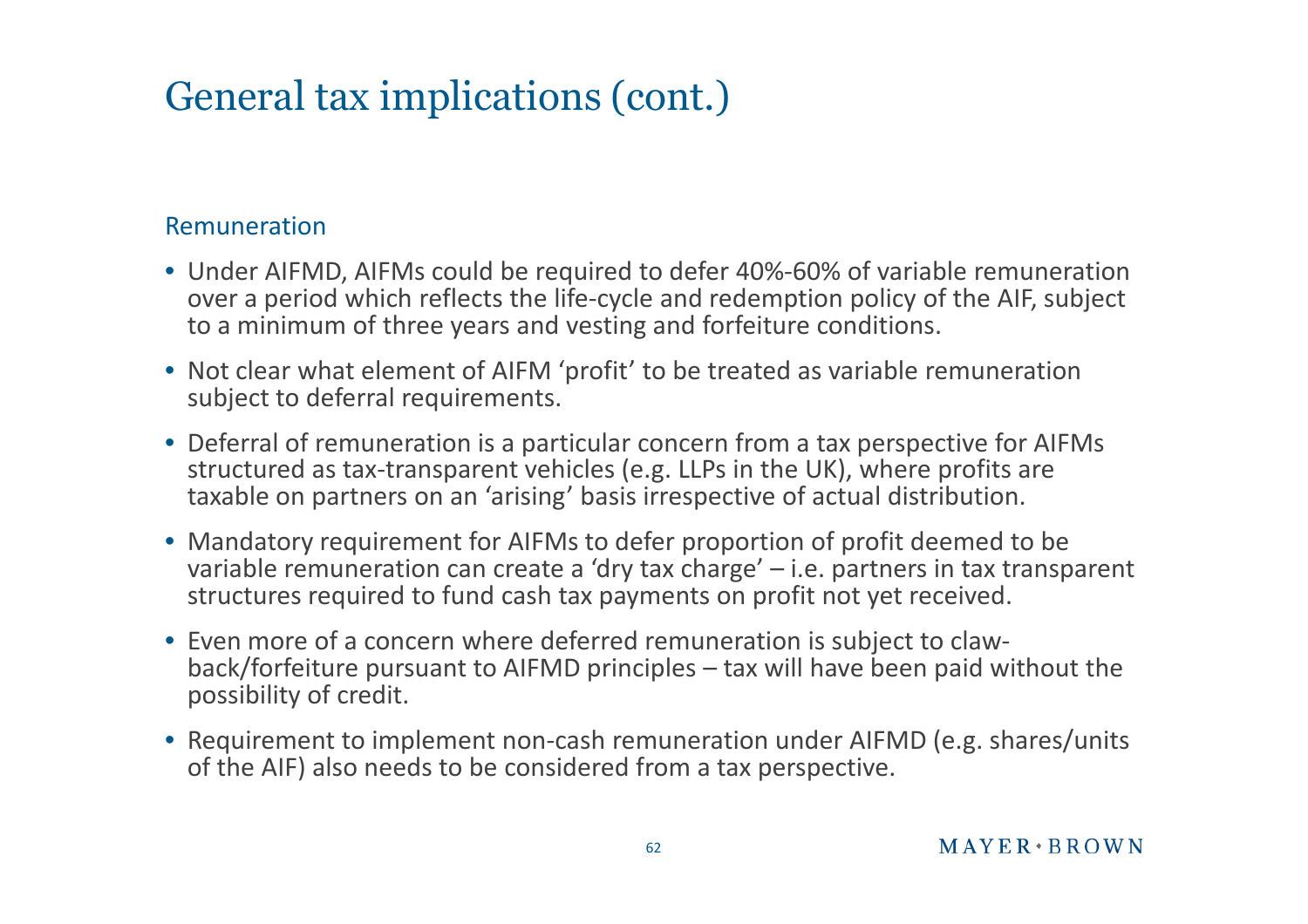## UK specific considerations

#### UK Investment Management Strategy

- At Budget 2013, HM Treasury launched its investment management strategy paper which gave a very strong statement of intent to preserve and enhance the UK's position as a leading global investment management centre.
- The paper contained a commitment to take a sensible approach on implementation of AIFMD.
- In particular, it was announced that HMRC would consult on proposals to widen the application of section 363A Taxation (International and other Provisions) Act 2010. This provision allows UK managers to manage non-UK funds without the risk that the funds will become UK tax resident but currently only protects UCITS. With AIFMD in mind, it was announced that a consultation will be undertaken to extend this protection to certain non-UCITS. Proposed that legislation to this effect will be included in Finance Bill 2014.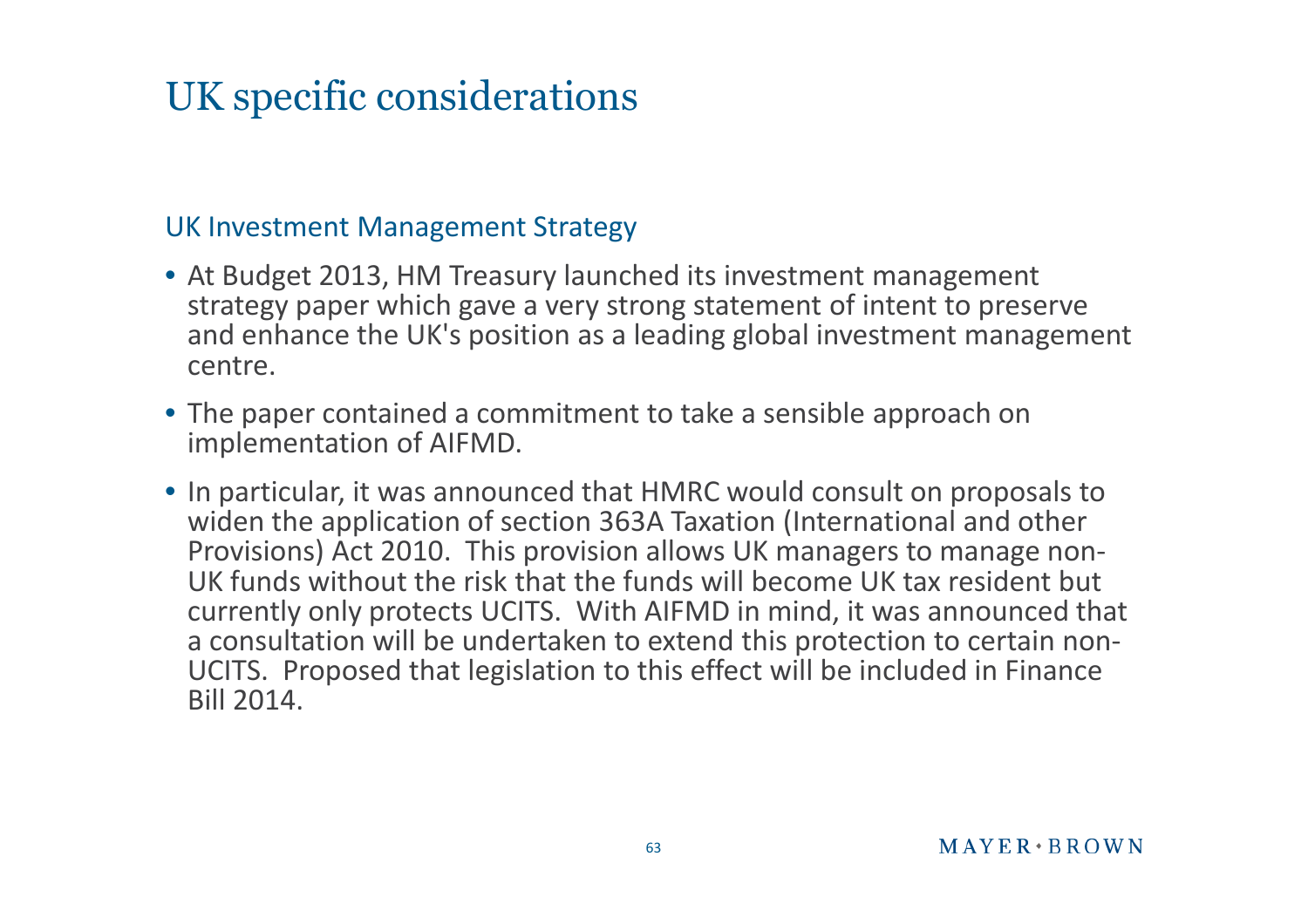## UK specific considerations (cont.)

#### New tax transparent fund vehicles

- In its policy statement on the implementation of AIFMD, FCA confirmed the introduction of two new legal forms of collective investment schemes - the 'co-ownership scheme' and 'limited partnership scheme'.
- Intended that a UK-authorised fund may constitute a 'master fund' into which other funds from across Europe may combine their assets. These vehicles are also intended to accommodate certain tax-exempt institutional investors, such as pension funds.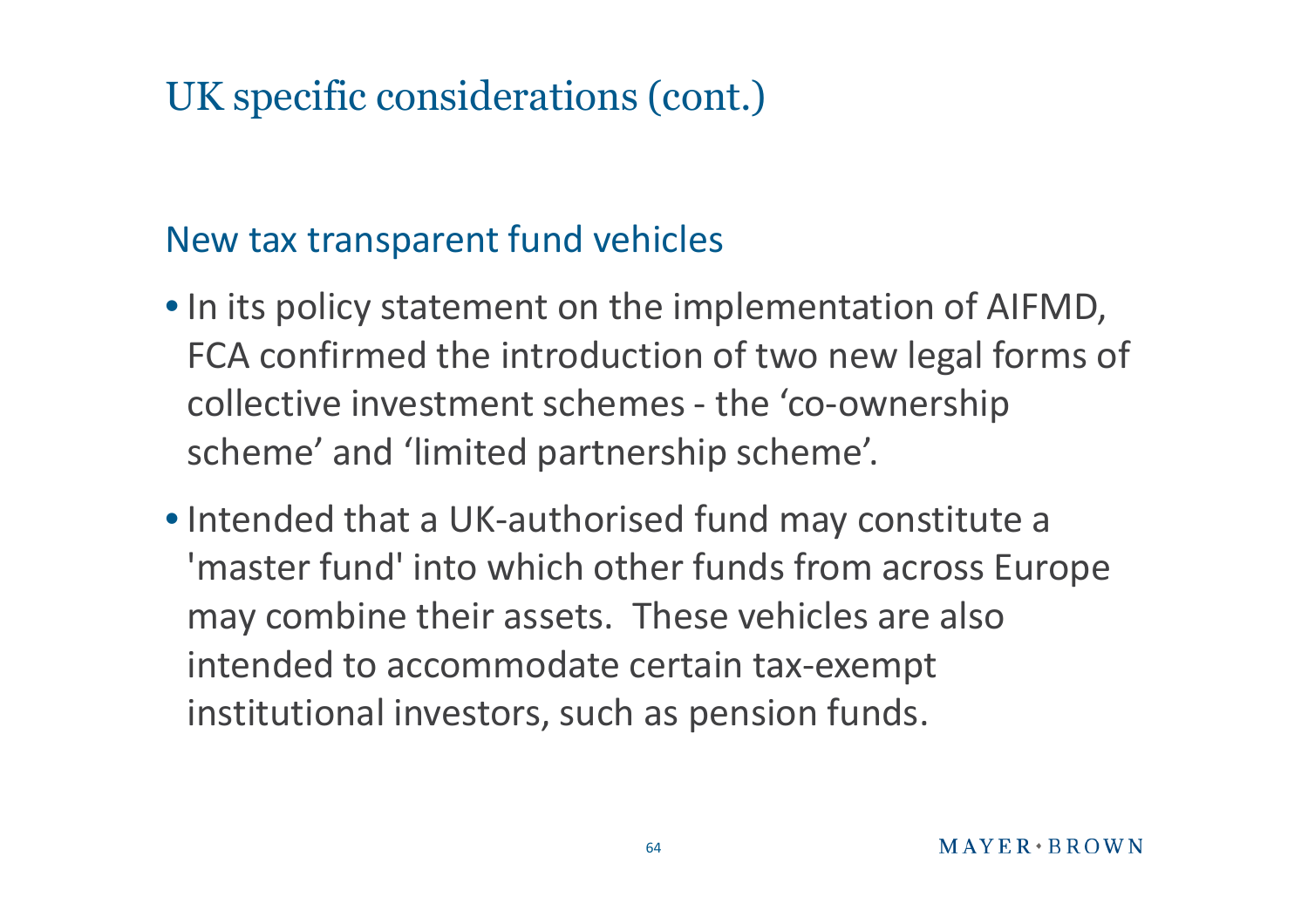## UK specific considerations (cont.)

#### HMRC partnership taxation consultation

- Announcement made at Budget 2013 that HMRC wanted to consult on changes to the law in two areas related to partnership taxation: (i) the removal of the presumption of selfemployment of members of LLPs, and (ii) anti-avoidance rules to prevent the manipulation of profit and loss allocations by partnerships (in particular, 'artificial' profit allocations to corporate members of LLPs). Consultation paper published on 21 May 2013. Changes in law expected to take effect from 6 April 2014 at the earliest.
- Corporate member planning is common in relation to UK hedge fund managers organised as LLPs, to manage effective rates of tax. These may already operate deferred remuneration policies for commercial reasons (e.g. regulatory, ensuring alignment of interests with investors, staff incentivisation).
- HMRC consultation would seem to catch existing corporate member structures using deferred remuneration policies and deferral arrangements required under AIFMD.
- Not yet clear how this issue will be addressed.
- A number of ideas exist e.g. tax transparent AIFMs (authorised by FCA) could be permitted to elect to 'switch off' tax transparency so that the tax point for deferred remuneration is moved to the time of receipt (this would largely eliminate the need for corporate member planning) or AIFMs could be required to report details of deferred remuneration and conditions of deferral to HMRC with an agreed 'cash basis' of taxation for specific income streams.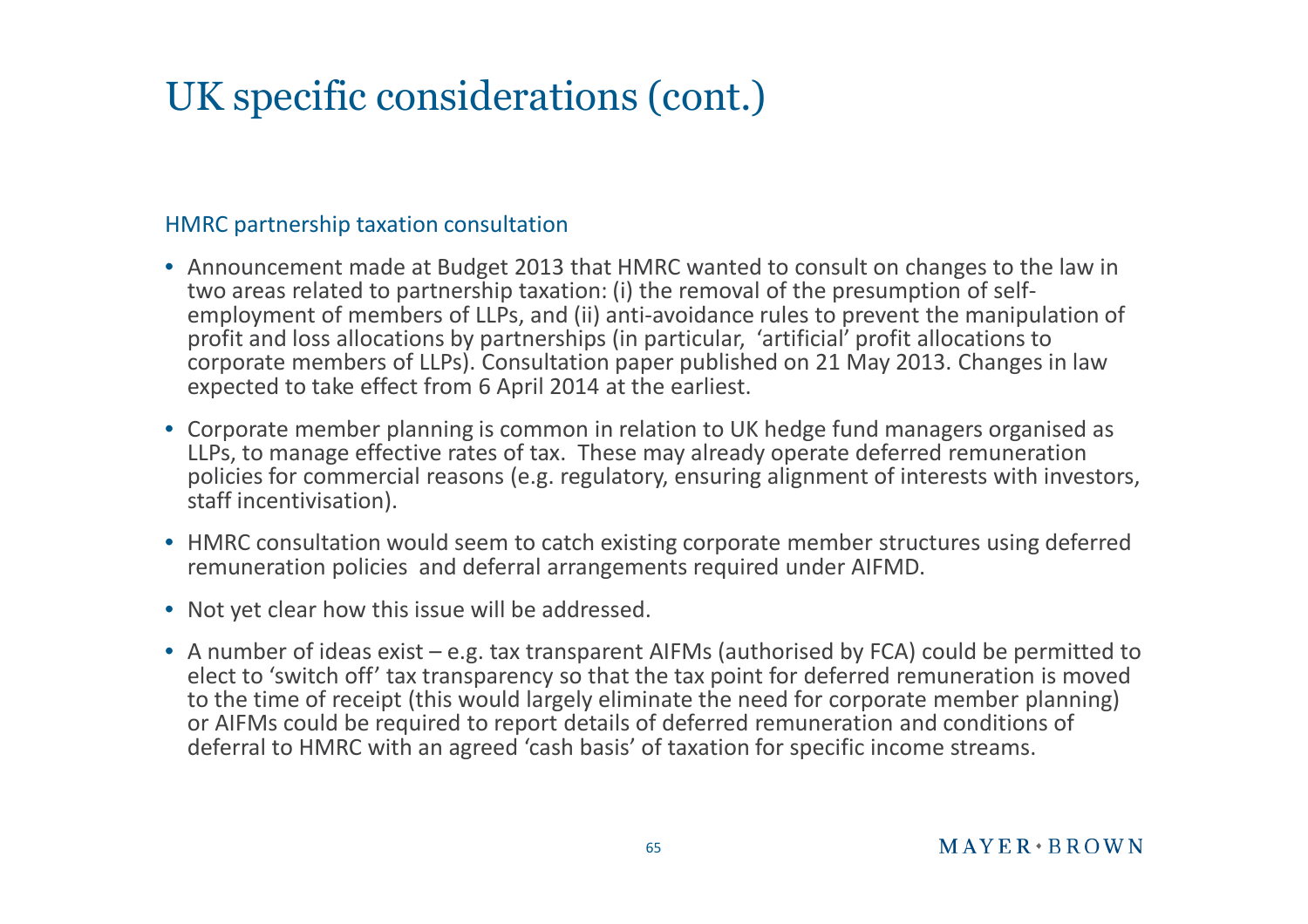#### Principles of Fund Taxation

- A special tax regime is in place which is called the Investment Tax Act  $($ "ITA" $)$
- The purpose of the ITA is to make sure that a German qualifying fund  $($ "GQF") is working as a tax transparent entity
- The GQF itself is considered a legal person, which makes it i.a. eligible for purposes of Double Taxation Treaties
- The tax transparency is reached by exempting the GQF from German taxation (Corporate Income and Trade Tax); so it is more a factual rather than a true tax transparency as it is the case for example with partnerships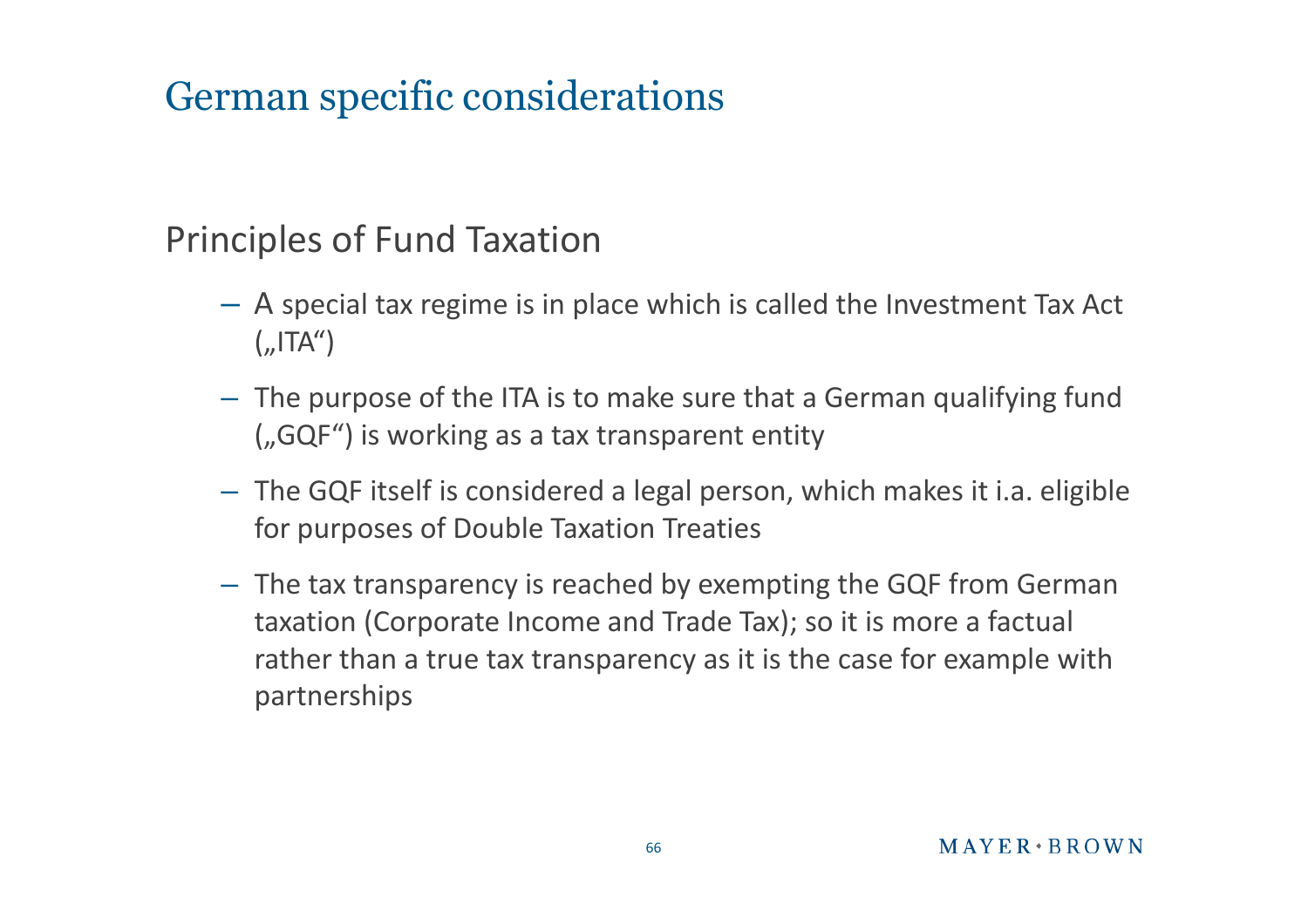#### Principles of Fund Taxation (cont.)

- The investor of a GQF receives dividend distributions from the Fund. Dividends which an institutional investor receives from a corporation are usually 95% tax exempt (for shareholdings of more than 10% of the share capital) and private investors can obtain 40% tax exemption if they do not fall into the scope of capital withholding tax (*Abgeltungsteuer*). In the latter case the tax rate is 26.4%.
- However, as opposed to the regular tax regime dividends derived from a GQF are fully taxable except if the dividends itself consist of privileged dividend income the GQF has collected from its investments. All other income derived through the GQF would be taxable without limitation.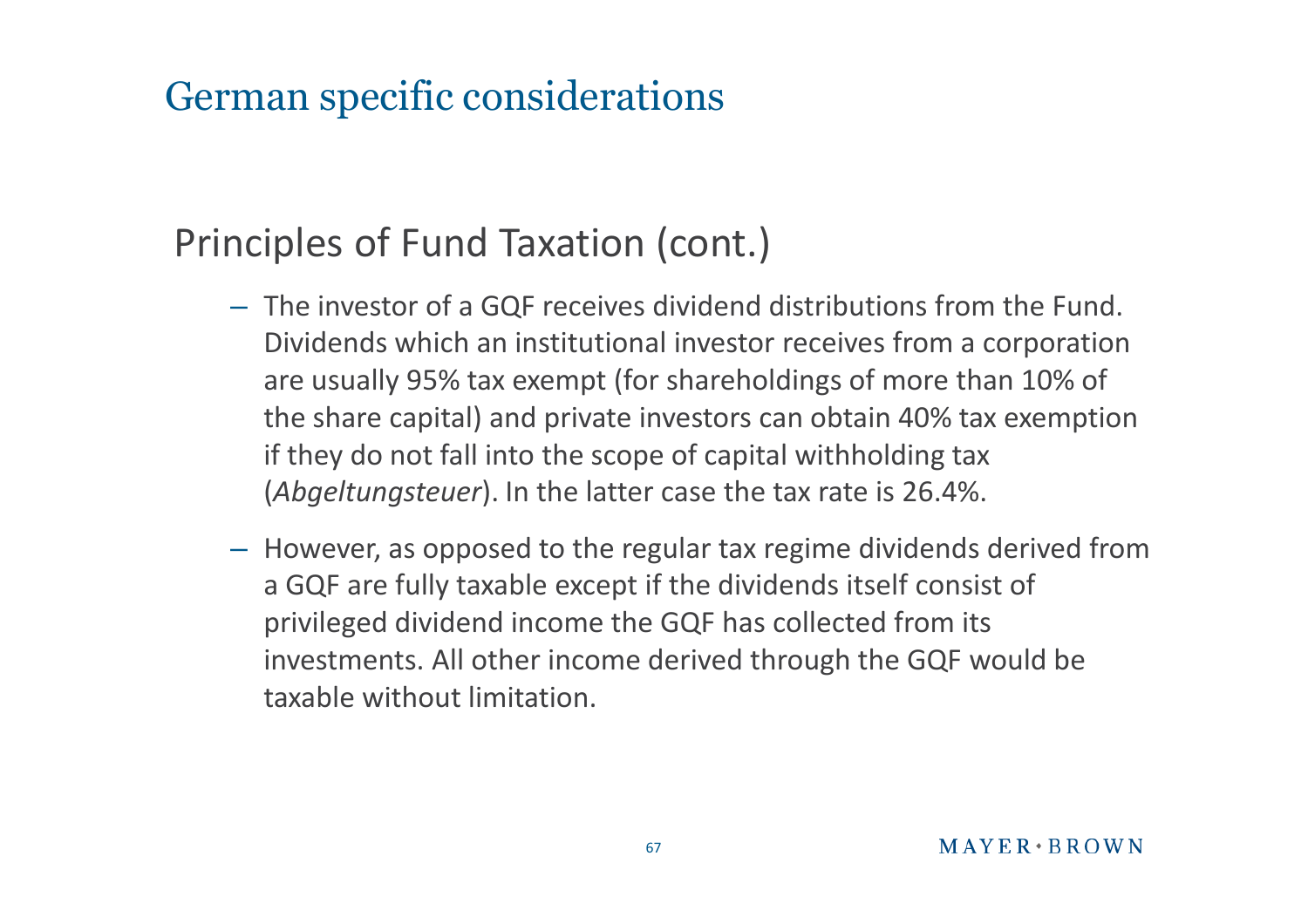#### Principles of Fund Taxation (cont.)

- So, if the investor for examples receives rental income through the GQF by means of tax exemption at funds level and unlimited taxation of dividends on the investor's level the GQF de facto provides for tax transparent status.
- One needs to know that not only dividend distributions are taxable but also accrued earnings of the GQF are subject to a deemed dividend taxation, i.e. they are taxed if they were distributed. This is another consequence of the tax transparency principle.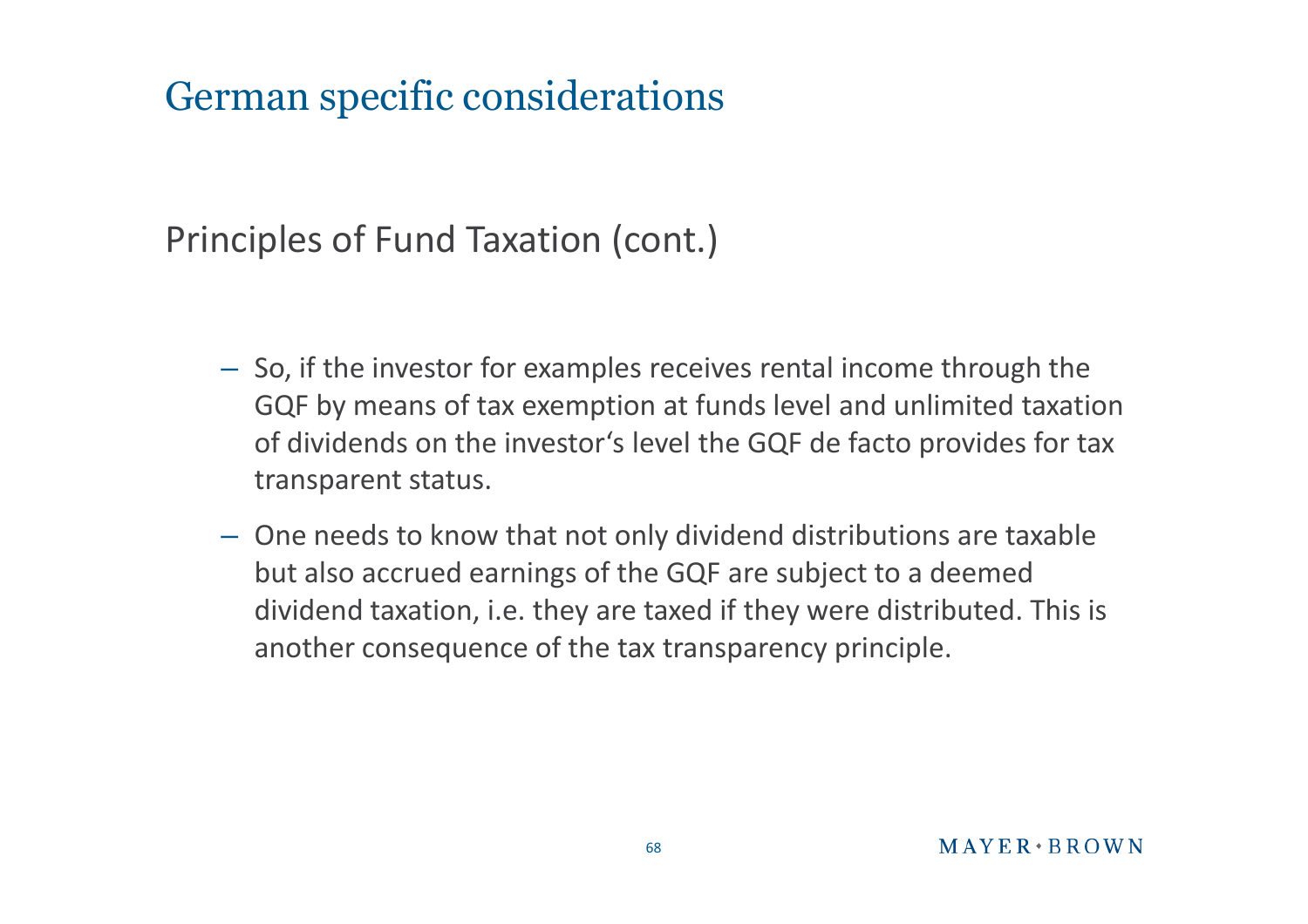#### Current status of tax legislation

- There is new tax legislation coming up along with the AIFM-D implementation (in the following referred to as "ITA-new").
- The two houses of Parliament haven't yet found consensus on specific points of ITA-new and the legislative process has been slowed down.
- If no settlement can be reached the tax bill as a whole might fail because of upcoming elections to the Bundestag on September 21, 2013. If the bill hasn`t passed the two houses by then it will have failed completely.
- The tax authorities have no clear view on what will happen then because once the new AIFM regulatory regime will come into force, there will be no corresponding tax regime.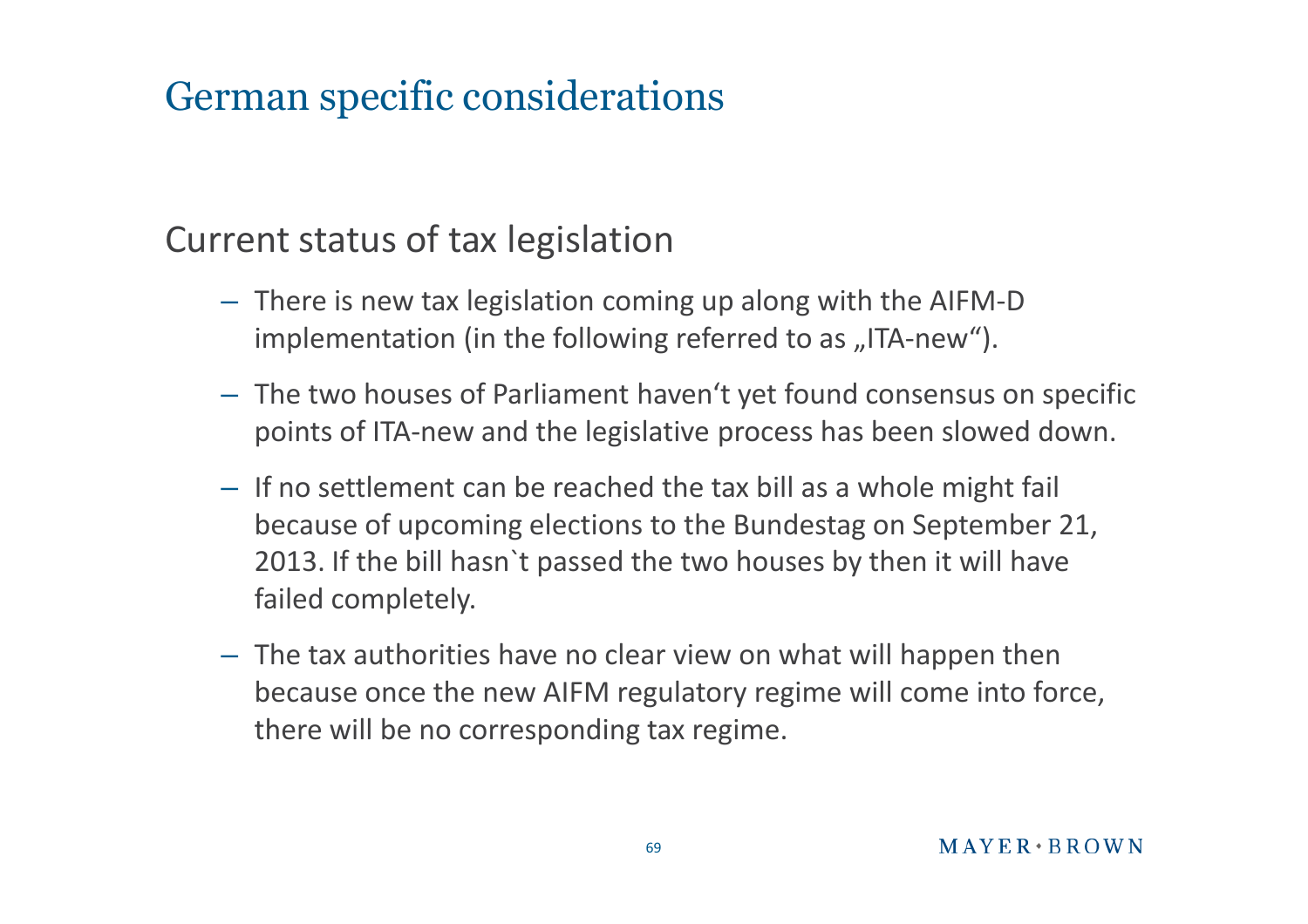Current status of tax legislation (cont.)

- From what we have heard from the tax authorities the idea right now is to provide for the interim period by way of regulation that the old fund regulatory law shall apply for tax purposes.
- This provides of course no sufficient legal grounds for the future but should be an interim solution until the elections will take place in early September, when it will be the last chance for both houses to get the ITA-new passed.
- There is no doubt that the reference to the old fund regime provides no long term solution.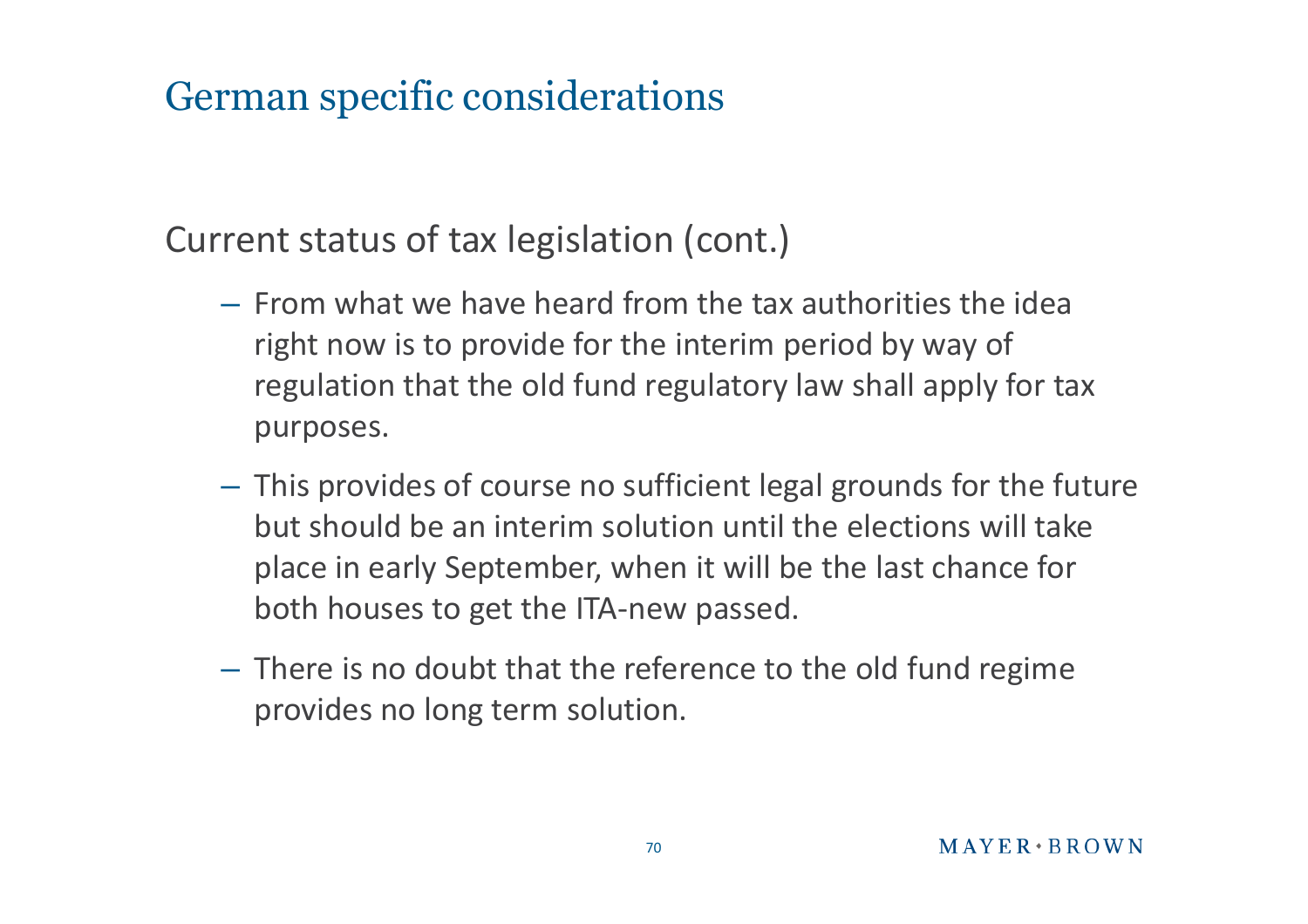What makes a fund a qualifying fund?

- In particular with respect to foreign funds the tax regime is going to be changed fundamentally as the same criteria for qualification will apply to foreign as to domestic funds.
- ITA (current) applies to open-ended UCITs funds (securities funds)
- ITA-new applies to AIF and UCITS regardless of whether openor closed-ended funds which fulfill the following definition:
	- $\triangleright$  any entity for collective investment which collects capital from a number of investors in order to invest it following a defined investment strategy for the benefit of these investors, and which is not an operating company outside the financial sector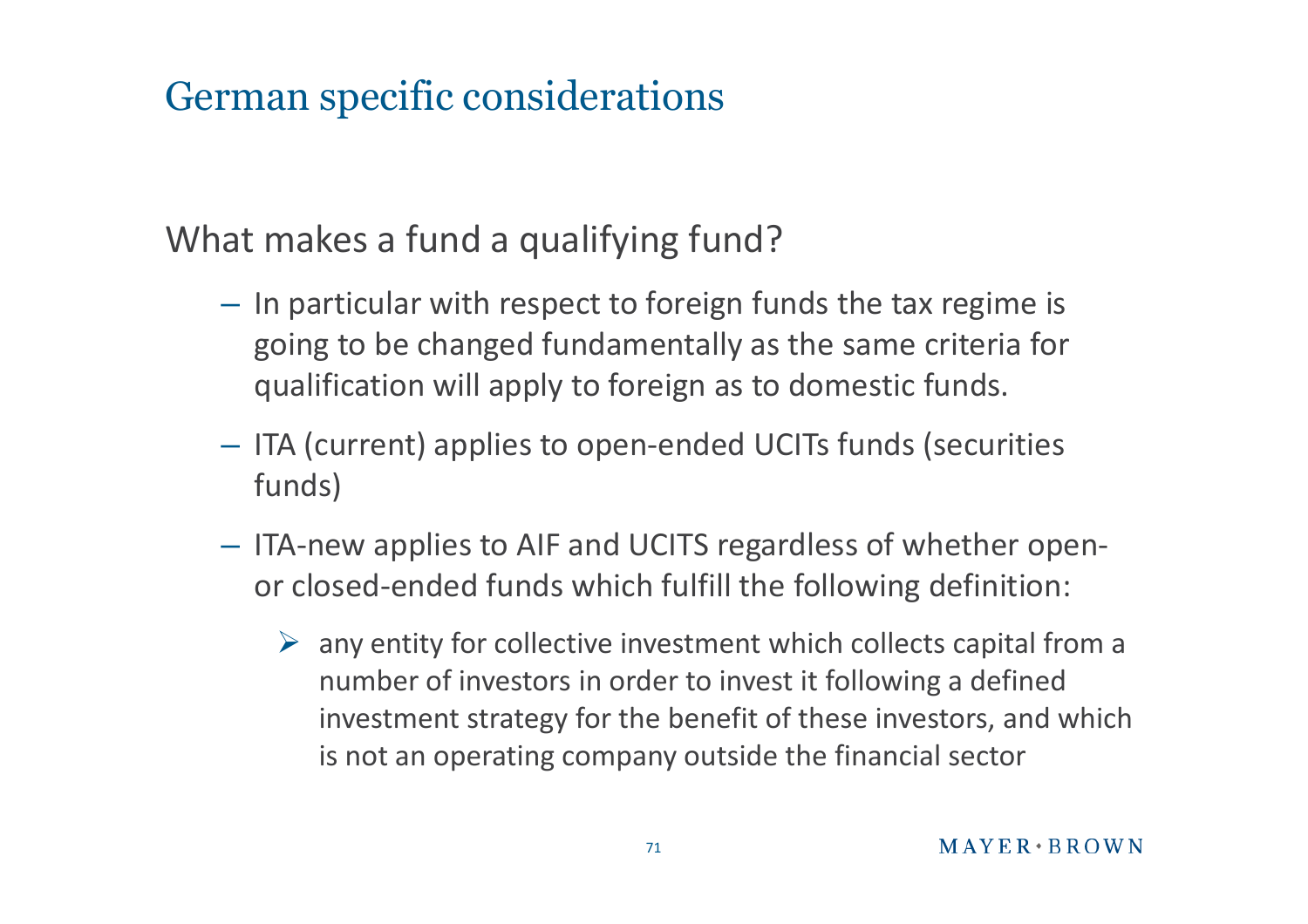• Criteria for a qualifying foreign fund

|                  |                                                                                                 | <b>ITA (current)</b> | <b>ITA-new</b>        |
|------------------|-------------------------------------------------------------------------------------------------|----------------------|-----------------------|
| 1.               | regulatory supervision                                                                          | yes                  | yes, but<br>qualified |
| 2.               | risk diversification                                                                            | yes                  | yes                   |
| 3.               | annual redemption right                                                                         | yes (or $2.$ )       | yes                   |
| $\overline{4}$ . | not more than 10% of non-permitted assets                                                       | no                   | <b>Yes</b>            |
| 5.               | no operative business                                                                           | yes                  | yes                   |
| 6.               | not more than 20% of sharecapital in non-listed<br>companies / exemption for property companies | no                   | yes                   |
| 7.               | leveraging only short term and not in excess of<br>30% of value of fund/50% for property funds  | no                   | yes                   |
| 8.               | not more than 10% of equity in a corporate entity                                               | no                   | yes                   |
| 9.               | all criteria mentioned above reflected in OC                                                    | no                   | yes                   |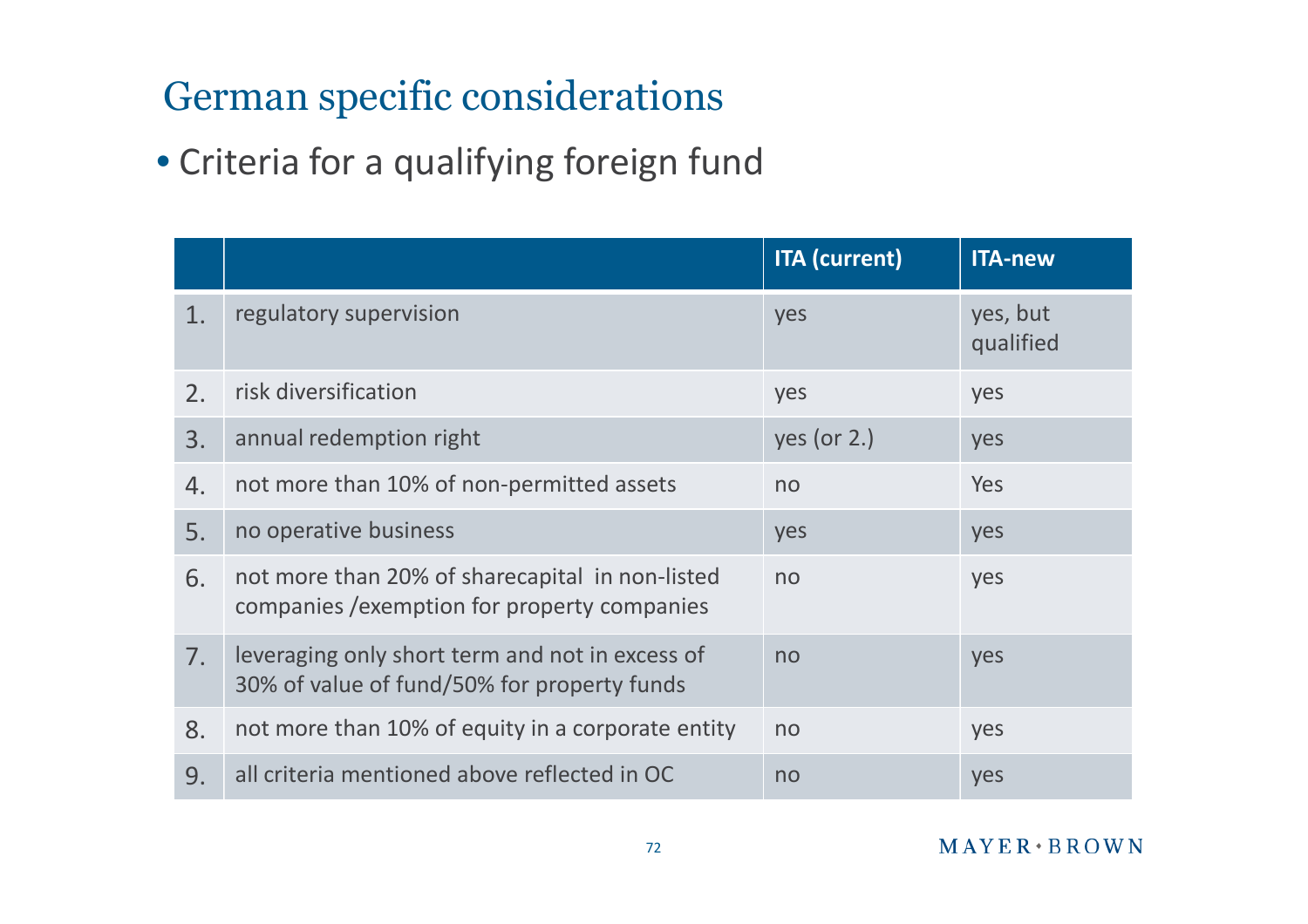- Criteria for a qualifying foreign fund (contd.)
	- List of permitted assets (4. above) includes i.a. stocks, money market instruments, real property, units in other funds
	- All qualifying funds must comply with reporting requirements; otherwise taxed on deemed return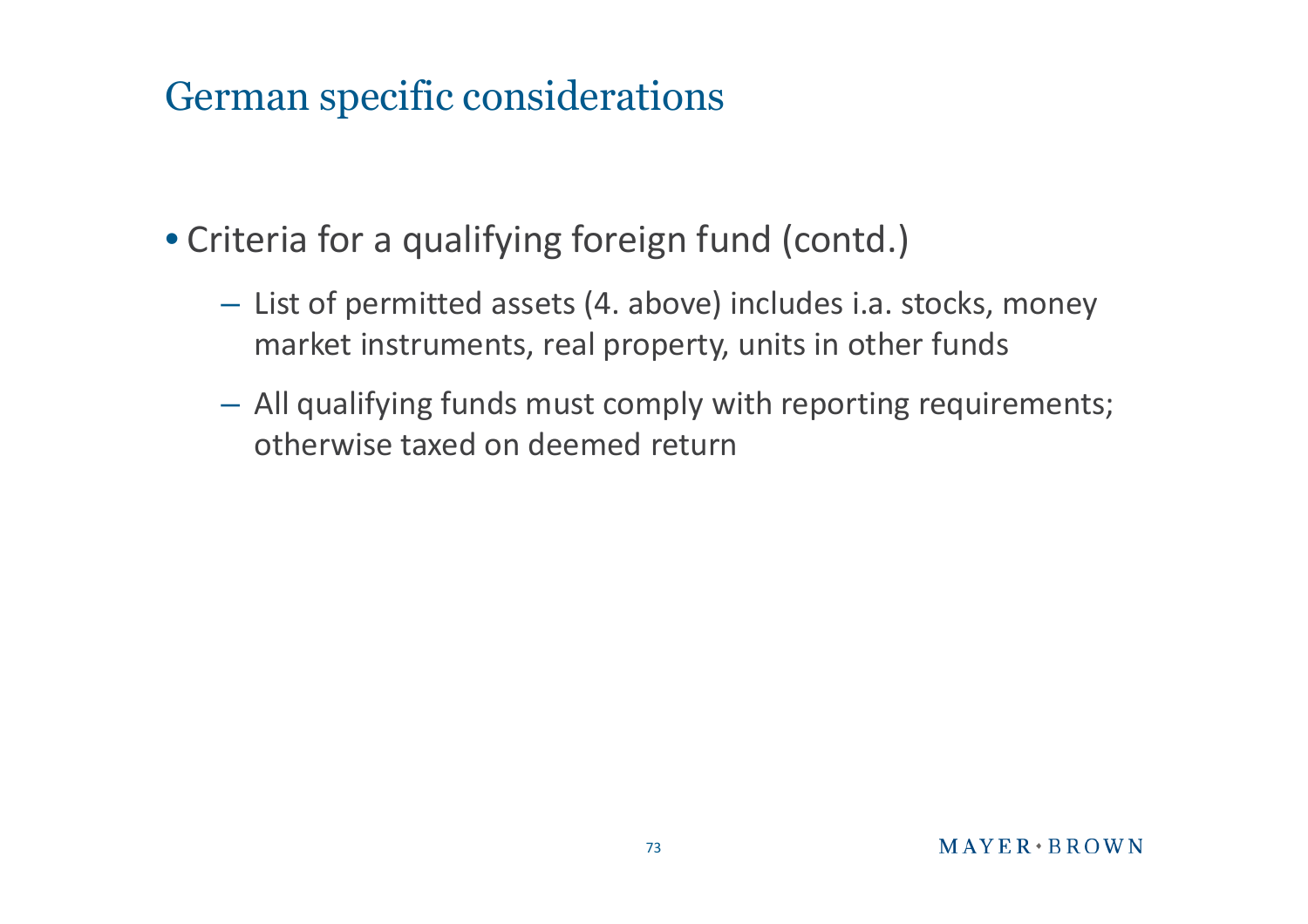- What happens if your fund is non-qualifying?
	- If it is a corporate entity it is taxed like this with an important exception:
		- Non-German EU funds need to be subject to the regular corporate tax regimes in their country of residence (issues with Luxembourg privileged funds)
		- non-EU funds need to provide for at least a 10% minimum taxation in their country of residence
		- $\rightarrow$  otherwise German corporate investors will lose the benefit of the 95% tax exemption on dividends
	- In case of non-qualifying partnership it is tax transparent (except for trade tax)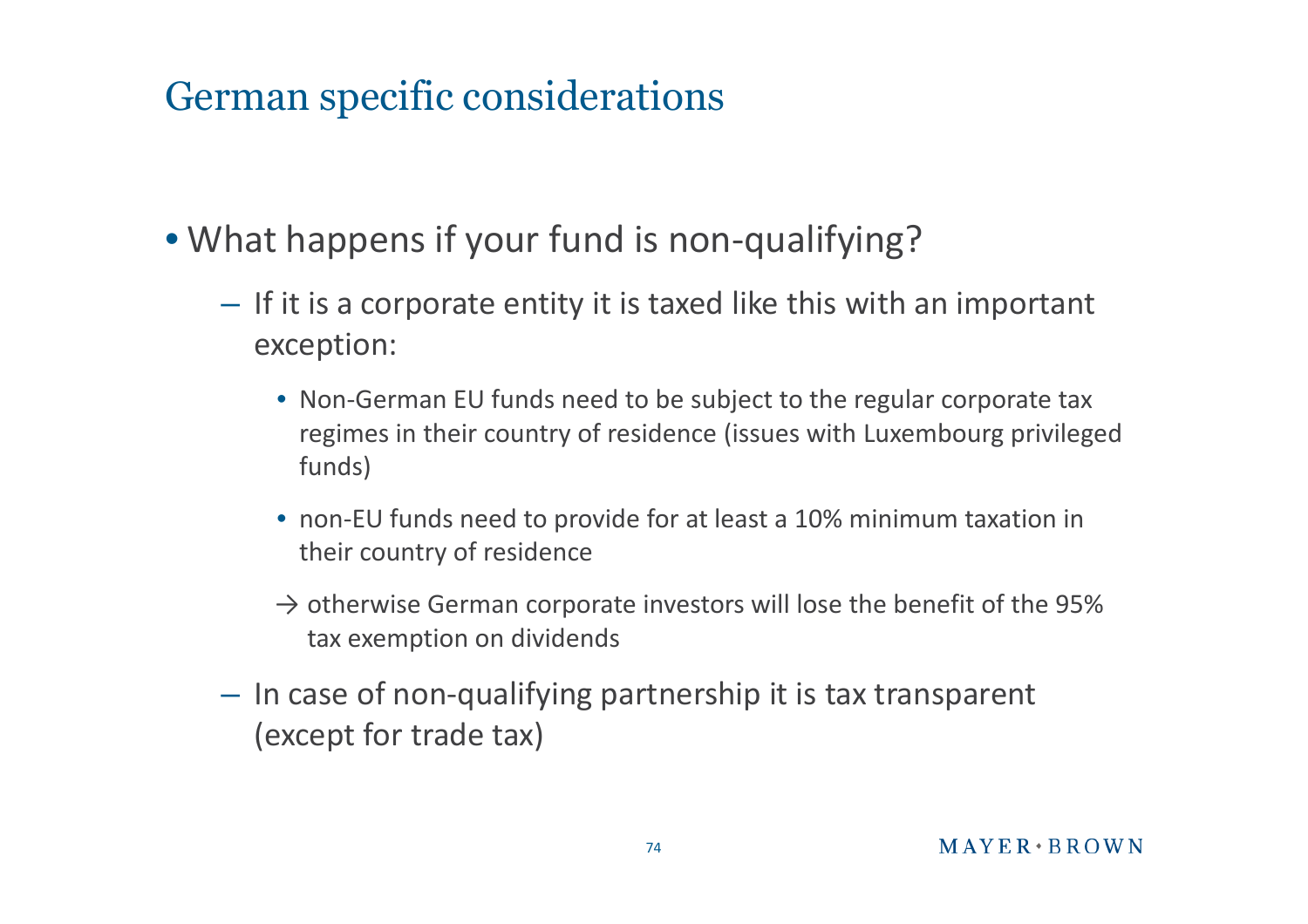- What happens if your fund is non-qualifying? (cont.)
	- Practical experience: Luxembourg SICAV, US REITs
	- US REITs are considered corporate entities which will not meet the 15% mimimum taxation because of their ability to make deduction for their dividend distributions
	- Need for restructuring: feeder fund, blocker entities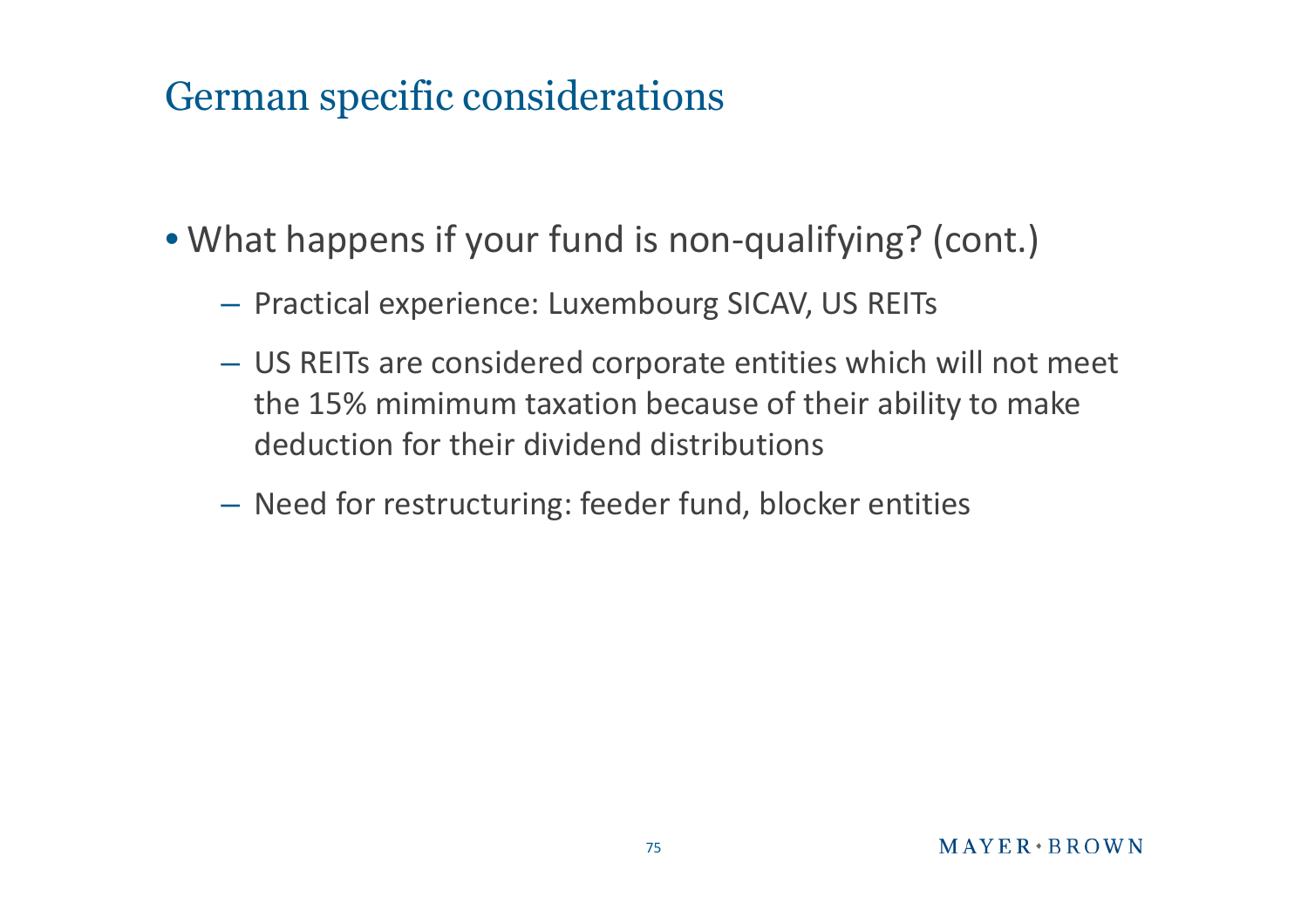

- although the GP is constituting a p.e. in the U.S. in the absence of genuine commercial business of the U.S. L.P. there is no exemption from German taxation of income derived from the Fund
- In this scenario the German Investor would be treated as if he had received dividends from U.S. REITs directly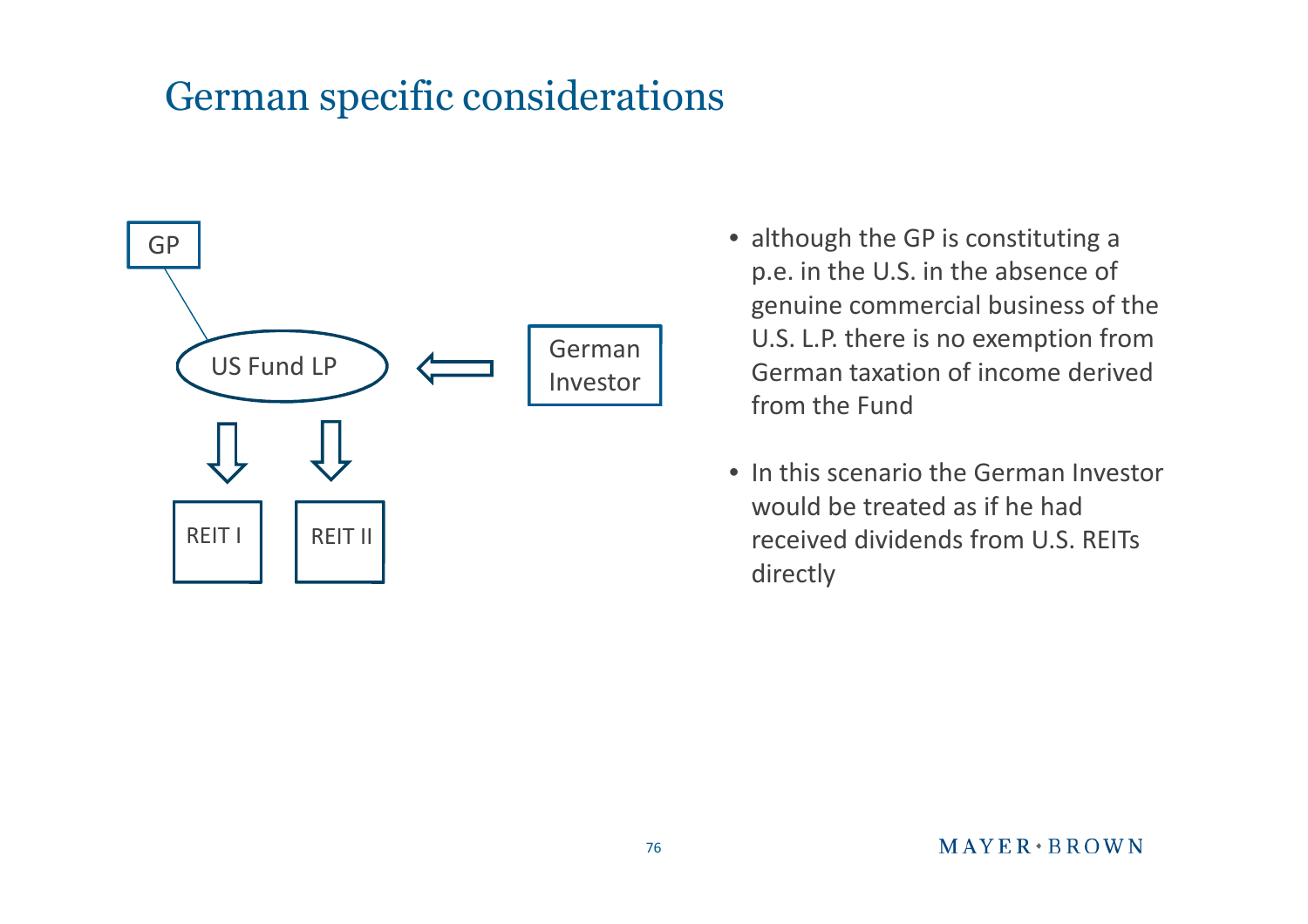

- No flow status of the US LP as
	- GP constitutes a p.e. for the tax purposes
	- because of outsourcing of investment management to third party and debt leveraging there is a deemed commercial business
	- $\triangleright$  income exempted from German taxation under Art. 5, 23 US/German Treaty
	- $\triangleright$  no fall back into German taxation as ECI income in the U.S. and subject to tax in the U.S.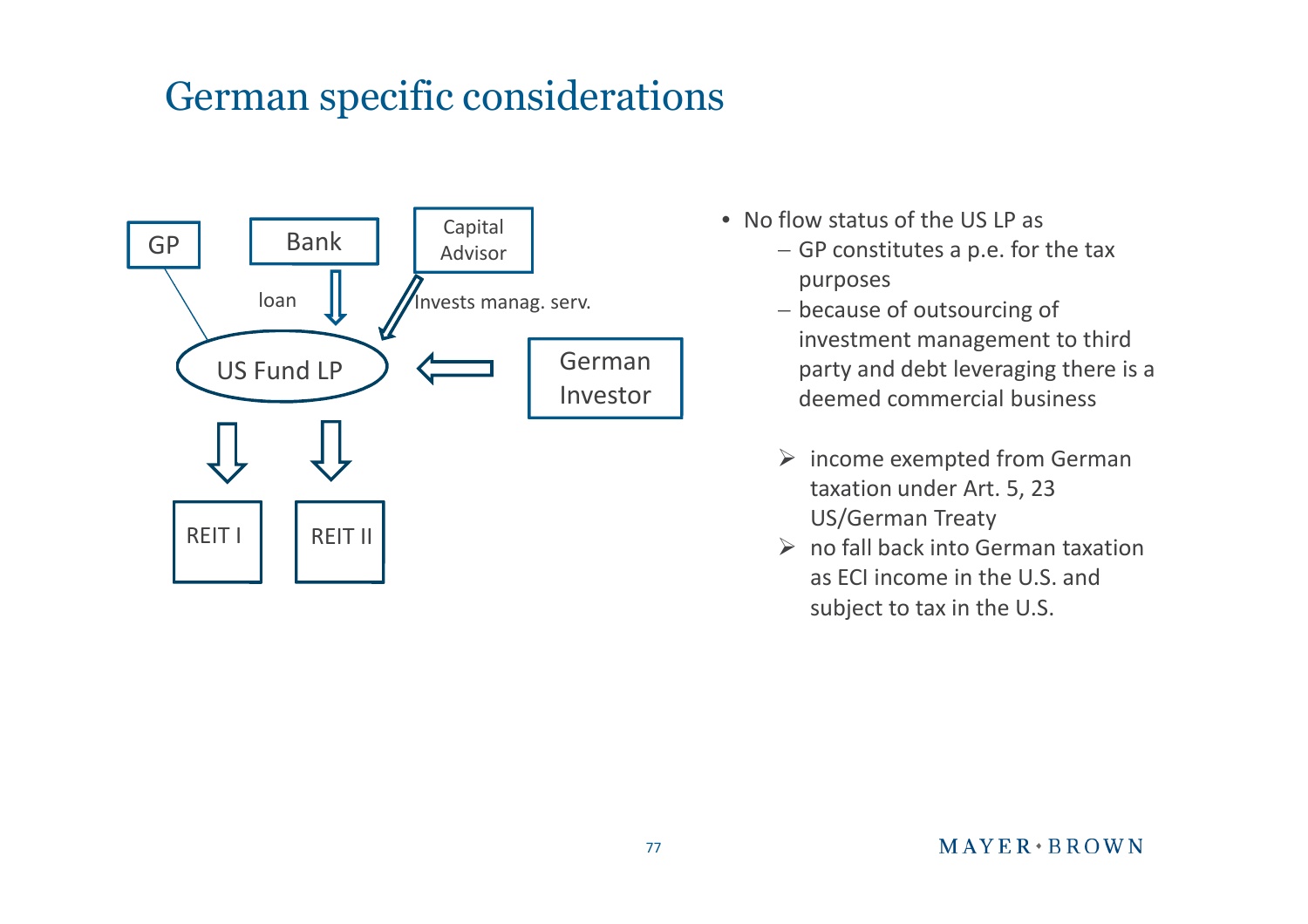What happens if your fund is non-qualifying? (cont.)

- Certain non-qualfying foreign funds which are presently treated as flow throughs will be re-characterized into corporate fund investments
- This for example affects structures which provide co-ownership rights to the investor (e.g. Fonds Commune de Placements – FCP)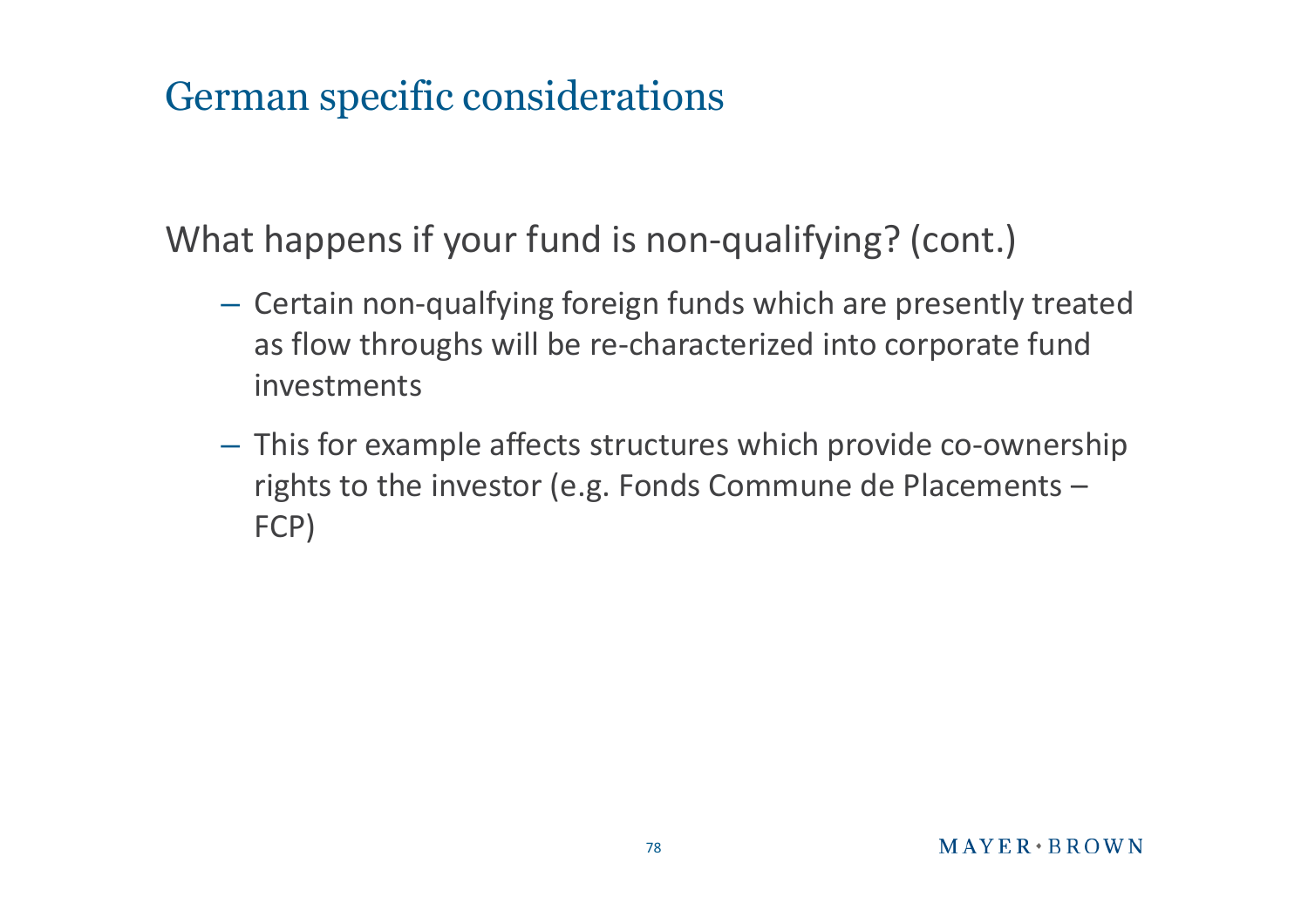

Under the current tax regime FCP is treated like flow through which generates tax exempt rental income

Under ITA-new he will be taxed as if he had earned dividends which would result in a double taxation in respect of the rents (taxed in the U.S.) and the dividends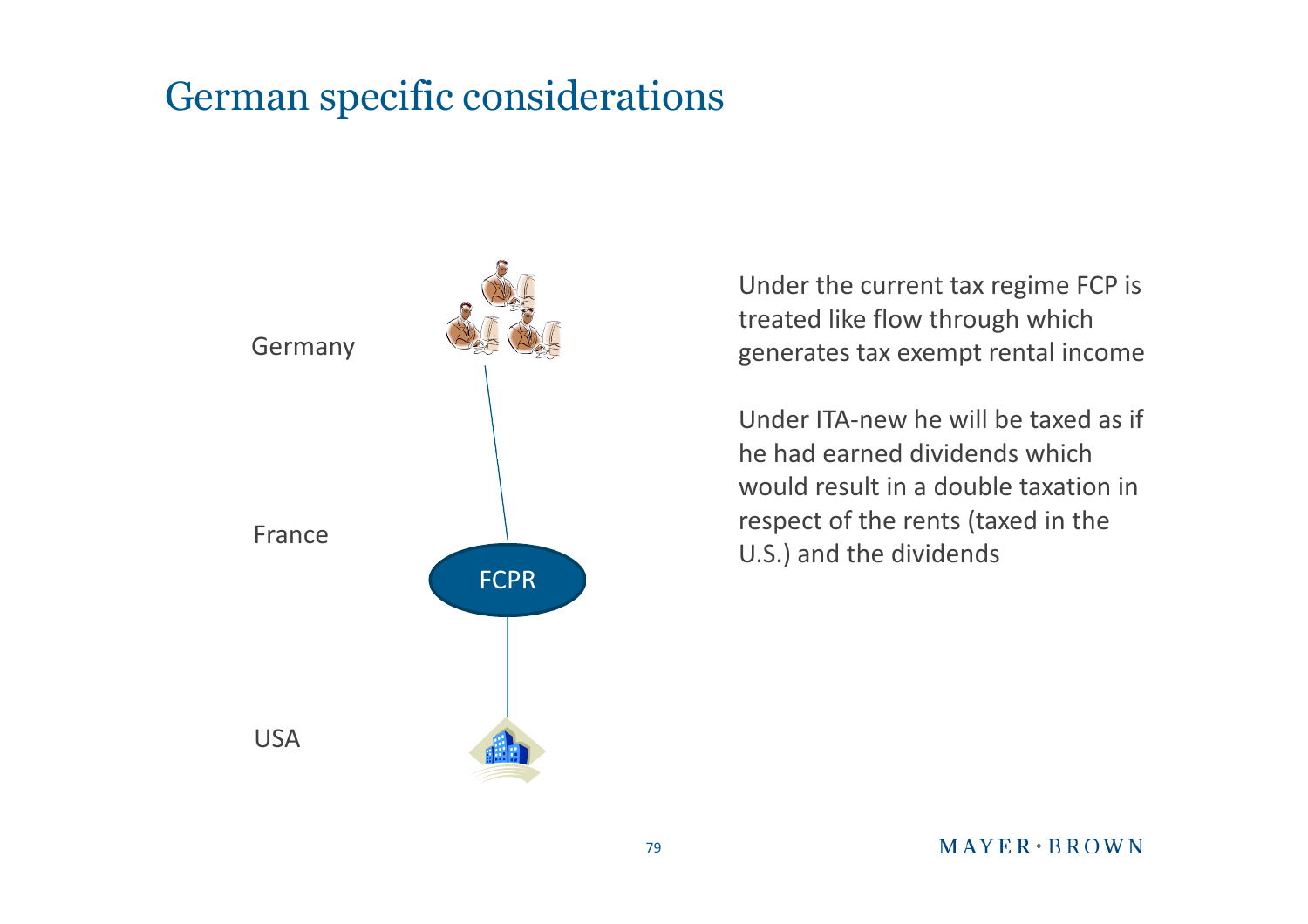#### • Grandfathering

- For qualifying funds under the existing regime a grandfathering period is granted until the end of the fiscal year ending after July 22, 2016.
- During this period of time qualifying funds under the existing regime are required to make themselves compliant with the criteria under ITA-new.
- The grandfathering period is not granted non-qualifying funds